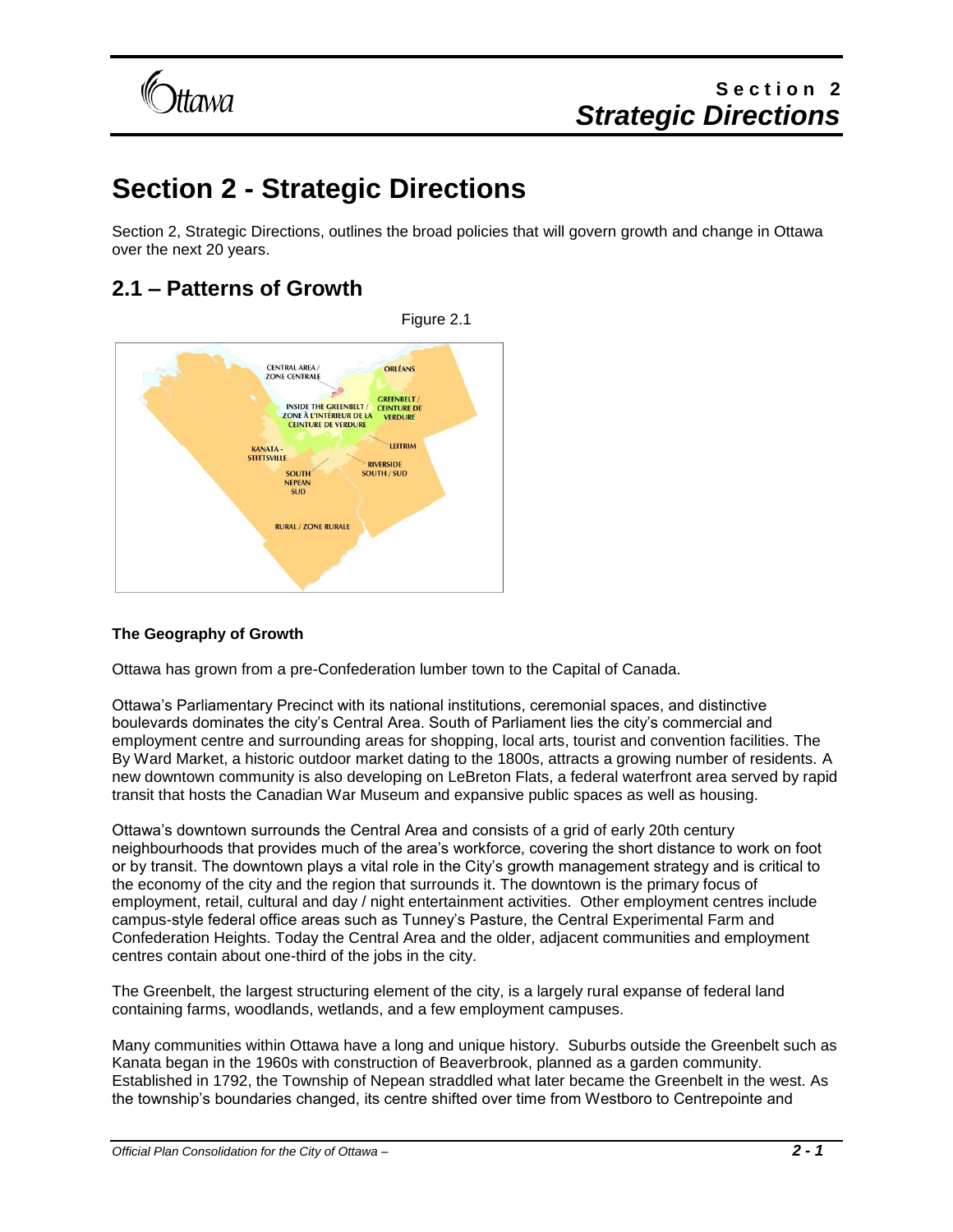

followed growth south to Barrhaven. Orléans was initially settled in the mid-1840s. Establishment of the parish of St. Joseph of Orléans in 1860 strengthened the growing francophone community there. St. Joseph Boulevard, the community's major commercial street, still provides a direct route to Parliament Hill through connections with other historic main streets. Today these communities are planned around Town Centres that offer an increasing variety of shops, employment, cultural facilities and housing.

In the rural area, subdivision patterns largely give way to a mosaic of farms, natural areas, rural homes and villages. Many of Ottawa's 26 villages act as service centres for the surrounding rural area, providing businesses, schools, churches and community facilities. Some villages also attract visitors from all areas to their country markets, rural fairs, heritage buildings and hockey arenas.

#### **Growth in Numbers**

The projected growth to 2036 in population, households and employment (by place of work) is shown in Figure 2.2 for urban areas inside and outside the Greenbelt and for the rural area. [Amendment #150, May 2, 2018]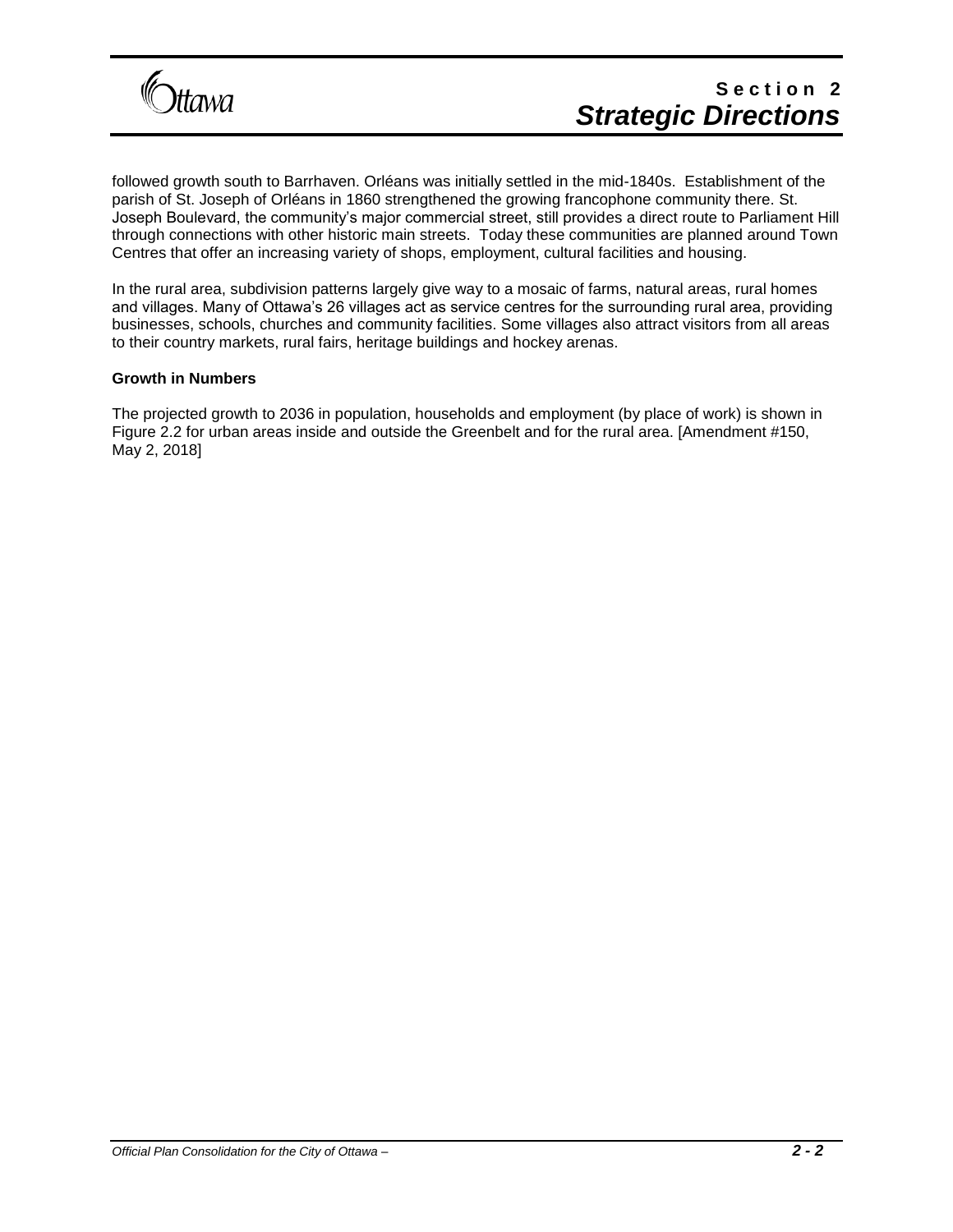Gttawa

# **S e c t i o n 2** *Strategic Directions*

|                             |                                                                                                                                                                                                                                                                                                                                                                                             | Figure 2.2 |           |           |  |
|-----------------------------|---------------------------------------------------------------------------------------------------------------------------------------------------------------------------------------------------------------------------------------------------------------------------------------------------------------------------------------------------------------------------------------------|------------|-----------|-----------|--|
|                             | Projected Growth in Population, Households and Employment, City of<br>Ottawa, 2006 to 2031                                                                                                                                                                                                                                                                                                  |            |           |           |  |
|                             | <b>Population</b>                                                                                                                                                                                                                                                                                                                                                                           |            |           |           |  |
|                             | 2006                                                                                                                                                                                                                                                                                                                                                                                        | 2011       | 2021      | 2031      |  |
| Inside Greenbelt            | 533,000                                                                                                                                                                                                                                                                                                                                                                                     | 540,000    | 562,000   | 591,000   |  |
| Outside Greenbelt,<br>Urban | 252,000                                                                                                                                                                                                                                                                                                                                                                                     | 291,000    | 367,000   | 432,000   |  |
| Rural                       | 86,000                                                                                                                                                                                                                                                                                                                                                                                      | 91,000     | 102,000   | 113,000   |  |
| <b>Total</b>                | 871,000                                                                                                                                                                                                                                                                                                                                                                                     | 923,000    | 1,031,000 | 1,136,000 |  |
|                             | <b>Households</b>                                                                                                                                                                                                                                                                                                                                                                           |            |           |           |  |
|                             | 2006                                                                                                                                                                                                                                                                                                                                                                                        | 2011       | 2021      | 2031      |  |
| Inside Greenbelt            | 228,000                                                                                                                                                                                                                                                                                                                                                                                     | 237,000    | 258,000   | 278,000   |  |
| Outside Greenbelt,<br>Urban | 88,000                                                                                                                                                                                                                                                                                                                                                                                      | 106,000    | 140,000   | 168,000   |  |
| Rural                       | 30,000                                                                                                                                                                                                                                                                                                                                                                                      | 32,000     | 38,000    | 43,000    |  |
| <b>Total</b>                | 346,000                                                                                                                                                                                                                                                                                                                                                                                     | 376,000    | 436,000   | 489,000   |  |
|                             | <b>Employment</b>                                                                                                                                                                                                                                                                                                                                                                           |            |           |           |  |
|                             | 2006                                                                                                                                                                                                                                                                                                                                                                                        | 2011       | 2021      | 2031      |  |
| Inside Greenbelt            | 432,000                                                                                                                                                                                                                                                                                                                                                                                     | 457,000    | 482,000   | 506,000   |  |
| Outside Greenbelt,<br>Urban | 72,000                                                                                                                                                                                                                                                                                                                                                                                      | 95,000     | 128,000   | 162,000   |  |
| Rural                       | 25,000                                                                                                                                                                                                                                                                                                                                                                                      | 26,000     | 30,000    | 35,000    |  |
| <b>Total</b>                | 530,000                                                                                                                                                                                                                                                                                                                                                                                     | 578,000    | 640,000   | 703,000   |  |
| Notes:                      | 1.<br>Total may not add due to rounding<br>2006 figures are estimated actual; other years are projections<br>2.<br>3.<br>Population and households are adjusted for Census undercounting.<br>Population includes institutional residents; households exclude<br>institutional residents.<br>2006 employment based on City of Ottawa Employment Survey, adjusted<br>4.<br>for undercounting. |            |           |           |  |

[Amendment #76, OMB File # PL100206, September 07, 2011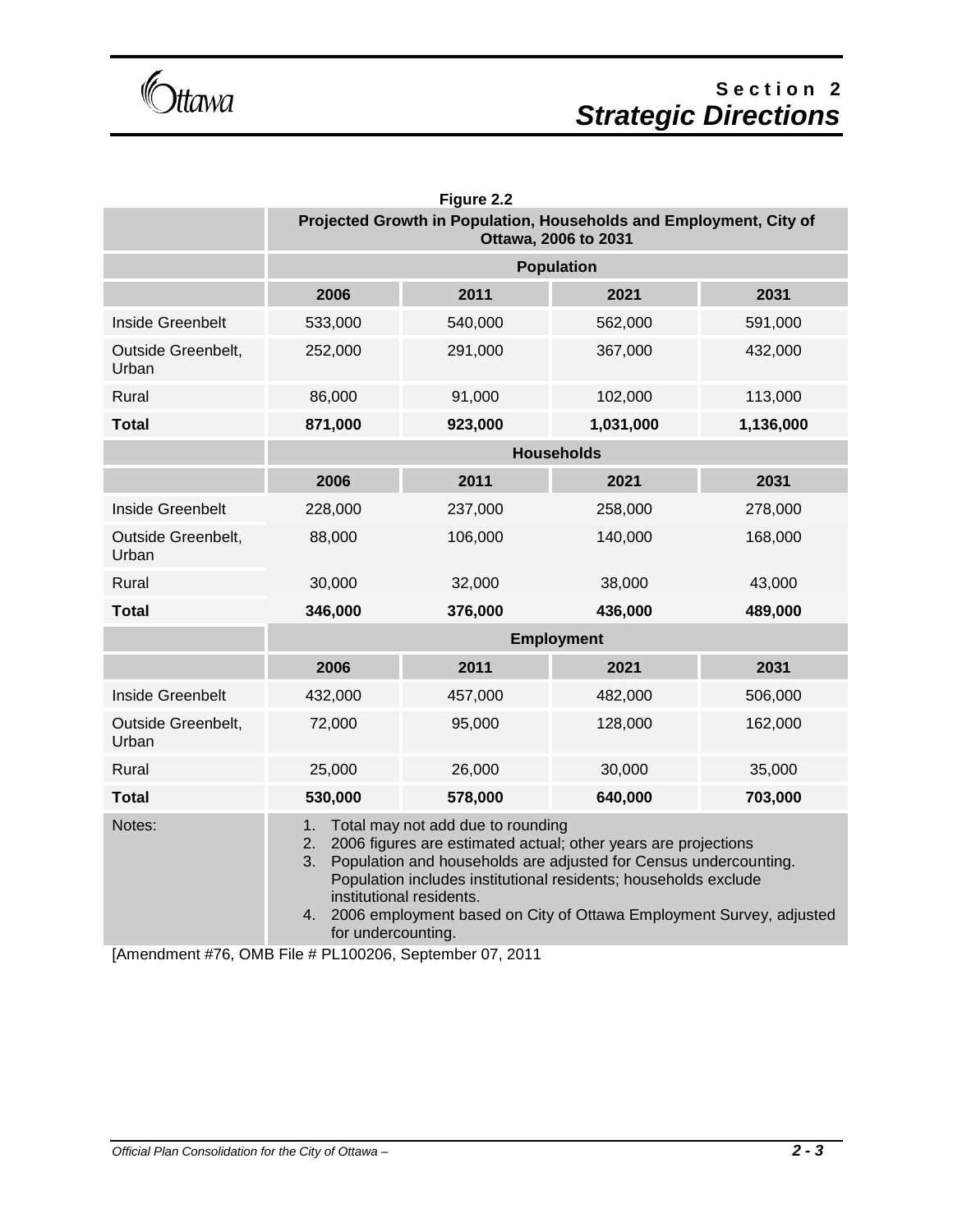

Ottawa will meet the challenge of growth by managing it in ways that support liveable communities and healthy environments. This means that growth will be directed towards key locations with a mix of housing, shopping, recreation and employment – locations that are easily accessible by transit and that encourage walking and cycling because destinations are conveniently grouped together. This direction will also contribute to the needs of an aging population by enhancing accessibility to health services and community facilities. Future development, whether in new communities or in already established areas that are suited to accommodating growth, will be compact and efficient from a servicing point of view. [OMB decision #1582, June 17, 2005]

By pursuing a mix of land uses and a compact form of development, the city will be able to support a high-quality transit service and make better use of existing roads and other infrastructure rather than building new facilities. The City can secure the greatest returns on its transit investment by building at higher densities in nodes around rapid-transit stations and along corridors well-served by transit. Intensification in these locations increases transit ridership, makes efficient use of existing infrastructure and curbs the need to extend infrastructure and provide municipal services to new suburbs. This pattern of development is the most affordable in terms of the life-cycle costs of constructing, operating, maintaining, and replacing municipal infrastructure over its life span. As well, it supports the affordable provision of municipal services such as solid waste collection and emergency services that are costly to provide over large areas. On the whole, it balances the costs of servicing growth with the cost of maintaining infrastructure and providing a consistent level of services to residents. [Amendment #150, May 2, 2018]

This approach also supports liveable, sustainable communities. It is based on an underlying commitment to conserving the natural environment and will result in reduced consumption of land and other resources outside of the urban boundary. Wherever growth occurs, it will be managed to ensure that Ottawa's communities are eminently liveable. This is a commitment that will be realized through a focus on community design and a concern for people and the quality of the spaces they occupy. [Amendment #150, May 2, 2018]

This Plan meets the challenges of growth over the next 20 years by pursuing strategic directions in the following key areas:

#### **Managing Growth**

- The City will manage growth by directing it to the urban area where services already exist or where they can be provided efficiently.
- The City will continue to support growth in Villages to enhance their vitality, with provision for Village expansion where it is economically feasible and environmentally sound. [Amendment #76, OMB File # PL100206, September 07, 2011
- Growth in the existing designated urban areas will be directed to areas where it can be accommodated in compact and mixed-use development, and served with quality transit, walking and cycling facilities. [OMB decision February 1, 2018]
- The Central Area, designated Mainstreets, Mixed Use Centres and Town Centres will be compact, liveable, and pedestrian-oriented with a vibrant mix of residential uses, and social, cultural and economic activity.
- Infill and redevelopment will be compatible with the existing context or planned function of the area and contribute to the diversity of housing, employment, or services in the area. [Amendment #150, May 2, 2018]

#### **Providing Infrastructure**

• A transportation system that emphasizes walking, cycling and transit will be built.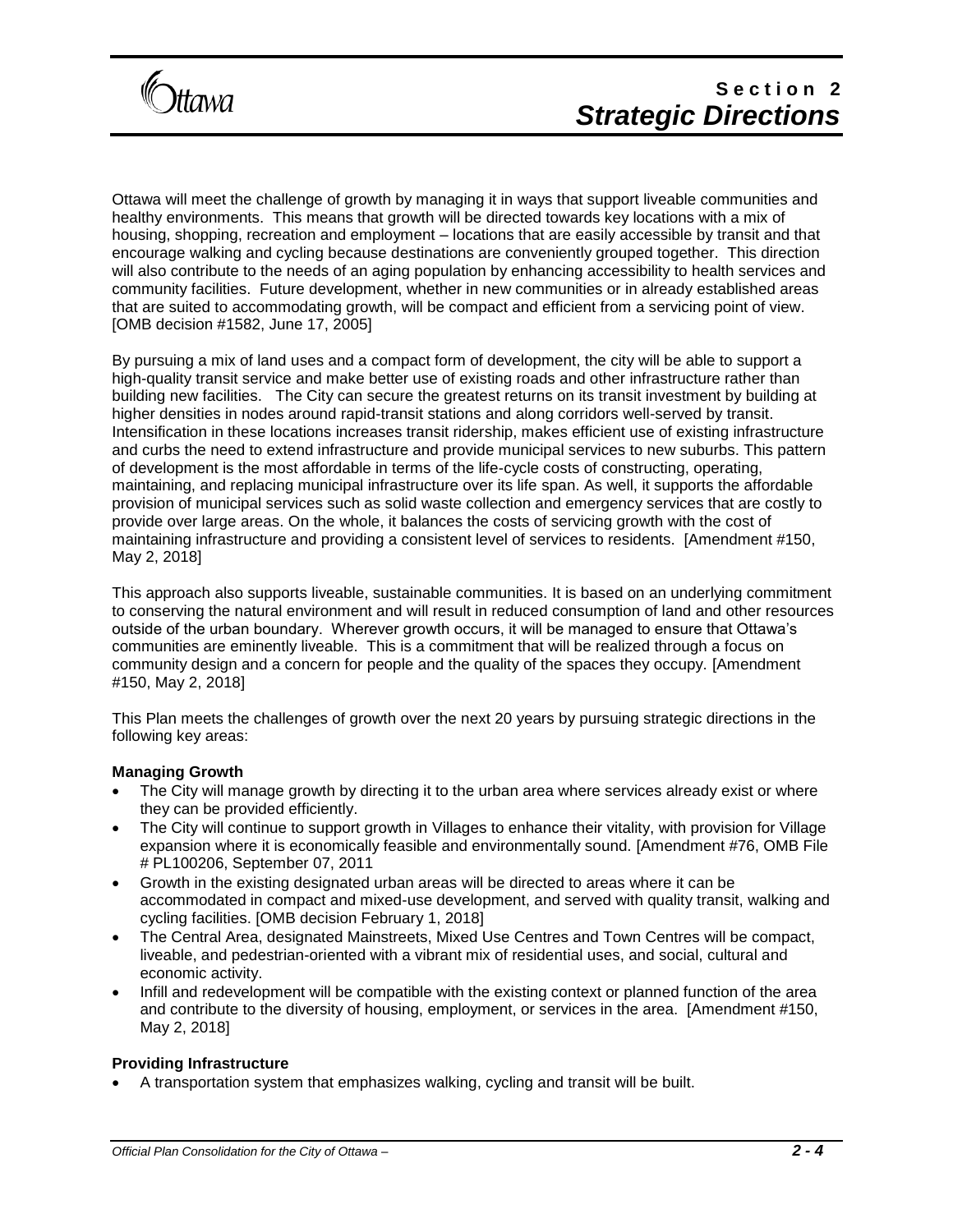

- Public water and sanitary wastewater facilities will be provided to reinforce the City's commitments to a compact urban area and safe and healthy communities.
- Development in the rural area will be primarily on the basis of private individual services where they are safe and environmentally sound, but in some circumstances municipal services will be provided to remedy environmental problems. [Amendment #150, May 2, 2018]

#### **Maintaining Environmental Integrity**

- Air quality will be supported by a transportation system that emphasizes walking, cycling and transit and by policies that protect forests, wetlands and other natural environment areas.
- Provincially and locally significant wetlands and forests will be conserved.
- The City will preserve natural features and the integrity of natural systems by directing land use and approving and development that maintains ecosystem functions over time. [Amendment #150, May 2, 2018]
- Greenspaces will be valued and protected for their environmental, cultural heritage, recreational, educational and aesthetic qualities.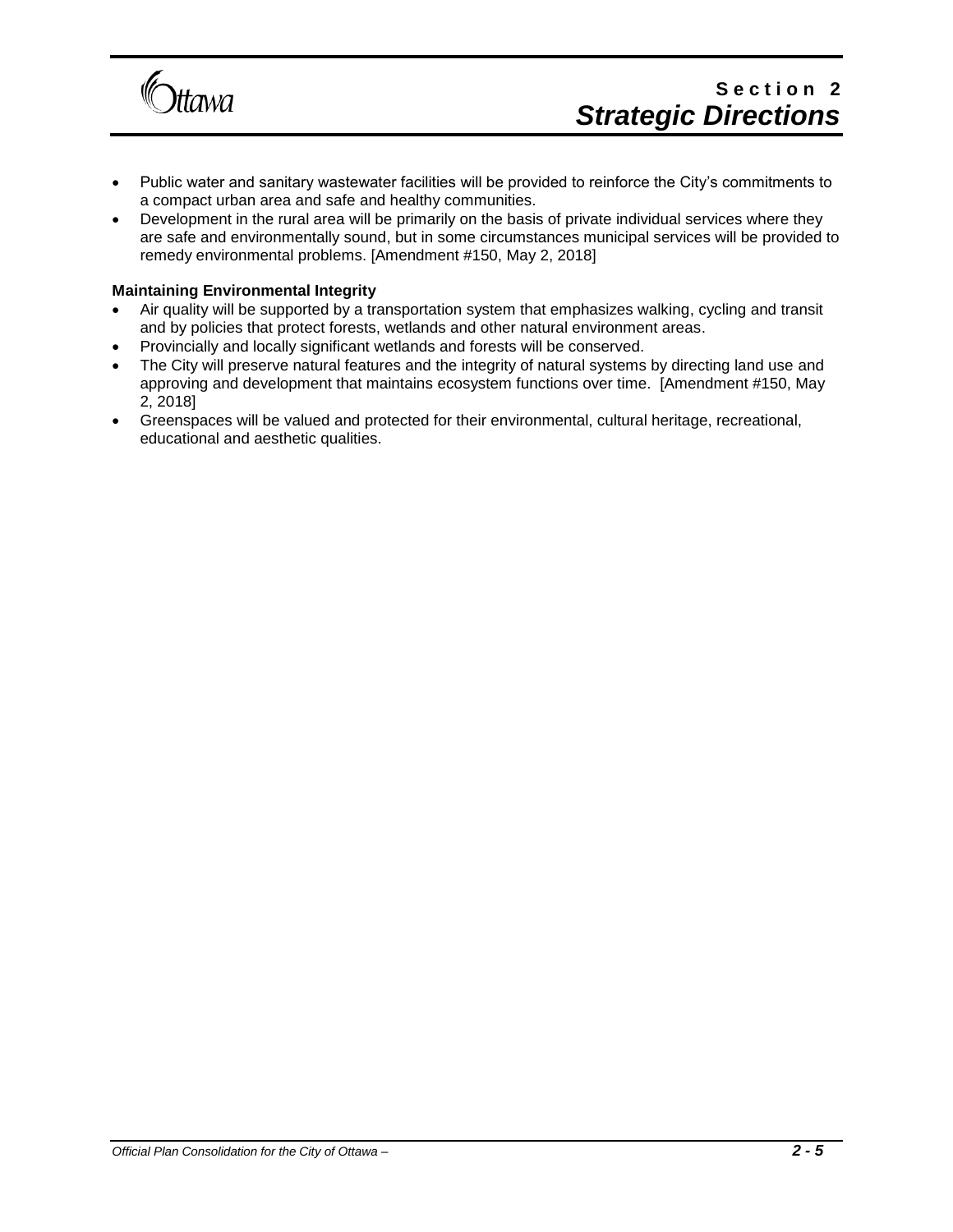

#### **Building Liveable Communities**

- Attention to urban design will help create attractive communities where buildings, open space and transportation work well together. [Amendment #150, May 2, 2018]
- The City will provide opportunities to increase the supply of affordable housing throughout the City.
- Growth will be managed in ways that create complete communities with a good balance of facilities and services to meet people's everyday needs, including schools, community facilities, parks, a variety of housing, and places to work and shop.
- The City will pursue a more affordable pattern of growth that allows for more efficient use of municipal infrastructure and reduces the need to build and maintain new infrastructure throughout its life-cycle. [Amendment #150, May 2, 2018]
- The City will provide for a wide range of economic activities in suitable locations and will work with the federal government and private sector to provide a balance of jobs both inside and outside the Greenbelt. [Amendment #150, May 2, 2018]
- The design of the city, the maintenance of greenspace and the high quality of life will enhance the attractiveness of the city for business development.
- Familiar landscapes and heritage buildings will be conserved despite on-going change.
- Rural communities will continue to be valued for their distinct economies and lifestyles.
- The process of community building in the city will be open and inclusive.
- Agricultural lands, designated as Agricultural Resource Areas, will be preserved for future generations and mineral resources will be protected for extraction. [OMB decision February 1, 2018]
- Mineral aggregate resource areas will be identified, conserved and protected for long-term use.
- The City will recognize the role of small and medium-scale food production in a sustainable food system and community-based food production will be integrated into urban and rural areas, through edible landscapes, community gardens, and small and mid-scale urban and rural farms, where possible and in keeping with City policy. [Amendment #150, May 2, 2018]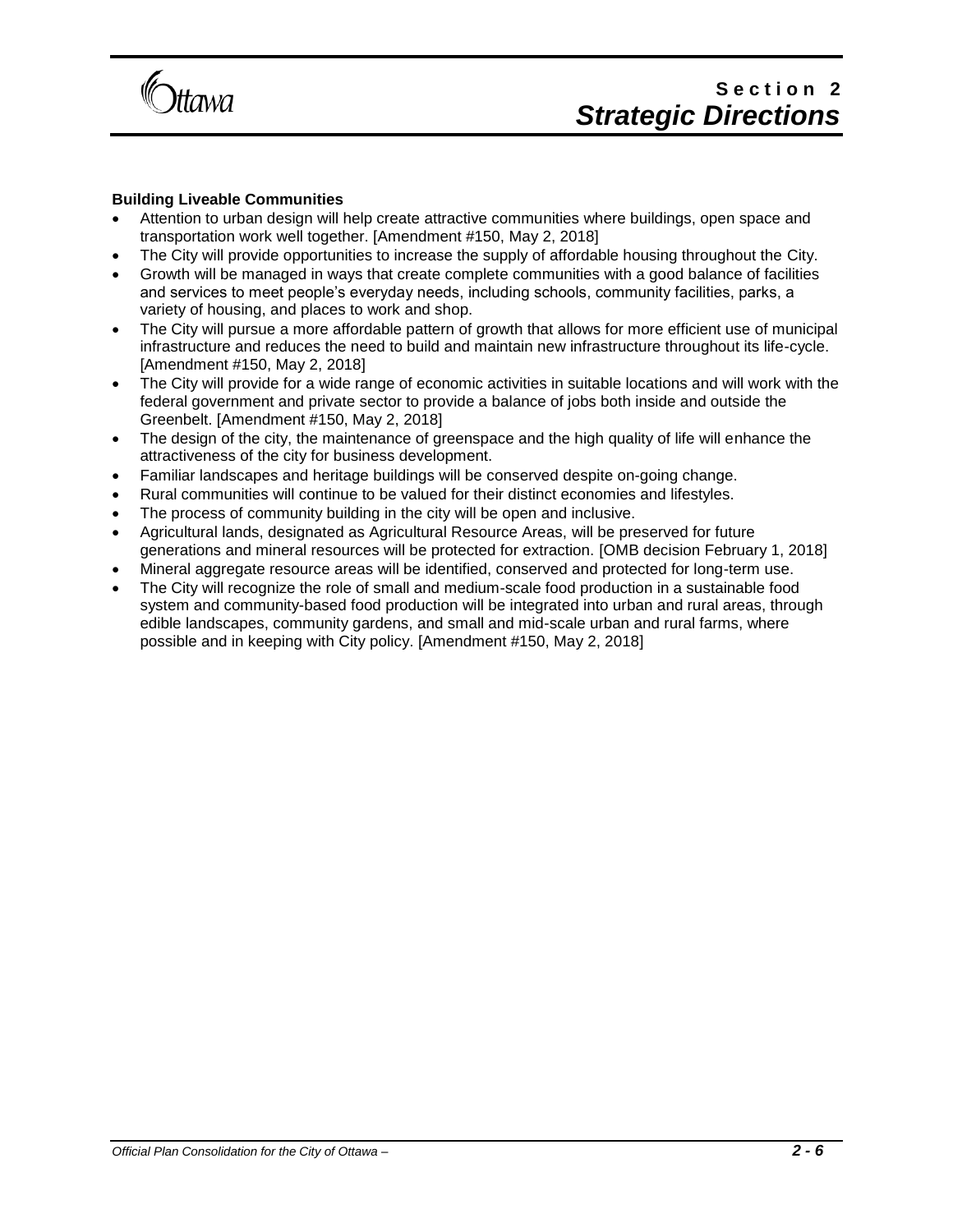

## **2.2 – Managing Growth**

Ottawa is unique among Canadian cities because its boundary takes in an urban area, comprising many new and old communities, surrounded by a large and varied countryside. The rural area contains Villages ranging in size from less than a hundred to more than 5,000 people as well as scattered development. These communities are part of the overall fabric of the city and are valued for their contribution to the quality of life in Ottawa. [Amendment #150, May 1, 2018]

About 90 per cent of the growth in population, jobs and housing will be accommodated within areas designated within the urban boundary in this Plan. These are areas where services are already available or can be readily provided through the logical extension of existing services. This approach makes the best use of existing facilities and services and ensures that new development can be provided with urban facilities and services in the most efficient manner possible. Concentrating growth within the designated urban area also allows for a pattern and density of development that supports walking, cycling and transit as viable and attractive alternatives to the private automobile. Altogether, this strategy has the least impact on agricultural land, mineral resources and protected environmental areas, and supports a cleaner, safer, healthier city. This is the most cost-effective pattern for the provision of municipal services and infrastructure.

Growth will be distributed throughout the urban area to strengthen the city's liveable communities through:

- Intensification and infill; and
- New development on vacant land in designated growth areas that contributes to the completion of an existing community or builds a new community(ies). [OMB decision February 1, 2018]

In all areas, the density, mix of uses, and land use pattern will work together to make the most efficient use of transit. This means that pedestrians and cyclists have direct access to transit, since most transit trips are combined with travel on foot or by bicycle. Density is highest adjacent to transit and includes a mix of uses so that residents can meet many of their daily needs within the community or can find them conveniently nearby. This pattern of transit-oriented development results in very liveable communities at any scale, from the central area to the suburbs.

Growth will be directed towards the hierarchy of nodes and corridors that help structure the city at different scales. Nodes are activity areas built at a higher density than their surroundings, accommodating a mix of uses or a concentration of community activities. They can occur at a range of scales, from a local shopping plaza serving the surrounding neighbourhood to a dense office and apartment core in a Mixed Use Centre. New urban communities on vacant land are also anticipated to follow a growth pattern that supports this objective.

Corridors are linear routes that move people and goods via walking, cycling, transit and vehicles. Again, they are higher density and more active than their surroundings and include a greater mix of uses. The character of these corridors changes along their length, building up to higher-density nodes of activity. Throughout the urban area, linear networks of Mainstreets act as primary transit corridors, meeting places, and shopping streets for adjacent neighbourhoods. These corridors have significant potential for intensification and most are on roads where transit has priority over other vehicles.

The Central Area is the city's most intense concentration of activity and the centre of its transit system. Access to and through the Central Area will be enhanced in 2018 with completion of the Confederation Line, the first leg of Ottawa's light rail system. Light rail connections within the rapid transit system will link the Central Area to the Town Centres outside the Greenbelt and to the Mixed Use Centres inside the Greenbelt. Each of these centres has a different profile, potential for growth and identity within their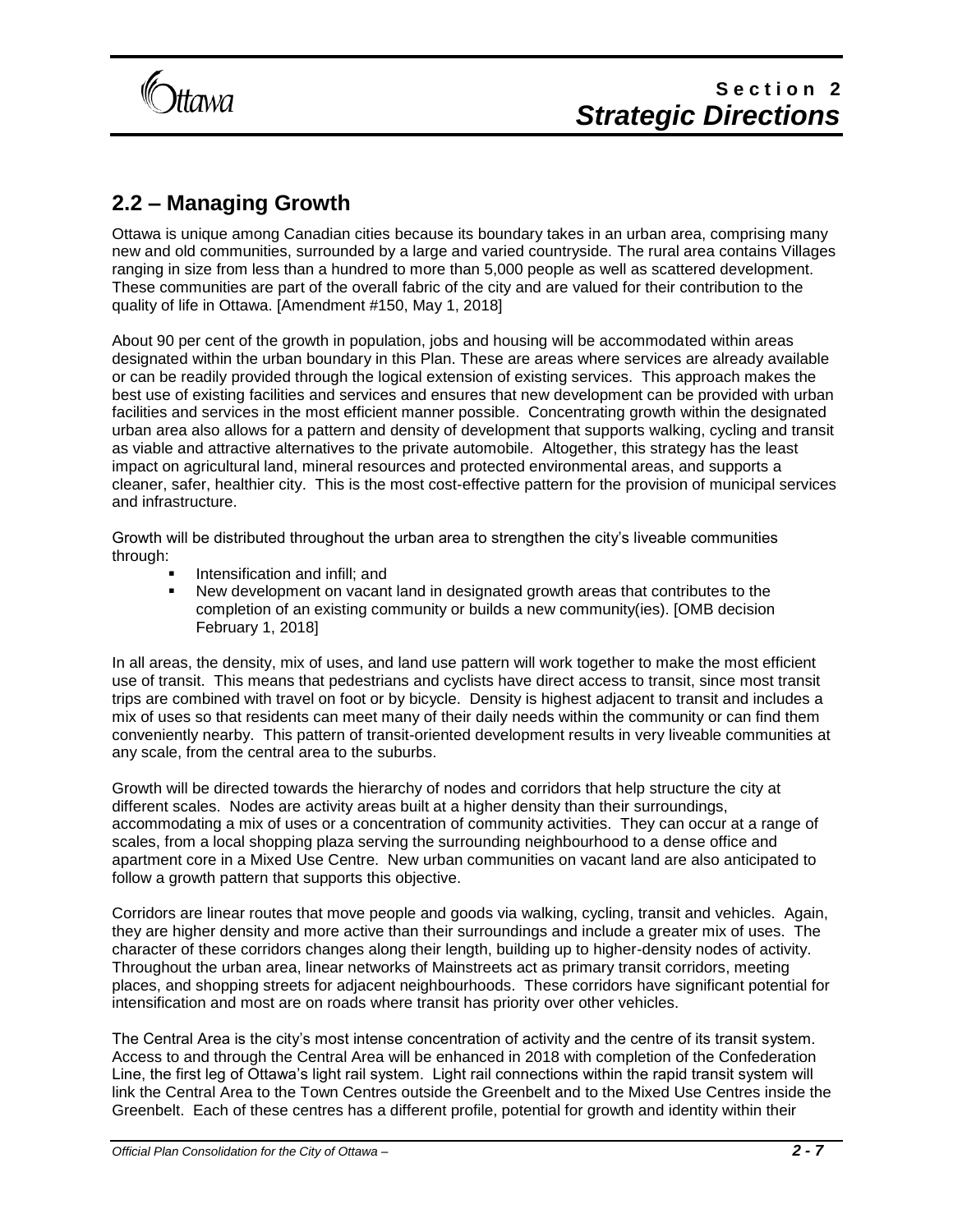

community. Improved transit service and investment in infrastructure and services over time has the potential to increase ridership and opportunities for high-density, mixed-use development.

The Central Area, Mixed-Use Centres, Town Centres and Mainstreets are all identified in this Plan as design priority areas, where both the public and private sectors will be required to achieve higher standards of design. These areas also have priority for completion of community design plans that show how the density and design requirements for these areas can be achieved.

Lands designated General Urban Area will continue to mature and evolve through intensification and infill but at a scale contingent on proximity to major roads and transit, and the area's planned function. Consideration of the character in the surrounding community is a factor in determining compatibility within a community. [Amendment #150, May 1, 2018]

Urban and Rural Employment Areas are lands reserved for specific land uses that need strategic locations or separation distances by virtue of their activity from other land uses. Urban and Rural Employment Areas are important to help diversify the local economy that is dominated by government, office and population-related services. The maintenance of an adequate supply of suitable employment land is essential to the future economic prosperity of Ottawa and its residents. [Amendment #180, November 8, 2017]

Many of the larger and older Urban Employment Areas are inside the Greenbelt, well established, and have good access to highways, rail and/or arterial roads. The combination of these attributes makes these business parks a key component to diversifying the local economy and therefore they should be protected over the long term. However, the small supply of vacant land limits their ability to accommodate future job growth within this sector of the economy. Expansion is difficult for all of these areas due to established adjacent uses. Most of the vacant supply is in locations outside of the Greenbelt where the majority of future Urban Employment Area jobs are expected to locate. [Amendment #180, November 8, 2017]

The balance of the City's growth will occur in the rural area. This growth will occur as a mix of uses in villages and as a range of rural-related uses and limited residential development elsewhere. Most villages are low in density and small in size. These are qualities that village residents value and expect to persist. As in other communities, residents of villages are concerned about liveable communities, environmental integrity, supporting infrastructure and the overall viability of their communities. [Amendment #150, May 1, 2018]

The strategy for growth and development in the rural area is to:

- Support the role of villages as the focus for employment and housing in the rural area;
- Direct growth and development to those villages where community facilities and services already exist, or to those villages where community facilities and services can be provided efficiently and there is the strongest potential for the village to evolve into a complete community; and
- Protect rural character by restricting the type and intensity of development that is permitted outside the Village designation: and
- Direct rural employment growth that is not appropriate in a village to Rural Employment Areas. [Amendment #180 November 8, 2017] [Amendment #150, May 1, 2018]

### **2.2.1 – Urban Area and Village Boundaries**

The majority of future development will occur within the urban boundary and within the 26 villages designated in this Plan. The Provincial Policy Statement directs growth to settlement areas, which are built-up areas where development is concentrated as well as areas planned for long-term growth. Settlement areas in Ottawa are the urban area and villages. The urban boundary defines the area that already is serviced or may be serviced with major roads, transit and piped sewer and water services.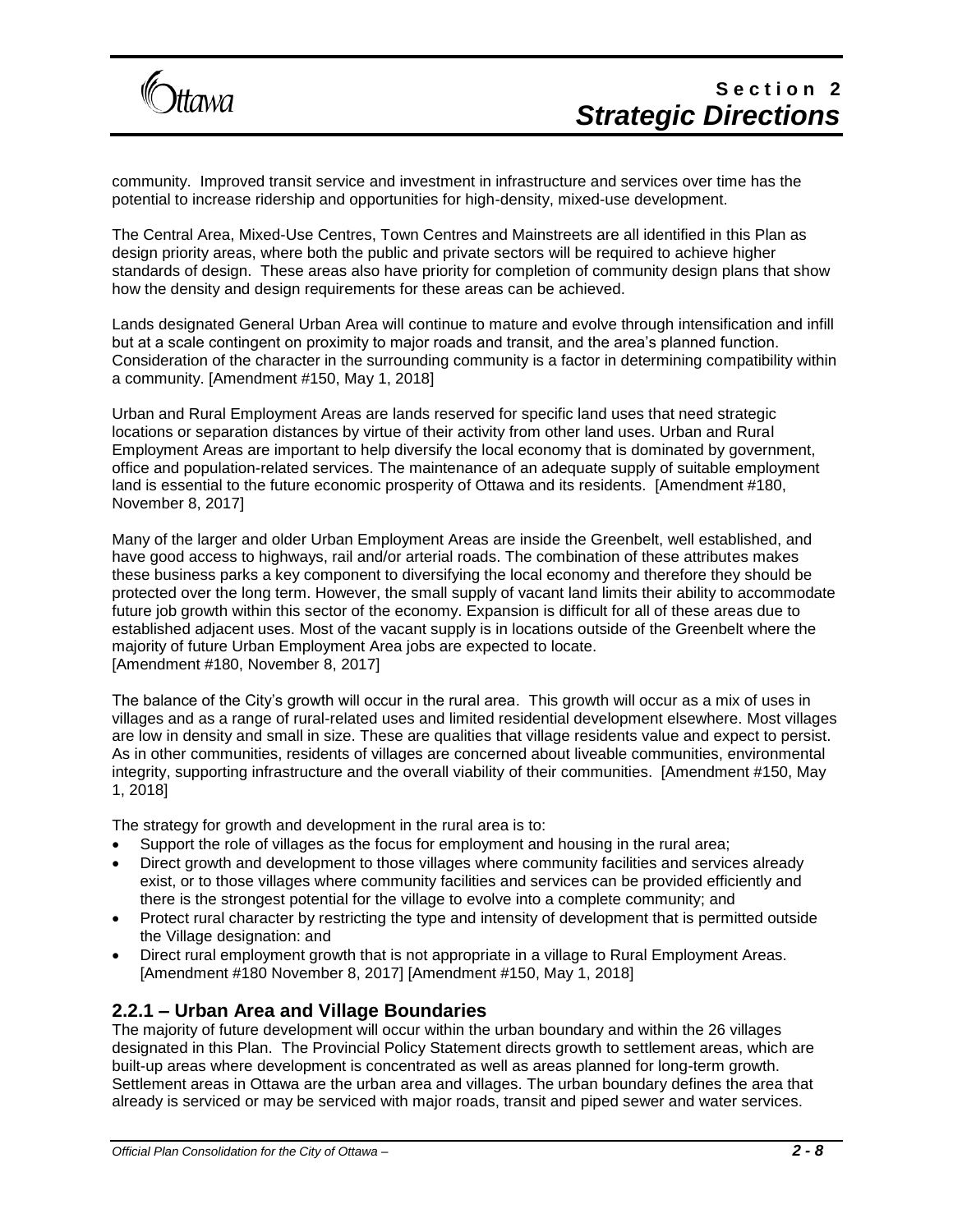

# **S e c t i o n 2** *Strategic Directions*

Village boundaries define the land area that will be used for village purposes within the planning period or beyond. Sufficient land is designated in the Official Plan to meet the demands for a range and mix of employment opportunities, housing and other land uses to meet needs of the population projected by the Plan. Decisions about when and where to extend these boundaries have major implications for public spending on infrastructure, for impact on resources and for the structure and character of communities. Assessing the adequacy of the current supply to meet this demand and the need for additional land requires consideration of several factors, in addition to supply and demand. For instance,the quantity of land required for different uses will depend on the average density of development and the mix of land uses achieved over time. [Amendment #150, May 1, 2018]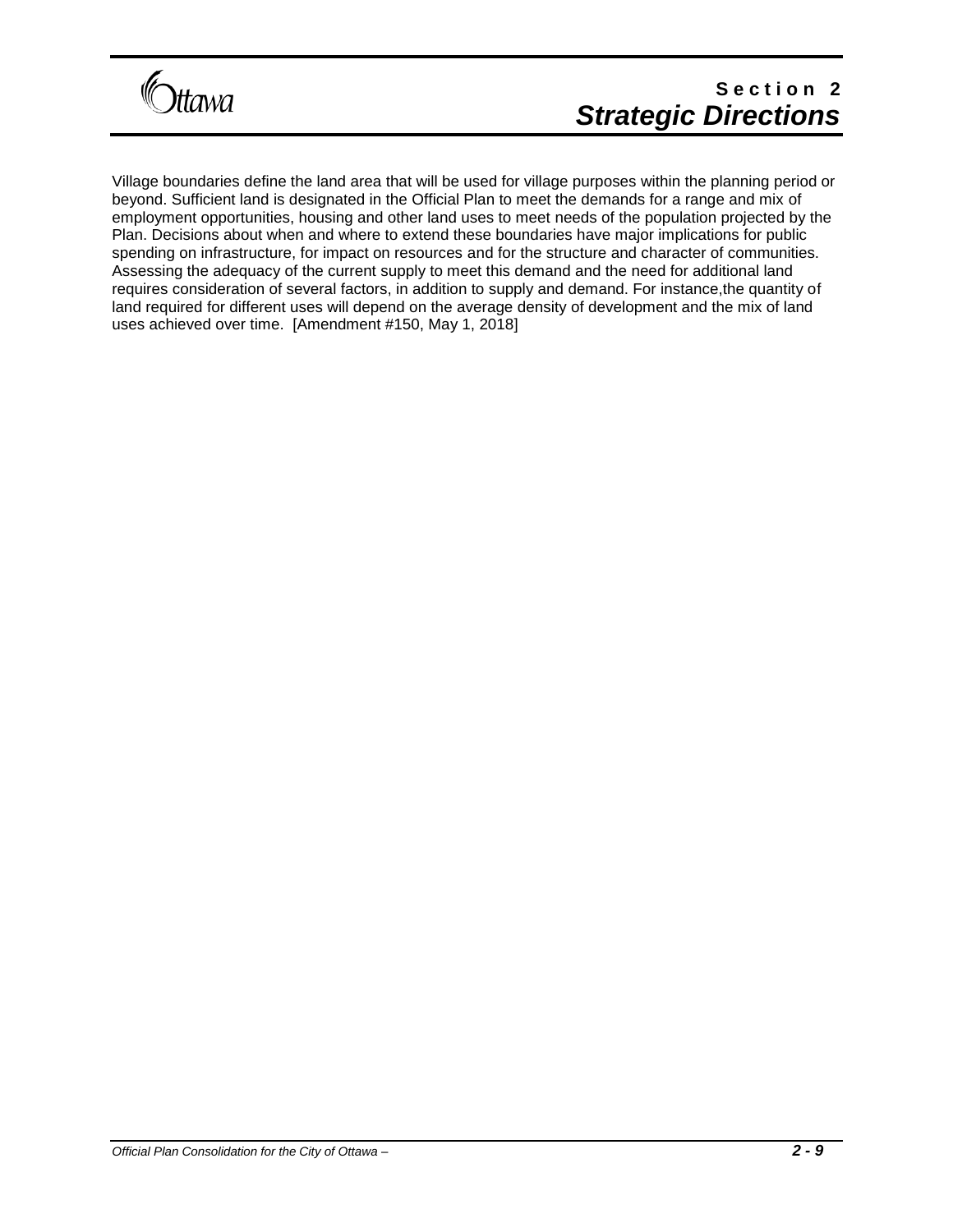

The most appropriate time for the City to conduct a land supply assessment is when it considers the need to review its Official Plan, as is required every five years under the *Planning Act.* The City then will consider boundary extensions, if additional land is required, within the framework of the following policies: [Amendment #150, May 1, 2018]

#### *Policies*

#### **Urban Boundaries**

- 1. The City will accommodate approximately 90% of its growth in urban areas shown on Schedule B, where urban services already exist or can be efficiently provided or upgraded. The boundary establishing the urban area is designated on Schedule A.
- 2. Sufficient land will be provided in the urban area to meet the city's projected requirement for housing, employment and other purposes, which is based upon a planning period of 20 years in accordance with the Provincial Policy Statement; [Amendment #76, OMB File # PL100206, September 07, 2011] [OMB decision February 1, 2018]
- 3. The City will undertake a comprehensive review of the Official Plan and the need to designate additional urban land, in accordance with the *Planning Act* and the Provincial Policy Statement. As part of that review, the City will assess and update the planning period of the Plan and update the projections in Figure 2.2. This will consider such matters as:
	- a. The demand for additional land to accommodate the forecasted housing and employment in Figure 2.2;
	- b. The current supply of developable land within the urban boundary, its distribution within the city, and its potential to be developed for housing, employment and other purposes;
	- c. The Provincial requirement to maintain a 10-year supply of land designated and available for residential development and residential intensification and a three-year supply of residential units with servicing capacity in draft-approved or registered plans;
	- d. The extent to which the existing land supply can meet the projected requirement through reconsideration of permitted land uses; [Amendment #150, May 1, 2018]
	- e. The achievement of the intensification target as identified in Section 2.2.2, policy 5, of this Plan.
- 4. If, as a result of the land supply assessment undertaken through the comprehensive review, City Council amends this Plan to designate additional urban land, such an addition will be sufficiently large to create a complete new community and/or comprise an addition to an existing community to allow for its completion. The comprehensive review will compare and evaluate urban area expansions in consultation with the community, landowners and other interested parties. The evaluation shall comprehensively apply the following criteria to determine the location of a complete new community and/or an addition to an existing community to allow for its completion:
	- a. Avoid lands designated 'Agricultural Resource Area' unless there is no reasonable alternative on lands which avoid 'Agricultural Resource Area' or the lands contain primarily poorer quality agricultural soils within such Agricultural Resource Areas; [Amendment #150, March 27, 2019]
	- b. Avoid 'natural heritage system feature(s)', unless the features are isolated or poorly connected to the larger 'natural heritage system' or, the 'natural heritage system feature(s)' will be maintained if the lands are developed for urban uses. The land containing the 'natural heritage system feature' will not be considered as contributing to developable area until an Environmental Impact Statement and Integrated Environmental Review are completed and identify what land may be developed;
	- c. Address the availability of existing servicing infrastructure capacity to support the development of the urban area expansion, or whether such servicing infrastructure capacity can reasonably be made available within the planning horizon;
	- d. Address the availability of existing transportation and transit infrastructure capacity to support the development of the urban area expansion, or whether such transportation and transit infrastructure is planned or can reasonably be made available within the planning horizon;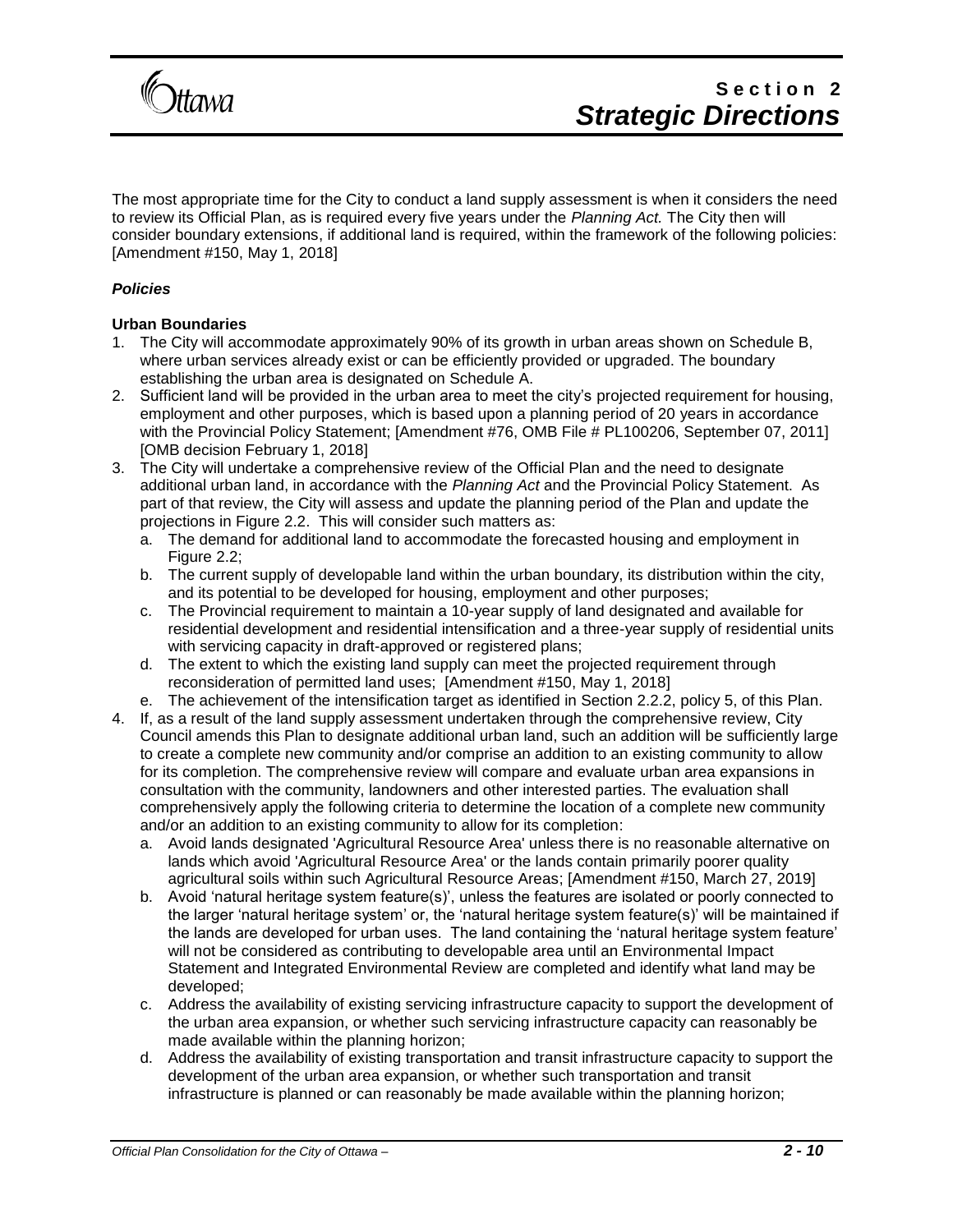

- e. Give priority to land with proximity and access to a Provincial Highway where an urban area expansion is intended to include employment lands;
- f. Assess the relative scale of the costs associated with new, or significant upgrades to existing, infrastructure such as transportation, transit, water, stormwater, wastewater, public utilities and municipal services;
- g. Avoid lands containing, or in proximity to, major facilities as defined in the Provincial Policy Statement, and consider whether future sensitive lands uses within an urban expansion area would be subject to potential adverse effects from odour, noise and other contaminants in order to minimize risk to public health and safety and ensure the long-term viability of the major facility; and,
- h. Consider any other effect the designation would have on the City's ability to achieve the policies in this Plan. [OMB decision February 1, 2018]
- 5. The City will consider applications to amend this Plan to designate additional urban land only as part of a comprehensive review. Applications received between comprehensive reviews will be considered premature unless City Council directs that the comprehensive review be initiated. [OMB decision February 1, 2018]
- 6. The City will guide the development of any additional designated urban land through a secondary plan or a community design plan and a subwatershed plan or environmental management plan. [Amendment #76, OMB File # PL100206, September 07, 2011] [OMB decision February 1, 2018]

#### **Village Boundaries**

- 7. The City will accommodate at least 50 per cent of rural growth in Villages designated on Schedule A, where community facilities, commercial facilities, schools and public infrastructure already exist or can be efficiently provided or upgraded. Most of this development will occur in the large and medium villages identified below. [Amendment #76, August 19, 2011] [Amendment #150 December 21, 2017]
- 8. Sufficient land will be provided within village boundaries to provide for a 10-year requirement for housing, employment and other purposes. [Amendment #76, August 19, 2011]
- 9. When the City undertakes a comprehensive review it will assess the need to expand Village boundaries to meet the requirements of policy 8. This assessment will consider such matters as:
	- a. The demand for land for housing and employment in villages;
	- b. The supply of developable land within those villages identified in policy 10 and its potential to be developed.
- 10. The 10-year supply of land will be monitored, and an assessment of future land needs will be undertaken within each group of villages as follows:
	- a. within the largest and fastest growing villages, being: Manotick, Greely, and Richmond, considered as a group; and
	- b. within the medium-sized villages, being: Carp, North Gower, Metcalfe, Cumberland, Vars, Osgoode, Navan, Munster and Constance Bay, considered as a group.
- 11. Where the comprehensive review determines additional land is necessary to accommodate growth in one of the groups referred to in policy 10, the City will give priority to the expansion of a village or villages where:
	- a. a good balance of facilities and services to meet people's every day needs, including schools, community facilities, parks, a variety of housing and places to work and shop are available; and
	- b. the new land can be connected to municipal water and wastewater services (central or communal) where they already exist or can be efficiently provided.
- 12. Within the villages not identified in policy 10 new development, renewal and infill will continue to occur on private services and will build out the designated boundaries of these villages. No changes to the current boundaries of these villages will be considered. [Amendment #150 December 21, 2017]
- 13. If the assessment indicates a need to expand a Village boundary, the merit of designating land in different locations and amounts will be compared and evaluated in consultation with the community, landowners an other interested parties based upon: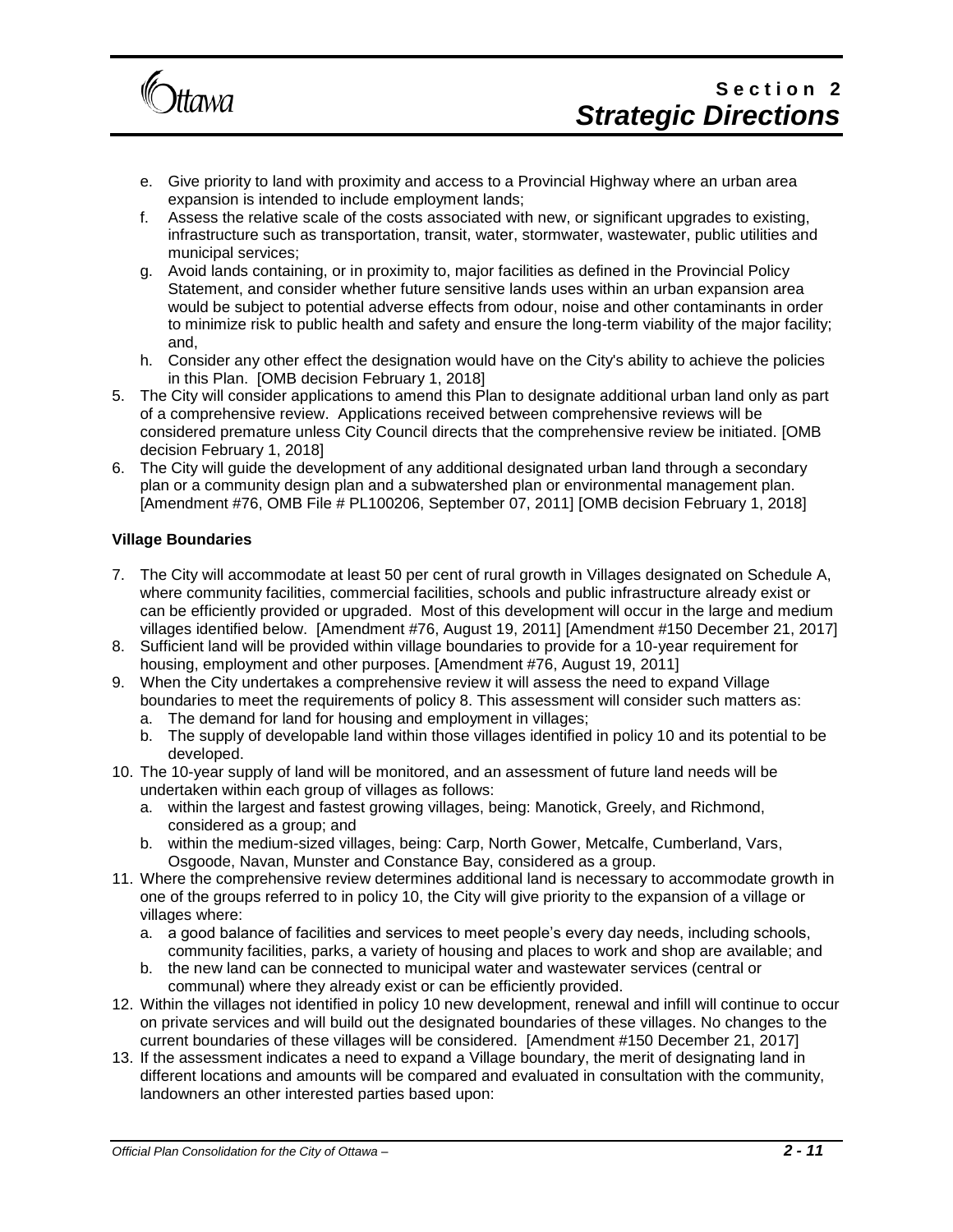

# Section<sub>2</sub> *Strategic Directions*

- a. The ability of existing or planned infrastructure to support the development of this expansion area. Infrastructure includes such matters as pipes, public utilities, aquifers, roads, transit, community resources and greenspace:
- b. The need to preserve agricultural areas, mineral resource areas, and Natural Heritage System identified in this Plan. Where a village designation is considered for any of these areas, there must be sufficient evidence that there are no reasonable alternative locations that avoid these designations. Additional evidence must be provided where the expansion includes land in an Agricultural Resource Area that demonstrates there are no reasonable alternatives that make use of poorer soils in the designation;
- c. The need to demonstrate that the impacts of the village expansion on agricultural operations adjacent to the expansion area can be mitigated;
- d. The ability of the proposal to meet the rural servicing requirements described in Section 4.4;
- e. The effect of the proposed change on the structure and character of the village and the demand upon the capacity of existing municipal infrastructure and services within the village;
- f. The supply of lots within existing designated Villages and their relative suitability for development compared with the new lots that would be created by the proposed Village expansion;
- g. The proximity of the proposed expansion to the urban boundary;
- h. Any other effect the designation would have on the City's ability to achieve the policies in this Plan. [Amendment #150 December 21, 2017]
- 14. If a proposed amendment to a village boundary is approved, development in the affected area will require: an update of the village secondary plan or community design plan, a subwatershed plan or environmental management plan, and a new or updated master servicing study which, among other matters, will protect the environment and safeguard drinking water supplies where groundwater is relied upon. [Amendment #150 December 21, 2017]
- 15. Applications to expand a village boundary received between comprehensive reviews will be considered premature unless City Council directs that the comprehensive review be initiated.
- 16. The City shall conduct a comprehensive review in accordance with Section 2.2.1, Policy 9 to determine if there is a need to provide for additional land within large and medium villages, as well as the villages of Sarsfield and Constance Bay. The review shall be submitted to City Council as part of the next Comprehensive Official Plan review. [Amendment #150 December 21, 2017]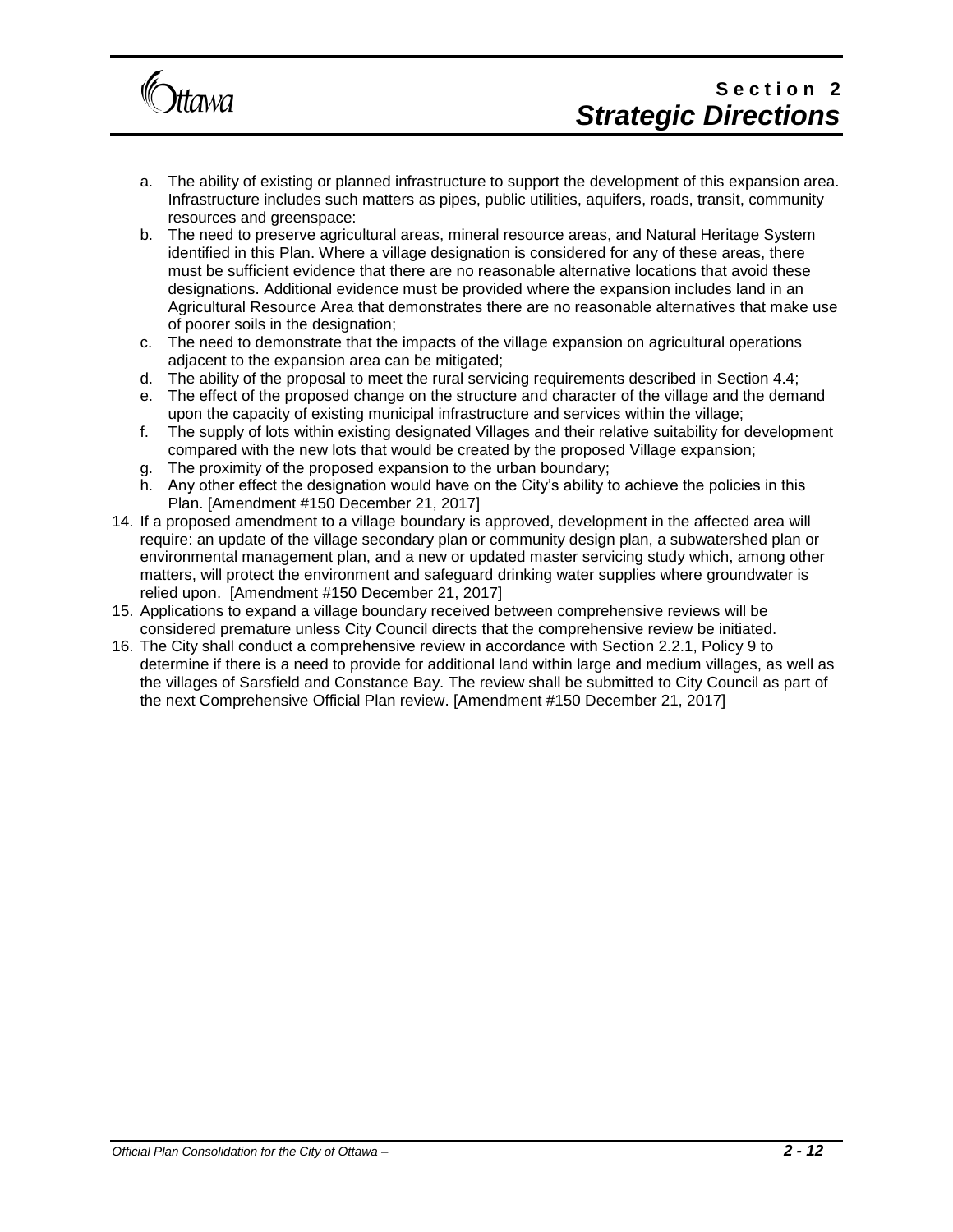

### **2.2.2– Managing Intensification Within the Urban Area**

This Plan supports intensification throughout the urban area where there are opportunities to accommodate more jobs and housing and increase transit use. Intensification is directed to Target Areas for Intensification which have the potential to develop at moderate to high densities in a compact form. [Amendment #150, LPAT July 18, 2019]

#### *Policies*

#### **Definition of Intensification**

- 1. Residential intensification means the development of a property, building or area that results in a net increase in residential units or accommodation and includes:
	- a. Redevelopment (the creation of new units, uses or lots on previously developed land in existing communities), including the redevelopment of Brownfield sites;
	- b. The development of vacant or underutilized lots within previously developed areas, being defined as adjacent areas that were developed four or more years prior to new intensification.
	- c. Infill development;
	- d. The conversion or expansion of existing industrial, commercial and institutional buildings for residential use; and
	- e. The conversion or expansion of existing residential buildings to create new residential units or accommodation, including secondary dwelling units and rooming houses. [Amendment #150, LPAT July 18, 2019]
- 2. Employment intensification means the development of a property, building or area that results in a net increase in jobs and/or gross floor area and may occur by:
	- a. Redevelopment of existing employment uses at a higher density (e.g. the creation of an office building that replaces a lower-density use on previously developed land), including the redevelopment of Brownfield sites;
	- b. Expansion of existing employment uses (e.g. a manufacturing plant expanding its operations on site);
	- c. Infilling of vacant or underutilized land within Urban employment lands as identified in Policy 1 Section 2.2.3; [Amendment #180, November 8, 2017]
	- d. Replacing uses with a low number of employees with uses having a higher number of employees.

#### **Target Areas for Intensification**

- 3. Target areas for intensification are the Central Area, Mixed Use Centres, Mainstreets, and Town Centres defined on Schedule B, and the Community Core in Riverside South. These areas are located on the Rapid Transit and Transit Priority Network as defined on Schedule D. [Amendment #150, LPAT July 18, 2019]
- 4. The City's target for residential intensification, as defined in Policy 1, is the minimum proportion of new residential dwelling units and accommodation based upon building permit issuance by calendar year in the urban area. The target will be: 38% in 2012-2016; 40% in 2017-2021; 42% in 2022-2026; and 44% in 2027-2031. [Amendment #150 May14, 2018]
- 5. Minimum density targets, expressed in jobs and people per gross hectare, are set out in Figure 2.3 and applied to those target areas with the greatest potential to support the Rapid Transit and Transit Priority Networks.

#### **Figure 2.3- Minimun Density Targets**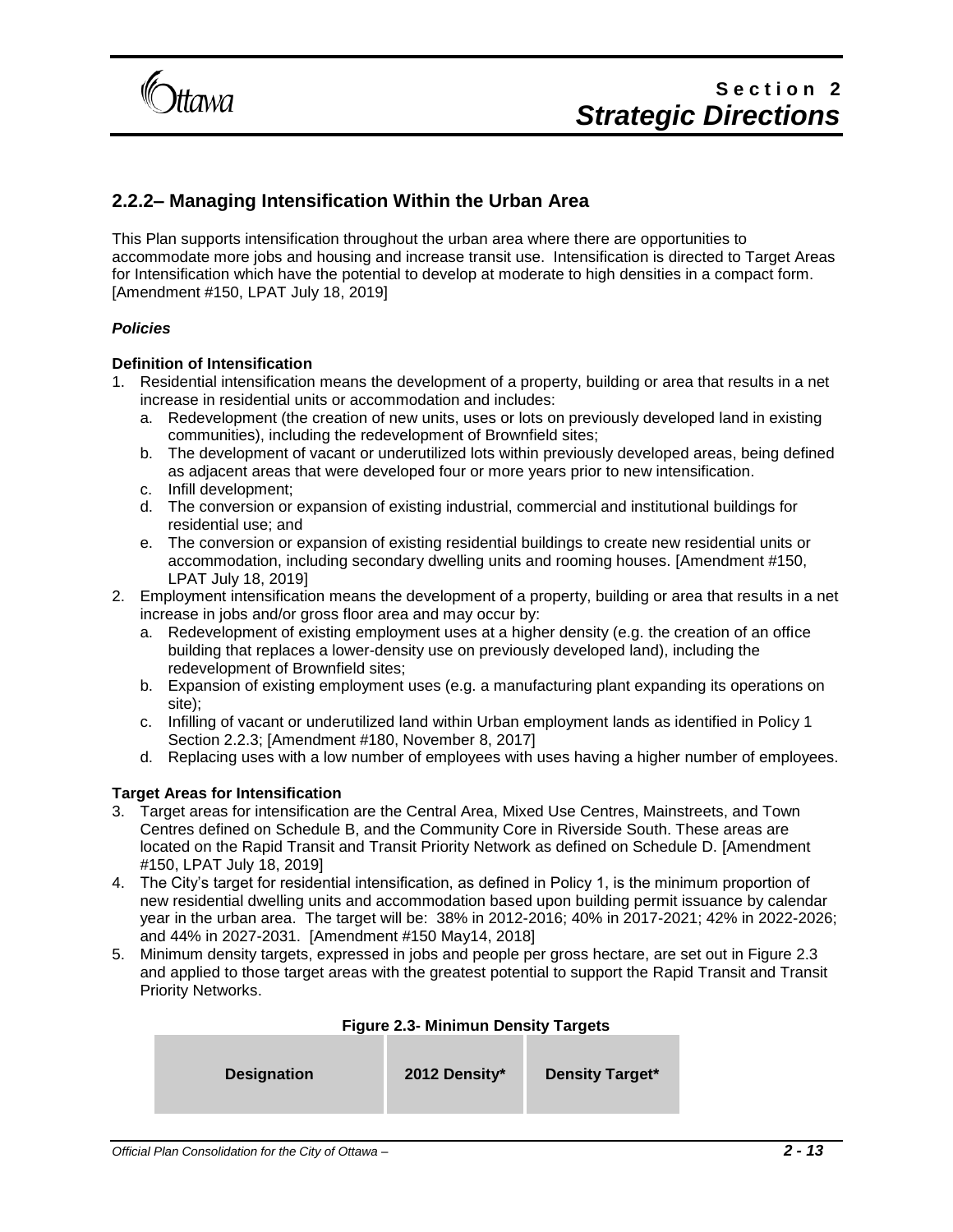**Itawa** 

# **S e c t i o n 2** *Strategic Directions*

| <b>Central Area</b>                                       | 450            | 500 |
|-----------------------------------------------------------|----------------|-----|
| <b>Mixed Use Centres</b>                                  |                |     |
| Tunney's-Quad                                             | 187            | 250 |
| Lees                                                      | 140            | 250 |
| Bayview-Preston                                           | 106            | 200 |
| <b>Blair - 174</b>                                        | 97             | 200 |
| Baseline-Woodroffe                                        | 91             | 200 |
| Hurdman                                                   | 49             | 200 |
| <b>Confederation Heights</b>                              | 116            | 200 |
| <b>Billings Bridge</b>                                    | 159            | 160 |
| Tremblay                                                  | 53             | 250 |
| St. Laurent                                               | 64             | 250 |
| Cyrville                                                  | 35             | 200 |
| <b>Town Centres</b>                                       |                |     |
| Orleans                                                   | 45             | 120 |
| Kanata                                                    | 34             | 120 |
| Barrhaven                                                 | 20             | 120 |
| <b>Arterial Mainstreets</b>                               |                |     |
| Richmond (north of Carling)                               | 179            | 200 |
| Carling                                                   | 133            | 200 |
| St. Laurent                                               | 84             | 120 |
| <b>Bank</b>                                               | 66             | 120 |
| Merivale (Caldwell to West<br>Hunt Club) - Clyde-Baseline | 63             | 120 |
| <b>Montreal East</b>                                      | 98             | 120 |
| Ogilvie                                                   | 109            | 120 |
| Walkley                                                   | 69             | 120 |
| Innes (Blackburn)                                         | 74             | 120 |
|                                                           |                |     |
| <b>Community Core</b>                                     |                |     |
| <b>Riverside South</b>                                    | $\overline{0}$ | 80  |
|                                                           |                |     |
| <b>Transit-Oriented</b>                                   |                |     |
| Development Areas identified<br>on Annex 6                |                |     |

\*people and jobs per gross hectare

[Amendment #150, LPAT Decision October 22, 2018]

6. All new development within the boundaries of the intensification target areas listed in Figure 2.3 will be required to meet the minimum density targets. Higher or lower densities may be permitted in a secondary plan for a target area where that Plan that re-allocates density among sites to achieve the overall objective of people and jobs. Where phased development is proposed the proponent must demonstrate how the density target will be achieved at build out. Where implemented through secondary plans and zoning, the targets in Figure 2.3will be converted from gross density to net density and from people and jobs per hectare to dwelling units and gross floor area equivalents. [Amendment #150, LPAT Decision October 22, 2018]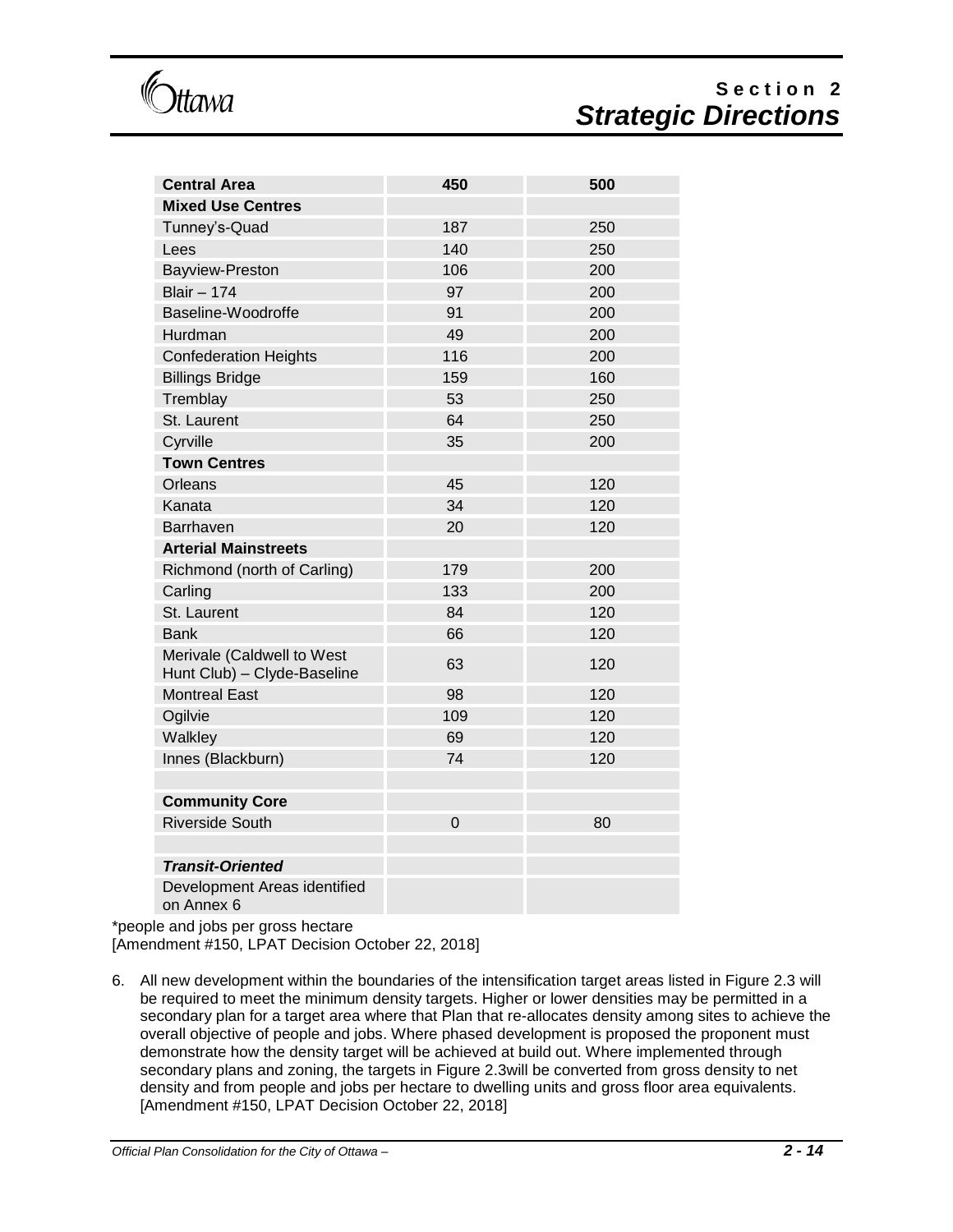

## Section<sub>2</sub> *Strategic Directions*

- 7. At the time of implementation, the Zoning By-law may provide exemptions from the minimum density targets included in Figure 2.3 for circumstances such as minor additions to and changes in use of existing buildings without the requirement for an amendment to this Plan. [Amendment #150, LPAT Decision October 22, 2018]
- 8. The City has established minimum residential intensification targets to reside outside the Plan (in the Residential Land Strategy or subsequent Study) for land designated on Schedule 'B' as Mixed Use Centre, Town Centre, Traditional Mainstreet and Arterial Mainstreet, but not addressed in Figure 2.3. These targets are intended to inform the community design process, infrastructure planning, growth projections, and other planning processes. [Amendment #150 LPAT July 18, 2019]
- 9. Where intensification target areas also correspond with Heritage Conservation Districts designated under the *Ontario Heritage Act* the achievement of intensification targets and minimum density targets will be determined in part by the requirements of the Ontario Heritage Act. Projects that do not meet the relevant Heritage Conservation District guidelines or plan will not be recommended for approval under the Ontario Heritage Act. [Amendment #150, LPAT Decision October 22, 2018]

#### **Intensification and Building Height**

- 10. Intensification may occur in a variety of built forms from low-rise to high-rise provided urban design and compatibility objectives are met. Denser development, that often means taller buildings, should be located in areas that support the Rapid Transit and Transit Priority networks and in areas with a mix of uses. Building heights and densities for different areas may be established through this plan or a secondary plan and will be implemented through zoning. A secondary planning process, identified in Section 2.5.6 and undertaken for a specific area may recommend a new or changes to an existing secondary plan to establish different building heights. Low-rise intensification will be the predominant form of intensification in the General Urban Area. [Amendment #150, LPAT Decision October 22, 2018]
- 11. The distribution of appropriate building heights will be determined by:
	- a. The location in a Target Area for Intensification identified in policy 4 above or by proximity to a Rapid Transit station or Transit Priority corridor, with the greatest density and tallest building heights being located closest to the station or corridor; and
	- b. The Design and Compatibility of the development with the surrounding existing context and planned function, as detailed in Section 4.11, with buildings clustered with other buildings of similar height. [Amendment #150, LPAT Decision October 22, 2018]
- 12. Building heights are classified in Figure 2.4 and will be used for establishing appropriate height limits in community design plans, secondary plans, the Zoning By-law and other policy plans, in land use designations in Section 3 and when considering amendments to this Plan. The corresponding storey height for a residential use is generally three metres, and for other uses is generally four metres, while at-grade uses may have higher storey heights. An amendment to the Zoning By-law will be required for any increase in height within that height class.

| Figure 2.4            |                                                                   |  |  |
|-----------------------|-------------------------------------------------------------------|--|--|
| <b>Classification</b> | <b>Maximum Building</b><br><b>Height (residential</b><br>storeys) |  |  |
| Low-Rise              | 4 storeys or less                                                 |  |  |
| Mid-Rise              | 5 to 9 storeys                                                    |  |  |
| High-Rise             | 10 to 30 storeys                                                  |  |  |
| High-Rise $31+$       | 31 storeys and more                                               |  |  |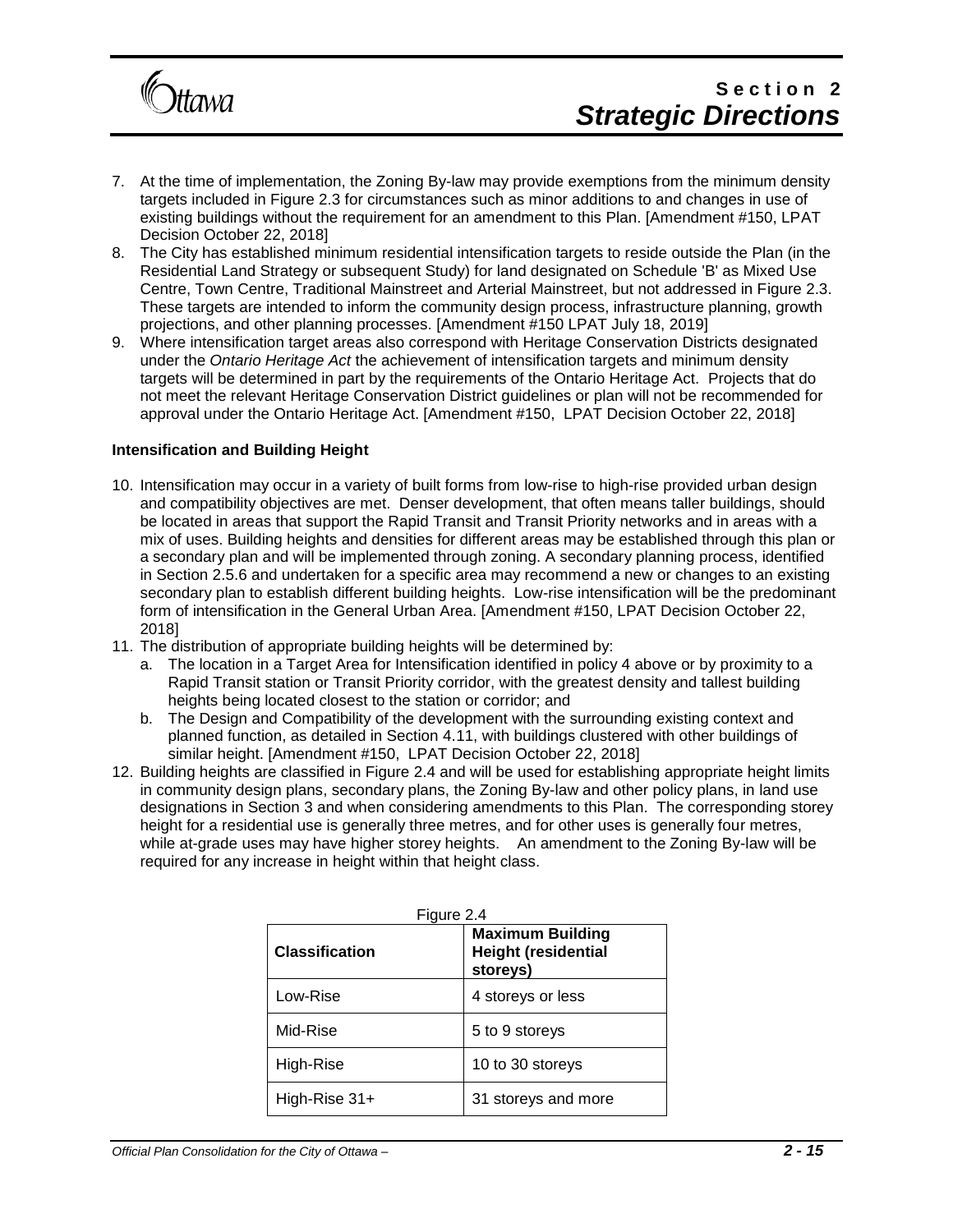

[Amendment #150, LPAT Decision October 22, 2018]

- 13. Where a secondary plan refers to building form as Low , Medium or High profile they will have the same meaning as Low-, Medium- and High-Rise in figure 2.4 unless otherwise indicated in that Plan.
- 14. Building heights are established in Section 3 and in the following policies. However, secondary plans, including site-specific policies in Volume 2 of this Plan may specify greater or lesser building heights than those established in Section 3 where those heights are consistent with the strategic directions of Section 2. Existing zoning that permits a greater height than set out in this Plan will remain in effect. [Amendment #150, LPAT Decision October 22, 2018]
- 15. High-Rise 31+ buildings will only be permitted where they are identified in a secondary plan that addresses the requirements of Section 2.5.6; or permitted by an amendment to an existing secondary plan that already allows High-Rise buildings; and where the High-Rise 31+ buildings will be:
	- a. located generally within 400 metres walking distance of a Rapid Transit Station identified on Schedule D to maximize transit use; and
	- b. separated from planned low-rise residential areas by a suitable transition as required by Section 4.11 policies 11 and 12. [Amendment #150, LPAT Decision October 22, 2018]
- 16. The Location of High-Rise and High-Rise 31+ buildings is influenced by the need to provide an adequate separation distance from other existing and potential future High-Rise buildings. Separation distances between buildings are to be considered when considering sites for development of High-Rise buildings and High-Rise 31+ buildings. The City may implement separation distances through the Zoning By-law. In areas with a small or narrow lot fabric, consolidation of two or more lots may be in order to address separation distance requirements. [Amendment #150, LPAT Decision October 22, 2018]
- 17. For Official Plan amendments to increase building heights that are established in Section 3 of this Plan, or in a secondary plan, the proponent must demonstrate that the following criteria are met:
	- a. the impacts on the surrounding area (e.g. the community design plan study area) have been assessed comprehensively;
	- b. the direction in policy 10 above is met;
	- c. the requirements of Section 2.5.6 where the proposal involves a High-Rise or High-Rise 31+ building; and
	- d. an identified community amenity is provided. [Amendment #150, LPAT Decision October 22, 2018]

#### **Implementation of Intensification**

[Amendment #150 LPAT July 18, 2019]

- 18. The City will monitor and report annually on the pattern and amount of residential intensification and the contribution made by the intensification that occurs within the target areas to the city-wide target identified in Section 2.2.2, policy 3. Progress made in achieving the density targets identified in Figure 2.3 will be assessed at the time of a comprehensive review of the Official Plan, at which time adjustments may be considered. [Amendment #150 LPAT Decision October 22, 2018]
- 19. In order to implement the minimum density targets for the transit "target areas for intensification" in Figure 2.3, the City will:
	- a. Review and may update existing community design plans, secondary plans, and zoning to enable achievement of the minimum density targets. Any necessary amendments will be carried out in consultation with the landowners and local community.
	- b. Consider the application of a number of alternative measures to provide capacity, including risk management and/or system upgrades in conjunction with its Asset Management Strategy and other City programs where opportunities for intensification are limited because of the cumulative impact of intensification projects on infrastructure system capacity. [Amendment #150, LPAT Decision October 22, 2018]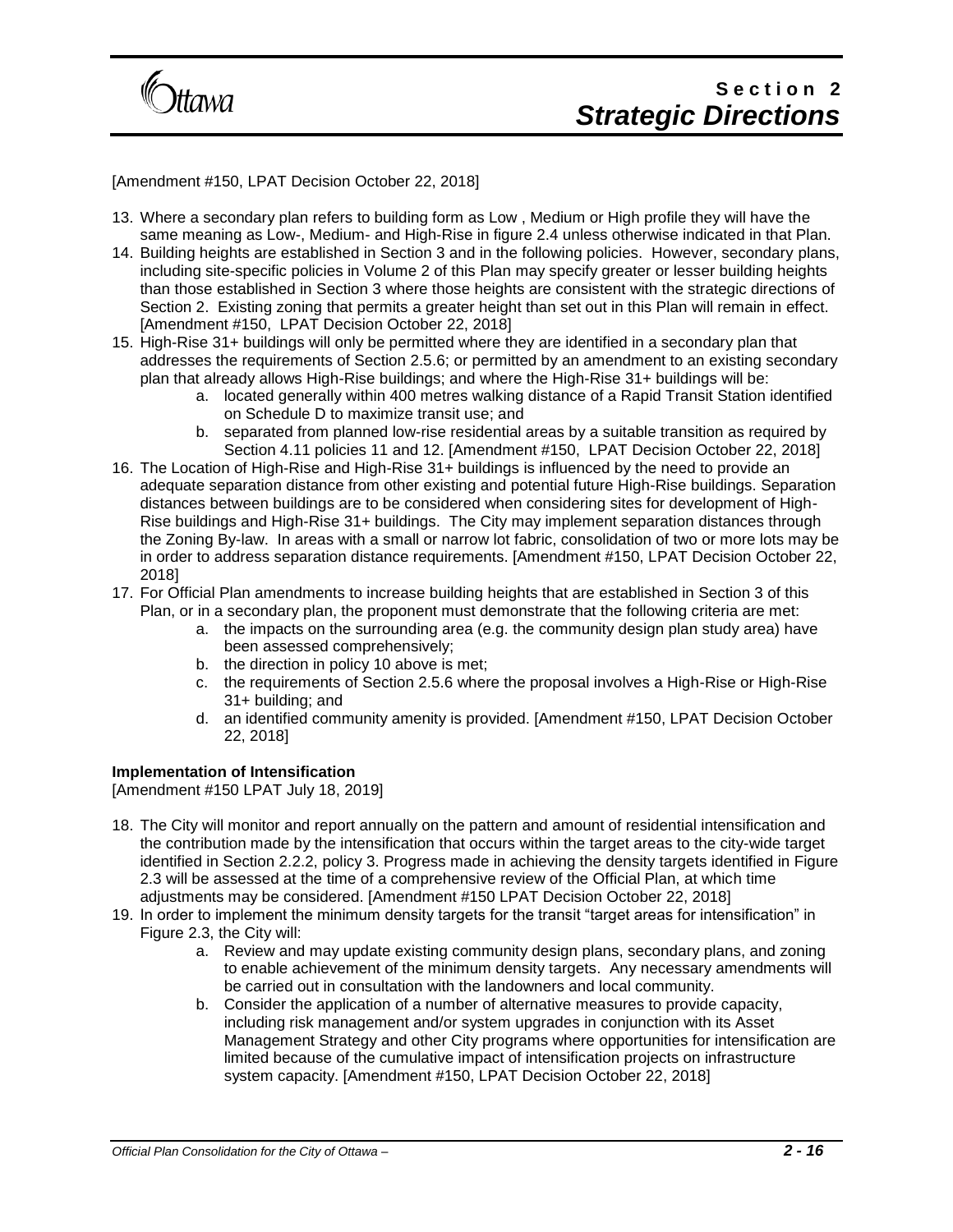

## Section<sub>2</sub> *Strategic Directions*

- 20. To promote compact, mixed-use transit-oriented development in intensification target areas, the City will:
	- a. Lead discussions with all internal and external stakeholders (including land owners, school boards and public utilities) with a view to addressing technical, regulatory and design matters in a way that will allow the City's intensification strategy to be successful;
	- b. Reduce the amount of land used for parking, through such measures as reductions in parking standards and the creation of municipal parking structures;
	- c. Establish maximum limits for the provision of on-site parking, consider waiving minimum parking requirements, maximize opportunities for on-street parking, and consider target designations as priorities for the creation of municipal parking structures;
	- d. Initiate partnerships with others in development over transit stations, municipal parking structures, municipal offices and facilities;
	- e. Focus the delivery and coordination of enhanced pedestrian environments in and around the City's design priority areas identified in Section 2.5.1 of this Plan;
	- f. Establish minimum building heights in the Zoning By-law within Mixed-Use Centres, Town Centres, and Mainstreets;
	- g. Implement a capacity management strategy to evaluate the condition and network capacity of piped infrastructure in the areas targeted for intensification and set priorities that reflect the City's Asset Management Strategy and development needs for improving capacity. Development Charges should cover the portion of the cost of infrastructure improvement that is required to support intensification;
	- h. When carrying out community design plans identify phasing priorities and funding sources for the delivery of public facilities such as community centres, parks and various municipal programs that may be required to support intensification;
	- i. Consider the achievement of minimum density targets on Arterial Mainstreets to represent a longer-term potential, and those Arterial Mainstreets located inside the Greenbelt will be considered to have priority for municipal upgrades over those outside the Greenbelt. On Traditional and Arterial Mainstreets, carry out measures to enhance the pedestrian environment and public realm, such as tree planting, improved sidewalks, and other streetscape improvements, as well as traffic calming measures to help transform these streets from wide, automobile-oriented streets, to urban avenues that exhibit more liveable conditions;
	- j. For all housing forms, consider approval of alternative municipal infrastructure and development standards (such as reduced road right-of-way width, utility trenching requirements and reduced parking standards in areas serviced by public transit) in the context of a subdivision application;
	- k. When implementing the intensification objectives of this Plan through the Zoning By-law the City will consider the character of the area reflected in factors such as landscaped patterns, vehicular parking and access and building locations in relation to the street and other buildings. [Amendment #150, LPAT Decision October 22, 2018] [Amendment #150 May14, 2018]
- 21. Where this Plan makes reference to the walking distance from a Rapid Transit station or a Transit Priority corridor, the walking distance shall be measured from the center point of the station using the most direct route along public streets or public pathways. Where there is no existing or planned road network, a radius equal to  $\frac{3}{4}$  of the walking distance will be measured from the centre point of the station. [Amendment #150, LPAT July 18, 2019]

#### **Intensification Outside of Target Areas**

22. The City also supports compatible intensification within the urban boundary, including areas designated General Urban Area. The City will promote opportunities for intensification in areas determined by the policies in Section 3.6.1. Intensification that is compatible with the surrounding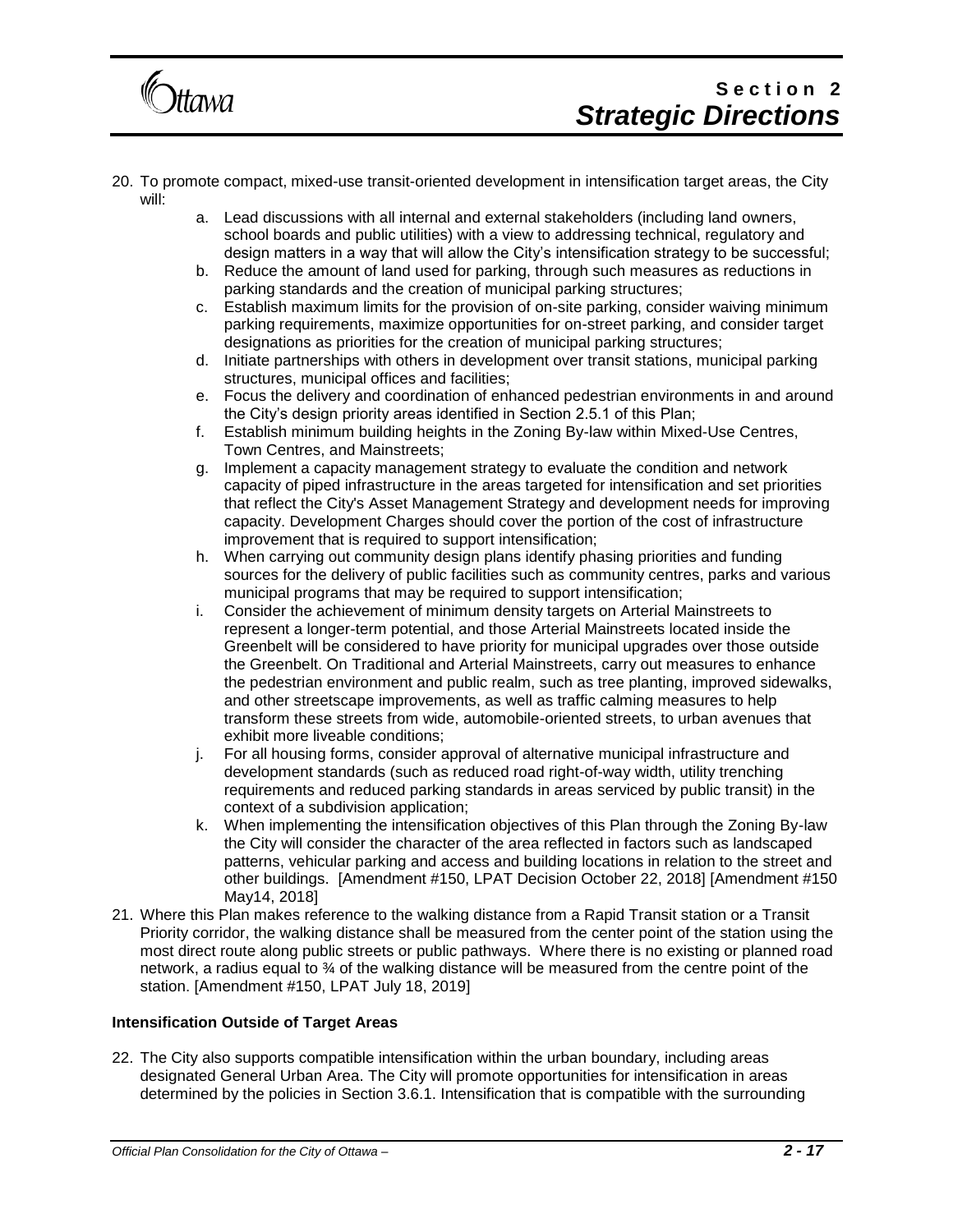

# Section<sub>2</sub> *Strategic Directions*

context will also be supported on: brownfield sites that have been remediated; on underdeveloped sites such as current or former parking lots; in extensive areas previously used for outside storage; sites that are no longer viable for the purpose for which they were originally used or intended; and on sites of exhausted pits and quarries in the urban area where the urban design. [Amendment #150, LPAT July 18, 2019]

23. The interior portions of established low-rise residential neighbourhoods will continue to be characterized by low-rise buildings (as defined in Figure 2.4). The City supports intensification in the General Urban Area where it will enhance and complement its desirable characteristics and long-term renewal. Generally, new development, including redevelopment, proposed within the interior of established neighbourhoods will be designed to complement the area's desirable character reflected in the pattern of built form and open spaces. The character of a community may be expressed in its built environment and features such as building height, massing, the setback of buildings from the property line, the use and treatment of lands abutting the front lot line, amenity area landscaped rear yards, and the location of parking and vehicular access to individual properties. The City will consider these attributes in its assessment of the compatibility of new development within the surrounding community when reviewing development applications or undertaking comprehensive zoning studies. [Amendment #150 LPAT July 18, 2019]

#### **Intensification and Housing**

[Amendment #150 LPAT July 18, 2019]

- 24. Applications to amend the Zoning By-law to eliminate residential apartments as a permitted use, or to change the permitted use so that the effect is to down-zone a site, will not be permitted unless there is an equivalent rezoning to ensure no net loss of apartment potential or maintenance of unit yield potential through other forms of multiple-unit housing. [Amendment #150, May 14, 2019]
- 25. In situations where Council has approved a plan that permits residential apartments in an area, but an amendment to the Zoning By-law has not yet been enacted to implement the plan, City Council will ensure that residential apartments are permitted in the enabling Zoning By-law amendment. [Amendment #150, LPAT July 18, 2019]
- 26. For those lands outside of the Greenbelt that are included in a community design plan approved by Council after June 10, 2009, the following housing mix and density provisions apply:
	- a. At least 30 per cent single detached but not more than 55 per cent single detached, at least 10 per cent apartment dwellings and the remainder multiple dwellings, other than apartments. [Amendment #236, December 31, 2019]
	- b. Overall residential development will meet a minimum average density target of 34 units per net hectare. Net residential density is based on the area of land in exclusively residential use, including lanes and parking areas internal to developments but excluding public streets, rights-ofway and all non-residential uses. [Amendment #150, May 14, 2018]

### **2.2.3 City-wide Employment Area Policies**

[Amendment #180, November 8, 2017]

This Plan supports the protection of business and economic activity clusters inside the Greenbelt, within Villages, and at strategic locations close to major goods movement facilities and corridors. These lands often come under pressure from other land uses that also may find it advantageous to locate in areas with these characteristics, increase land values and undermine this Plan's intention to protect and preserve land for employment uses and economic diversity. This Plan manages economic growth and diversity by protecting some lands primarily for employment use so that they remain affordable for employment purposes and so that they can develop over time without conflict from competing land uses.

Employment lands inside the Greenbelt are well served by the transportation system providing good access to a diversity of jobs. This supports the concept of complete communities, where residents have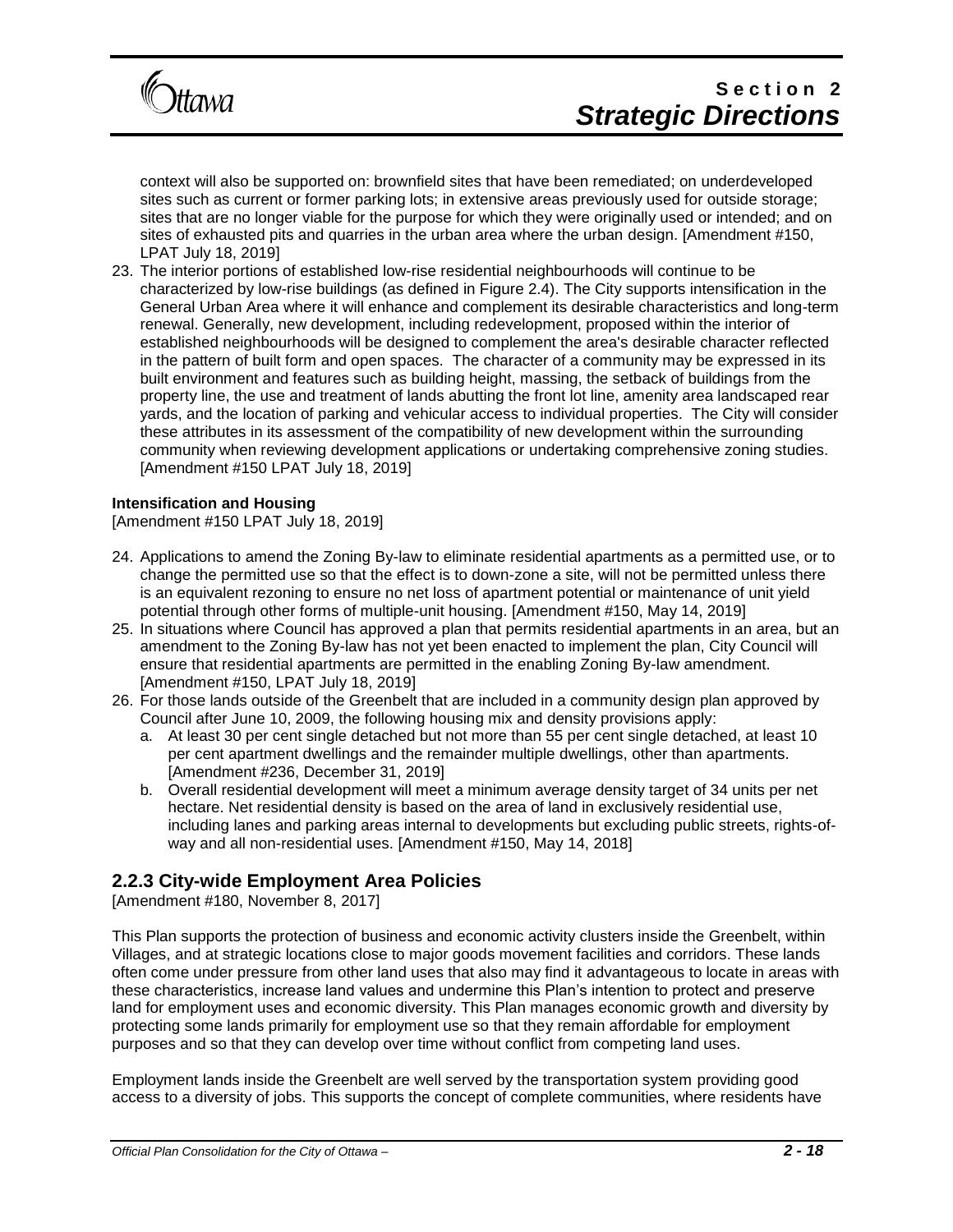

opportunities to live closer to their work. Employment lands inside the Greenbelt and those that are in close proximity to highway interchanges, freight railways and/or arterial roads are strategic locations for employment uses. To support efficient workforce access to employment locations, Major Office development is directed adjacent to transit infrastructure. [Amendment #180 November 8, 2017]

#### *Policies*

- 1. Employment Areas corresponding to clusters of business and economic activities in the Provincial Policy Statement include: Urban Employment Areas designated on Schedule B of this Plan, Prestige Business Parks and Business Parks designated in Secondary Plans, Industrial Areas designated in Village Plans, and Rural Employment Areas designated on Schedule A of this Plan. Notwithstanding Schedule B of this Plan where lands are designated Prestige Business Park or Business Park in a Secondary Plan the Urban Employment Area designation shall correspond to the more detailed land use schedule in the Secondary Plan. Employment uses are those described in Sections 3.6.5 and 3.7.5 of this Plan and the respective sections in the Secondary Plans and Village Plans relating to employment areas.
- 2. In all urban communities outside the Central Area, areas will be planned for a range of employment opportunities. Urban Employment Areas within each of the five urban communities outside of the outer edge of the Greenbelt, as shown in Figure 2.1, will be designated to ensure an ongoing supply of vacant Urban Employment Lands. The amount of employment land to be maintained in each community shall be determined at the time of a comprehensive review.
- 3. The City will also encourage employment in the Villages of Greely, Manotick, and Richmond and a ratio of at least 0.65 jobs per household will be reflected in the amount of land designated for employment and residential development in each of these villages.
- 4. While it is the City's preference to locate most employment uses in the Urban Area and Villages, agriculture, aggregate resources and other agriculture–related industries will support employment throughout the Rural Area. Employment uses that are not appropriate in a Village due to their impacts, and which do not require municipal services, are encouraged to locate in designated Rural Employment Areas.
- 5. The City encourages intensification and renewal of employment uses within the Urban Employment Areas located inside the Greenbelt. Because of their central location these Employment Areas provide access to goods movement corridors and major transportation routes for workforce access. These locations also create stable operating environments for a wide variety of traditional industrial uses, which helps to diversify the local economy.
- 6. Major Office Development, consisting of buildings over 10,000  $m<sup>2</sup>$  gross leasable area, will play a fundamental role in supporting and increasing the ridership of the Rapid Transit and Transit Priority Network and shall be located in areas adjacent to the Rapid Transit and Transit Priority Network. Except where currently permitted by zoning, the City will only permit new Major Office Development in the following locations:
	- a. Central Area;
	- b. Mixed Use Centres;
	- c. Town Centres;
	- d. On land fronting Traditional Mainstreets or Arterial Mainstreets that are Transit Priority corridors or where the development is within 800 metres walking distance of an existing or planned Rapid Transit station;
	- e. Urban Employment Areas where the majority of the site is within 800 metres walking distance of an existing or planned Rapid Transit station or 400 metres walking distance of a Transit Priority corridor.
	- f. Kanata North and Kanata South Urban Employment Areas once a secondary plan for the Area or Areas has been adopted and identifies the preferred location for Major Office Uses.
	- g. General Urban Areas where: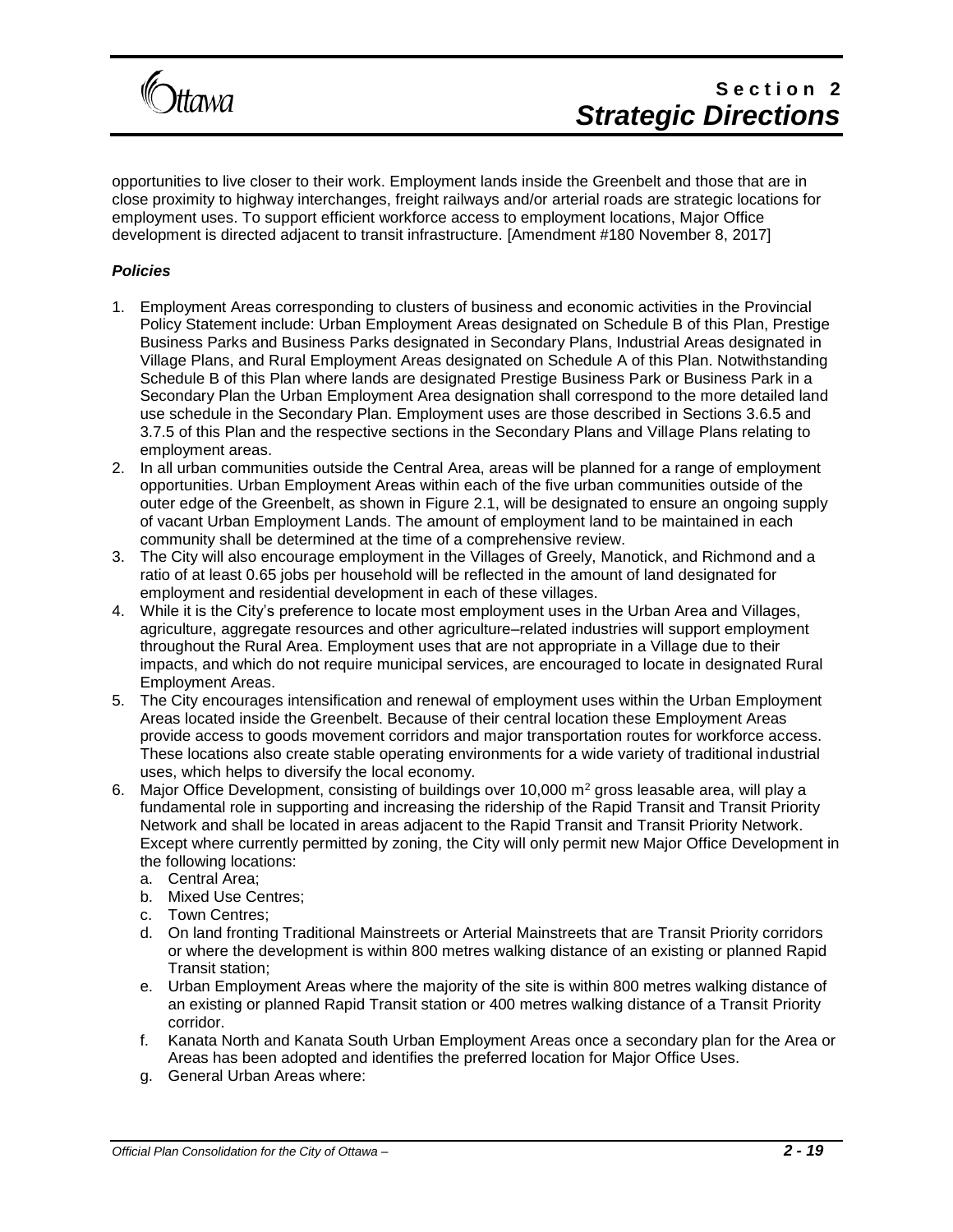

## Section<sub>2</sub> *Strategic Directions*

- i. The majority of the site is within 800 metres walking distance of a Rapid Transit station or 400 metres walking distance of a Transit Priority Corridor on Schedule D; and
- ii. The site is on an Arterial Road on Schedules E or F; and
- iii. The immediate area is characterized by existing or planned commercial development; and
- iv. The Design Objectives in Section 2.5.1 and the Urban Design and Compatible Development policies in Section 4.11 can be satisfied.
- 7. The City plans, protects and preserves lands for current and future employment uses through a comprehensive review process and therefore discourages the removal of employment lands for other purposes on an individual basis. Applications to remove employment lands or to convert them to nonemployment uses will only be considered at the time of the comprehensive review as required by the Planning Act. Applications received between comprehensive reviews will be considered premature unless City Council directs that the comprehensive review be initiated. In either case, approval of proposals to remove or convert employment lands will be contingent upon the comprehensive review by the City that demonstrates that the land is not required for employment purposes over the long term and that there is a need for the conversion.
- 8. A comprehensive review to assess requests to convert employment lands to other purposes will consider such matters as:
	- a. Whether the employment lands being proposed for conversion are unsuited for employment purposes and whether there are practical means to make them suitable;
	- b. Whether the lands are suitable for the uses being proposed and whether there is a need for those uses;
	- c. The current supply of developable land within the urban boundary, its distribution within the city, and its potential to be developed for housing, employment, and other purposes;
	- d. The distribution of employment land throughout the city;
	- e. The ability to provide sufficient opportunities for the clustering of areas of like employment;
	- f. The sufficiency of the supply of optimum-sized employment land parcels for the range of employment uses anticipated by this Plan;
	- g. The preservation of lands for employment uses in areas proximate to 400 series highway interchanges or with accessibility to rail and airports, is intended to maintain opportunities that recognize the potential for the development of transport and freight handling uses;
	- h. The preservation of lands for employment uses proximate to essential linkages, such as supply chains, service providers, markets, necessary labour pools, etc.;
	- i. The preservation of a diversity of Urban and Rural Employment Areas for a variety of employment uses (e.g. light and heavy industrial, business park, research campus, etc.;
	- j. The demand that proposed non-employment use(s) will create for additional municipal amenities and services in addition to those required by employment uses and the cost of providing same, including any mitigation deemed necessary to address any negative effects on employment uses in matters such as those listed in 'k' below;
	- k. The impact the proposed use(s) would have on the viability of any remaining employment lands or existing employment uses with regard to matters such as:
		- i. Incompatibility of land use,
		- ii. The ability to provide appropriate buffering of employment uses from surrounding nonemployment uses on and off-site,
		- iii. Affordability (e.g. land and lease costs) for employment purposes,
		- iv. Market acceptance/competitiveness (attractiveness of the employment lands in the marketplace for continued development for employment uses),
		- v. Removal of key locations for employment uses,
		- vi. Reduction or elimination of visibility of employment lands or uses,
		- vii. Reduction in optimum size (of either individual employment land parcels or the overall Urban or Rural Employment Area),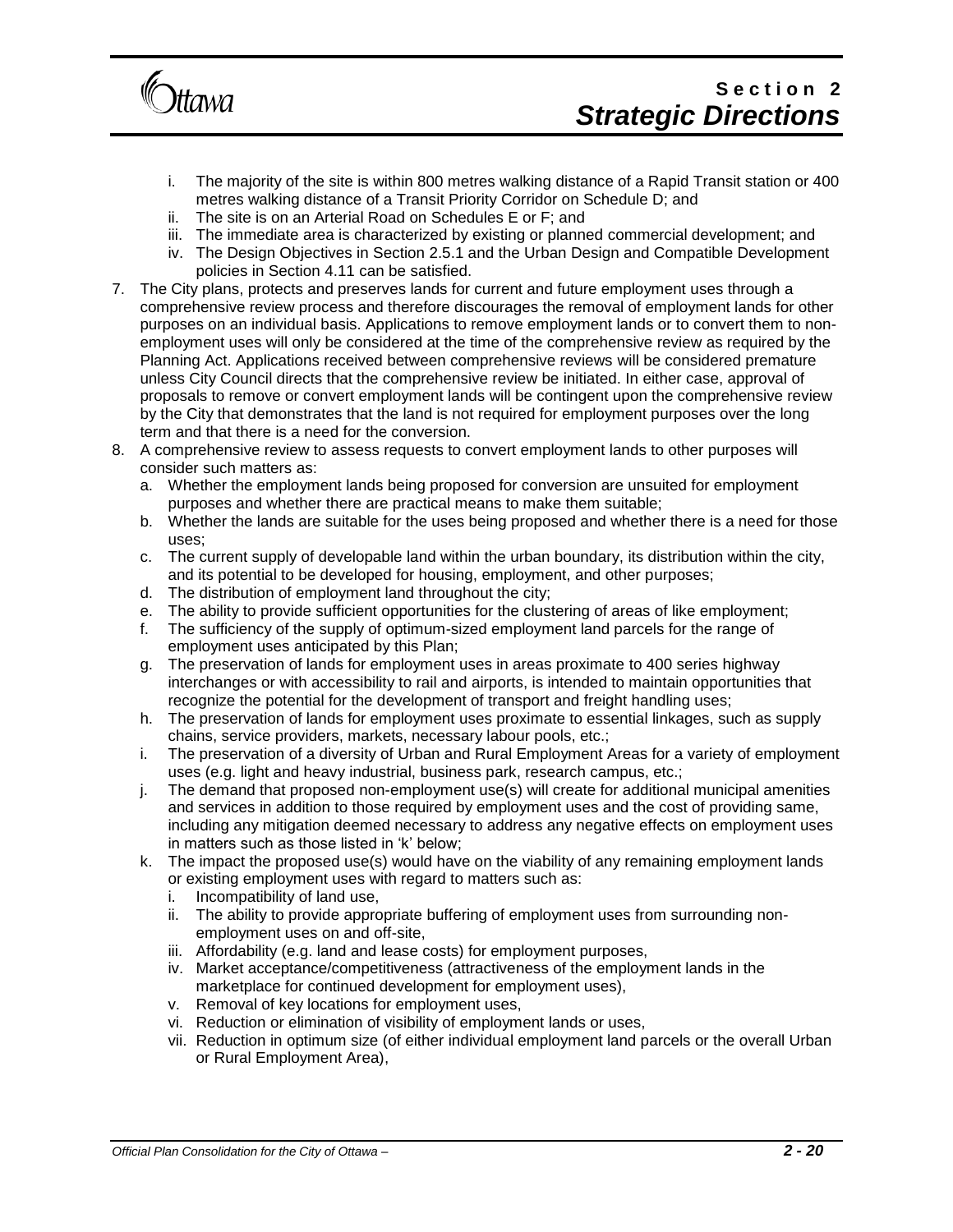

- viii. Interference with the function of the employment lands (e.g. restricting operating hours or delivery times or affecting the capacity of the transportation network due to characteristics of the employment uses such as noise or emissions or heavy equipment operation),
- ix. Accessibility to the employment lands,
- x. Ability to provide for a variety of employment options, parcels, and
- xi. Maintenance of the identity of the employment uses or area.
- 9. Policy 8 above does not apply to those Urban Employment Areas with a site specific exception to permit residential uses as listed in Section 3.6.5 of this Plan. [Amendment #180, November 8, 2017]

# **2.3 – Providing Infrastructure**

Land use and infrastructure issues are strongly inter-related and together form a cornerstone of the City's growth management program. Of key importance in this respect is the link between land-use patterns and transportation facilities. The provision of transportation infrastructure deeply affects land-use patterns because it brings a new range of destinations "closer" and encourages travel to them. This influences residents' decisions about where to live and work, and may change where businesses choose to locate within the city. Land-use patterns affect the performance of transportation systems and the travel options realistically available to residents. For instance, low-density, single-use areas cannot support a frequent transit service and thereby encourage private automobile use, while higher-density Mixed Use nodes and corridors provide concentrated destinations that are more easily served by goodquality transit. [Amendment #150 December 2, 2017]

Likewise, the provision of urban infrastructure – such as drinking water, wastewater disposal and drainage – shapes development patterns by making more intense use of the land base possible. Thus, policies governing the extension and upgrade of infrastructure can provide key levers for managing urban growth.

If the city is to grow in an efficient manner and achieve the vision set out in this Plan, it is essential that land use and infrastructure policies be "pulling" in the same direction. This part of the Plan sets out the City's policies governing the planning and provision of urban infrastructure and these policies are further reflected in subsequent sections of the Plan on designations and the review of development proposals. More detailed information on infrastructure priorities, programs and investment will be contained in the Transportation Master Plan and Infrastructure Master Plan. Because of the close link between this Plan and those supporting plans, any decision to review this Plan will lead to a review of the supporting plans, and vice-versa.

## **2.3.1 – Transportation**

City Council has adopted a Transportation Master Plan (TMP) to implement the policies expressed in this Plan. The TMP identifies the transportation policies, facilities and services that the City intends to put in place over the next two decades in order to meet the travel needs of residents and businesses in Ottawa and to support the development pattern identified in the Official Plan. The TMP policies guide the operation of the City's day-to-day transportation programs and provide a basis for developing the annual and five-year capital and operating budgets. [Amendment #150 April 27,2018]

Accommodating the movement of people during the morning and afternoon peak period is Ottawa's major transportation challenge. A clear objective of this Plan is a substantial increase in the use of public transit, and where possible reduced dependence upon automobile use throughout the day. Many transit trips begin and end on foot or by bicycle. In this case, increasing transit use in many parts of the city will depend in part on providing connections to transit for pedestrians and cyclists that are safe, direct and appealing. Planning for walking, cycling and transit means sharing roads and other public spaces among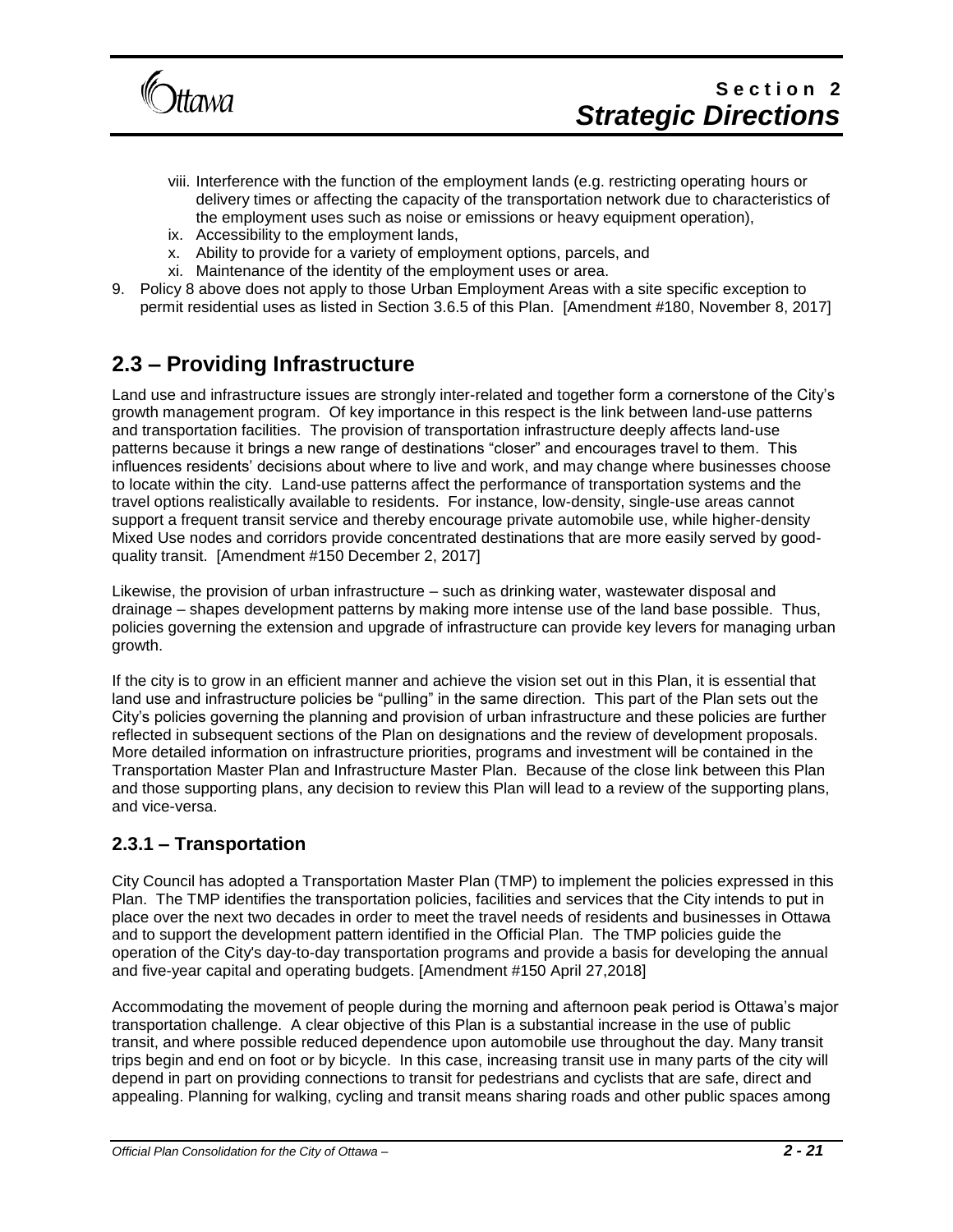

all users and managing the supply of parking so that enough is provided without negatively affecting transit use. [Amendment #150 April 27, 2018]

Council has adopted several plans to support walking, cycling and transit:

- The Ottawa Pedestrian Plan (2013 update) will help Ottawa become one of the most pedestrian active cities in North America;
- The Ottawa Cycling Plan (2013 update) will help Ottawa achieve one of the highest shares of travel by cycling in Canada.
- The Municipal Parking Management Strategy (2009) guides the provision and financial management of on-street parking and municipal off-street parking facilities. Through the Zoning Bylaw, the City also regulates the amount of on-site parking provided for vehicles and cyclists. [Amendment #150 April 27, 2018]

The share of travel by sustainable modes—walking, cycling, transit and automobile passenger—is targeted to reach 50 per cent of the total trips in the city by 2031. This is an increase from the 2011 level of 45 per cent. This shift in modal split is anticipated to continue to increase over the period of this Plan. Achieving this target means a substantial increase in travel by transit, since transit will be providing a larger share of trips, and trips will increase overall as the population grows. Despite this shift towards walking, cycling and transit, expansion of the road network will be necessary, particularly to provide new or improved road access to suburban communities beyond the Greenbelt. The need for new roads and ongoing improvements to the road infrastructure network is identified in the Transportation Master Plan. [Amendment #180, November 8, 2017]

Through its Transportation Master Plan, Council has adopted a complete streets policy to guide the design and maintenance of its road infrastructure. As public spaces, roads are used for social encounters, as entryways to businesses and community facilities, and as the backbone of Ottawa's transportation system and economy. Planning for complete streets recognizes these roles and the need to offer safety, comfort and convenience to users of all ages and abilities: pedestrians, cyclists, transit riders and motor vehicle drivers and passengers. However, the consideration given to different users varies by location. For example, in target areas for intensification, the needs pedestrians and cyclists are considered first, followed by the needs of transit users and motorists. The City will seek to develop networks of complete streets as opportunities arise through new construction, renewal projects and as part of other capital projects. [Amendment #150, April 27,2018]

#### *Policies*

#### **Complete Streets**

- 1. Council has adopted a complete streets policy in order to balance the multiple roles of roads and to offer safety, comfort and convenience to all users. The policy will be implemented in consultation with stakeholder groups through:
	- a. Measuring the level of service and quality of service experienced by all road users in order to assess road designs and allocate right-of-way in a way that maximizes the number of people served;
	- b. Updating its guidelines for transportation impact assessments and road design guidelines, standards, and processes to incorporate best practices in Ottawa and elsewhere, including rules for exempting particular design features from a right-of-way. [Amendment #150, April 27, 2018]

#### **Active Transportation**

2. Communities where people can walk or cycle safely and conveniently are very liveable. They are also healthy, supporting a more active lifestyle and more opportunities for socializing. When designing new communities and undertaking community design plans, the City will incorporate support for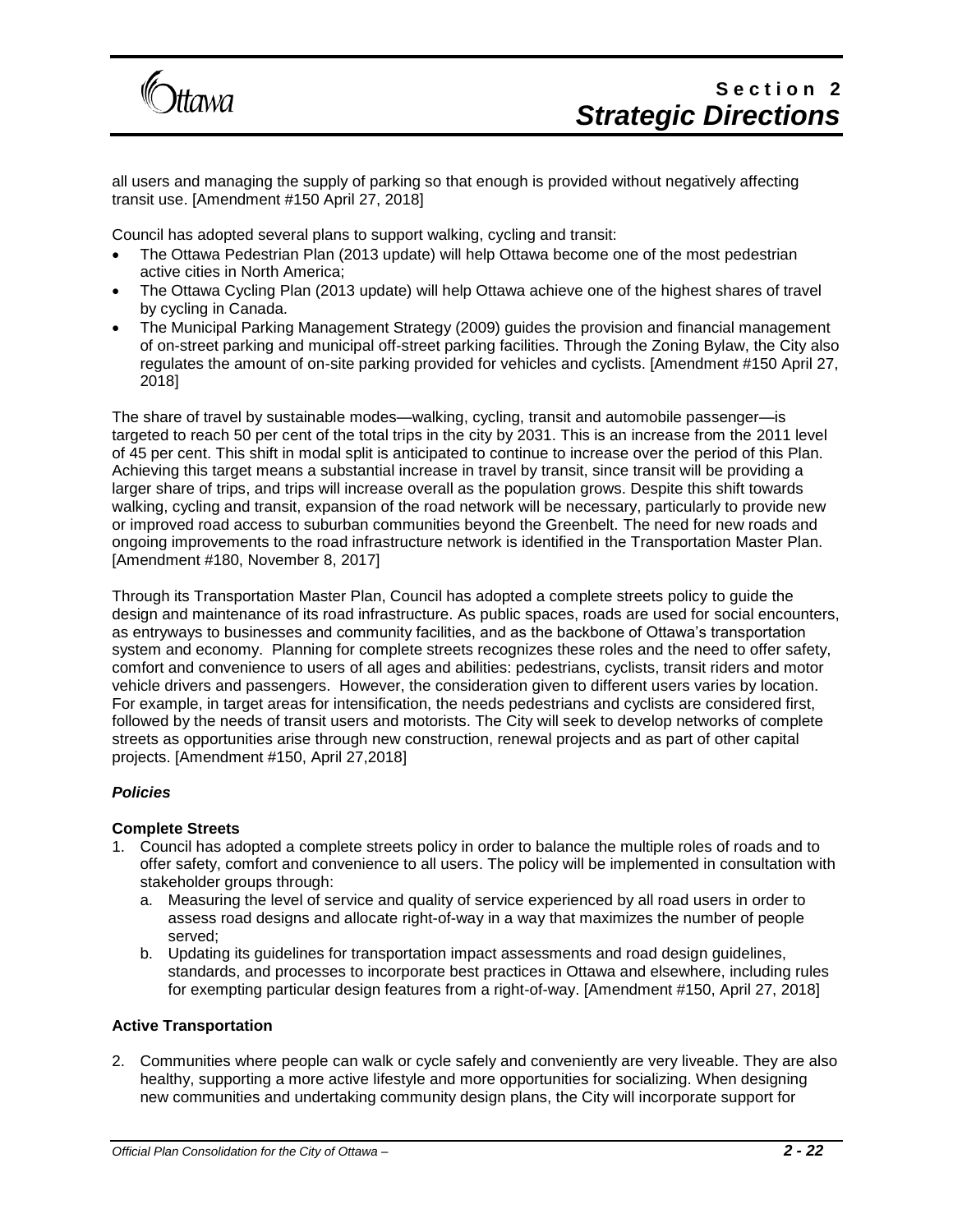

walking and cycling, and plan for direct routes that connect transit and community destinations, and provide off-road pathways and lighting geared towards pedestrians and cyclists. [Amendment #150, April 27, 2018]

- 3. In the construction or reconstruction of transportation facilities, such as roadways, bridges, and transit stations, and public buildings, such as community centres and libraries, the City will ensure the provision of facilities to address the needs of pedestrians and cyclists where feasible. [Amendment #150, December 21, 2017]
- 4. The City will protect corridors for the network of primary urban cycling routes and multi-use pathways identified on Schedule C and the network of cycling routes and multi-use pathways in the rural area on Schedule J. These routes incorporate cycling and shared pedestrian and cycling routes identified in the Ottawa Cycling Plan and select routes shown in the National Capital Commission's study, Pathway Network for Canada's Capital Region. For the purpose of this plan they are classified as follows:
	- a. Spine routes, which follow major roadways (typically arterials) and may provide a reserved space for cyclists, ideally either a cycle track or a buffered bike lane. Spine routes will provide access along major corridors, connecting the Cross-Town Bikeways and Multi Use pathways to local neighbourhood bikeways identified in the Ottawa Cycling Plan.
	- b. Multi-use pathways, which are facilities that are physically separated from the road and shared with pedestrians. These facilities may be either adjacent to a road or away from the roadway corridor and also connect major greenspaces and community facilities (See section 4.6.5).
	- c. Cross-Town Bikeways which will provide continuous connectivity over long distances for cycling across the city. Cross-Town Bikeways will include both on-road and off-road facilities that will provide a consistently high level of comfort for their entire length and be the main priority of the cycling network for maintenance. Cross-Town Bikeways will maximize the use of cycling-friendly designs such as bike boxes, coloured intersection crossings, route signage, and signal timing adjustments. [Amendment #140, LPAT, July 29, 2019]
- 5. The City will accommodate commuter cycling needs on the road network to the greatest extent possible. However, the network of multi-use pathways, identified on Schedules C and J, may also be used by commuter cyclists. [Amendment #150, March 20, 2018]
- 6. Priorities for new and improved cycling facilities will consider recreational cycling as well as commuter travel and other trips by cycling. Projects that yield the greatest increases in cycling trips will be recommended as priorities.
- 7. The City will develop the network of active transportation facilities shown on Schedules C and J and in the Ottawa Pedestrian Plan through the review of development applications, development of public open space, and as part of capital programs to build new transportation facilities or to maintain or upgrade existing facilities. Where feasible, the City will provide separate multi-use pathways within or adjacent to rapid transit corridors.
- 8. Priority will be given to pedestrians and cyclists within an 800 metre walking distance of rapid transit stations and within areas 400 metres from the Transit Priority Network. Priority will apply to the allocation of public rights-of-way, wait-times at traffic signals and City investment in pedestrian infrastructure.
- 9. Long-term and short-term parking for bicycles will be provided at rapid transit stations, in secure facilities where feasible. [Amendment #150, March 20, 2018]

### **Transit**

10. The City will protect corridors for and develop the rapid-transit network of existing and proposed corridors on Schedule D. The network operates on grade-separated, fully exclusive rights-of-way such as light rail corridors, as well as segregated lanes within a road right-of-way. Rapid transit offers convenient, fast, and frequent public transportation service that is not delayed in general traffic and features a high carrying capacity [Amendment #150, March 20, 2018]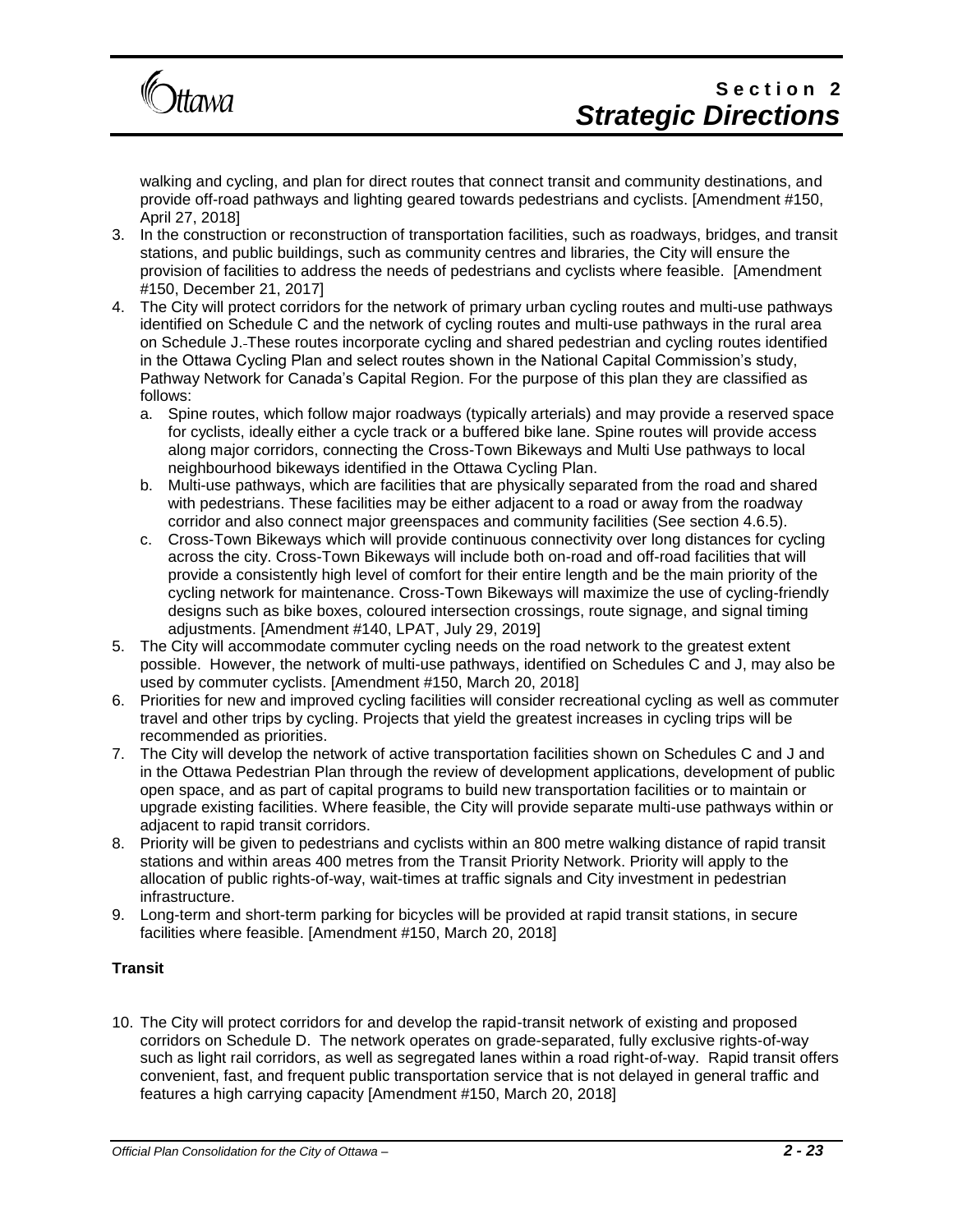

- 11. The City will also protect corridors for and develop the Transit Priority Network on Schedule D. The Transit Priority Network is a system of arterial and collector roads where frequent, all day transit service is provided now or in the future. Transit priority measures, such as dedicated bus lanes within a shared right-of-way or advance signals that allow transit to proceed ahead of other vehicles serve to increase the speed and reliability of transit service. Transit priority measures also will be implemented in other, appropriate locations. [Amendment #150, March 20,2018]
- 12. The City will introduce high-quality service at an early stage in the development of new urban communities. As these communities mature, they will ultimately be served by the extension of full rapid-transit facilities. [Amendment #150, March 20, 2018]
- 13. The City may acquire lands for transit rights-of-way as a condition of approval for a subdivision, severance, site plan, condominium or minor variance. Reference should be made to Schedule D - Transit Network and its accompanying notes. [Amendment #150, March 20,2018]
- 14. The City will ensure the provision of park-and-ride facilities to enhance accessibility to rapid-transit service at selected stations and other appropriate sites. In this regard, the City may require that the proponents of major development at existing or planned rapid-transit stations provide sufficient land for park-and-ride facilities, for which the City may enter into agreements for purchase, rent, operation or shared use.
- 15. The City will continue to work with the City of Gatineau and the federal government to improve transit service between the Cities of Ottawa and Gatineau and investigate means to reduce or discontinue the use of King Edward Avenue and Rideau Street as bus waiting areas. The City will protect for the possible inclusion of exclusive rapid transit service across such bridges as the Prince of Wales Bridge, the Portage Bridge, the Chaudière Bridge, or other locations that may be recommended by Environmental Assessment studies. In the interim, the City may seek opportunities to enhance active transportation at these crossings where feasible. [Amendment #150, March 20,2018]

#### **O-Train Network**

[Amendment #226, February 26, 2019]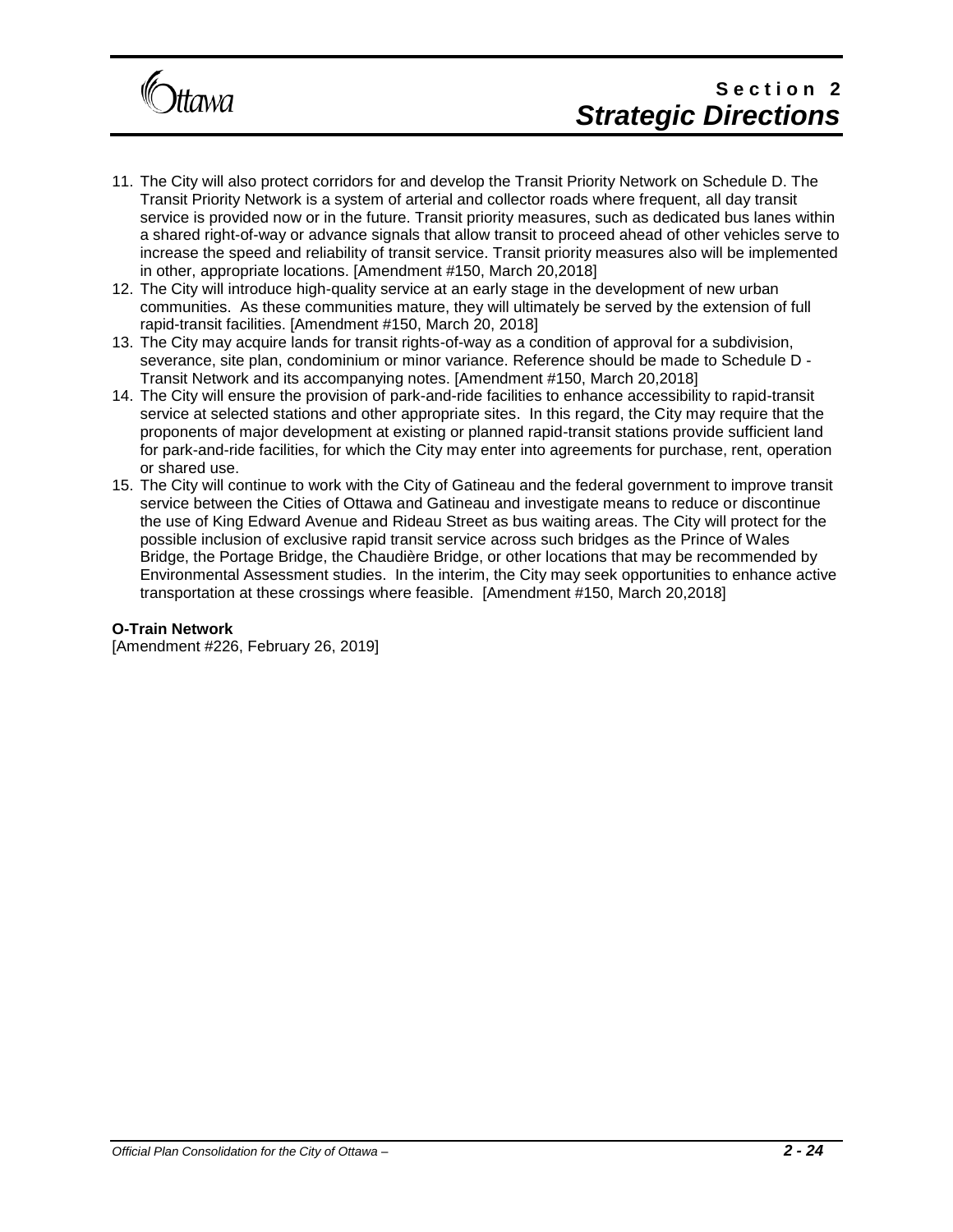

- 16. Development within the Development Zone of Influence for the O-Train Network presents significant opportunities for private sector development to integrate with and advance achievement of the City's broader objectives for transit-supportive development. For development proposals in this area, it is important that consideration be given to the manner in which the development will support the City's transit-supportive development objectives and support protection of the asset (properties and structures) and its current and future operations. The extent of the Development Zone of Influence shown on Annex 17 has been determined by a combination of factors including the O-Train Network alignment depth, geotechnical conditions, and sub surface development. [Amendment #130, May 27, 2014] [Amendment #226, February 26, 2019]
- 17. The City may require development applications within the Development Zone of Influence, shown on Annex 17, to be supported by a Proximity Study. [Amendment #130, May 27, 2014]

#### **Roads and Rights-of-Way Protection**

- 18. The City will develop the road network shown on Schedules E to H to provide for the safe and convenient movement of people and goods.
- 19. The City will protect rights-of-way for the road network shown on Schedules E to H and as listed in detail in Annex 1. A description of the road network classification and further rights-of-way protection policies are also found in Annex 1.
- 20. An amendment to this Plan is required when an arterial road or city freeway is to be added or deleted from the schedules, or when an Arterial – Conceptual (Alignment Undefined) is proposed to be changed to an Arterial – Proposed (Alignment Defined). An amendment to this Plan will not be required to add or delete major collector or collector roadways, such roads being generally deeded to the City through the subdivision approval process. An amendment will be required for all other schedule changes.
- 21. The City may acquire land for rights-of-way or the widening of rights-of-way through conditions of approval for a subdivision, severance, site plan, condominium or minor variance. As detailed in Annex 1, this may involve unequal road widenings, the requirement for additional land for corner triangles at intersections or railway crossings, roundabouts and the use of easements in the Central Area. [Amendment #150, March 20, 2018]
- 22. When the City permits interim uses of the land in its rights-of-way, it will ensure that the uses are in accordance with the objectives of this Plan.
- 23. Priority use of lanes on a road or planned new lanes may be given exclusively to certain classes of roadway users if it contributes to the implementation of transportation and land-use objectives of this Plan. This may result in roadway lanes reserved for transit vehicles in identified locations supportive of rapid-transit and the transit-priority network. The City may give priority use of lanes to cyclists or high-occupancy vehicles on selected roads. Additional truck-priority lanes (e.g., Waller to Nicholas Streets) may also be implemented. [Amendment #150, March 20, 2018]
- 24. The City will ensure that road corridors function as public spaces, while providing the necessary public infrastructure by implementing approved corridor or street design guidelines, including those for road classification types and for heritage districts, tourist areas and business improvement areas. It is recognized that the parkway network in the city, primarily developed by the National Capital Commission, contributes greatly to the distinct open space character of Ottawa. [Amendment #76, OMB File #PL100206, August 18, 2011]
- 25. The City recognizes the role of Ottawa Road 174 as an important rural arterial roadway and as a consequence, new accesses from individual properties along this roadway will generally not be permitted, particularly when shared or joint access points are possible, or alternative road access might be provided for. Additional related policies are found in Section 4.3 policy 15 and Volume 2C, Consolidated Village Plans, policy 23. [Amendment #150, March 20,2018]
- 26. The City will continue to work with the federal and provincial governments and the Province of Quebec and the City of Gatineau, to determine the location of future bridge crossing(s) of the Ottawa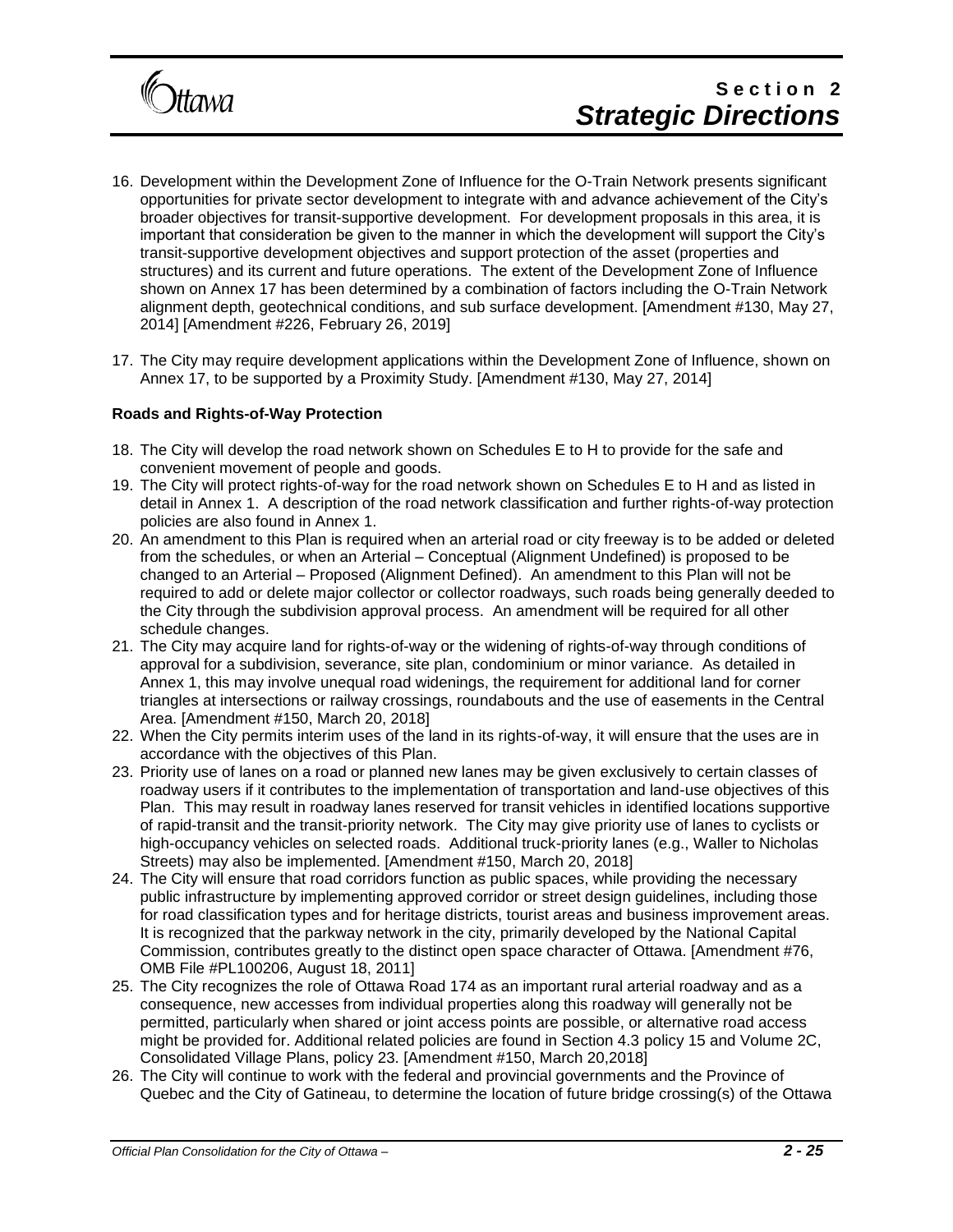

River. The need to secure an effective truck route is a primary consideration in the planning of a new crossing because restrictions on existing bridges have concentrated trucks on King Edward Avenue and the Macdonald-Cartier Bridge, leading to industry inefficiencies and negative community and environmental impacts. Until a new Ottawa River crossing is built, the City will:

- a. Continue to prohibit development in locations that could hinder the implementation of a potential crossing; and
- b. Encourage the federal government to cooperate with municipal and provincial governments in exploring: alternative means of accommodating interprovincial truck travel while minimizing impacts on the Central Area; approaches to implementing transit and transportation demand management strategies; and modifications to bridges and their approaches to better meet transportation needs. [Amendment #150, March 20,2018]
- 27. Provincial highways are the core elements of the City transportation system. In considering prospective changes to the provincial highway network, the City would likely favour actions to improve road safety and reduce emissions, but it is not likely to favour actions that have substantial neighbourhood impacts or increase congestion on parallel or intersecting streets. [OMB decision #1582, June 17, 2005]

#### **Other Rights-of-Way Protection**

- 28. The City will purchase surplus railway rights-of-way and select utility (e.g., hydro line) corridors and will consider purchasing spurs, and other associated railway corridor properties as they become available, for use as future transportation and utility corridors depending on budgeting and affordability. When such rights-of-way are acquired, recreational and agricultural uses may be permitted as interim uses. Future use as a transportation or utility corridor will have priority over any interim use. Provision will be made for recreational uses to continue, wherever possible. [Amendment #150, March 20, 2018]
- 29. The City will not close and sell unopened road allowances, lanes or roads that have reasonable potential, in the short- or long-term, for use as a roadway, a transit or utility corridor, or a pedestrian or cyclist link or, as outlined in Section 2.4.5, public access to the shore of a water body.
- 30. When the City closes and sells an unopened road allowance, it will maintain public access for cyclists and pedestrians in the future where such access supports the policies of this Plan. [Amendment #150, March 20,2018]
- 31. Under the provisions of the Planning Act, the City may require the dedication of lands for pedestrian pathways, bicycle pathways and public transit rights-of-ways as a condition of subdivision approval. [Amendment #150, March 20, 2018]

#### **Parking**

- 32. The City will manage the supply of parking in areas with intensification requirements and other areas served by the Rapid Transit and Transit Priority Networks to achieve the following objectives:
	- a. To produce short-term parking that supports the needs of local businesses, residents, institutions and tourism destinations;
	- b. To limit the supply of long-term parking in a manner that balances transit ridership objectives with the needs of automobile users;
	- c. To support intensification and minimize the amount of land devoted to parking through measures such as providing parking underground or in structures incorporating other uses and arrangements to share parking among land users;
	- d. To continue to regulate both the minimum and maximum parking requirements for development within 800 metres walking distance of existing rapid transit stations and future rapid transit stations identified in an Environmental Assessment, or within 400 metres walking distance of the existing Transit Priority Network. Regulations may vary and respond to the requirements of specific sites and areas. [Amendment #150, LPAT Decision October 22, 2018]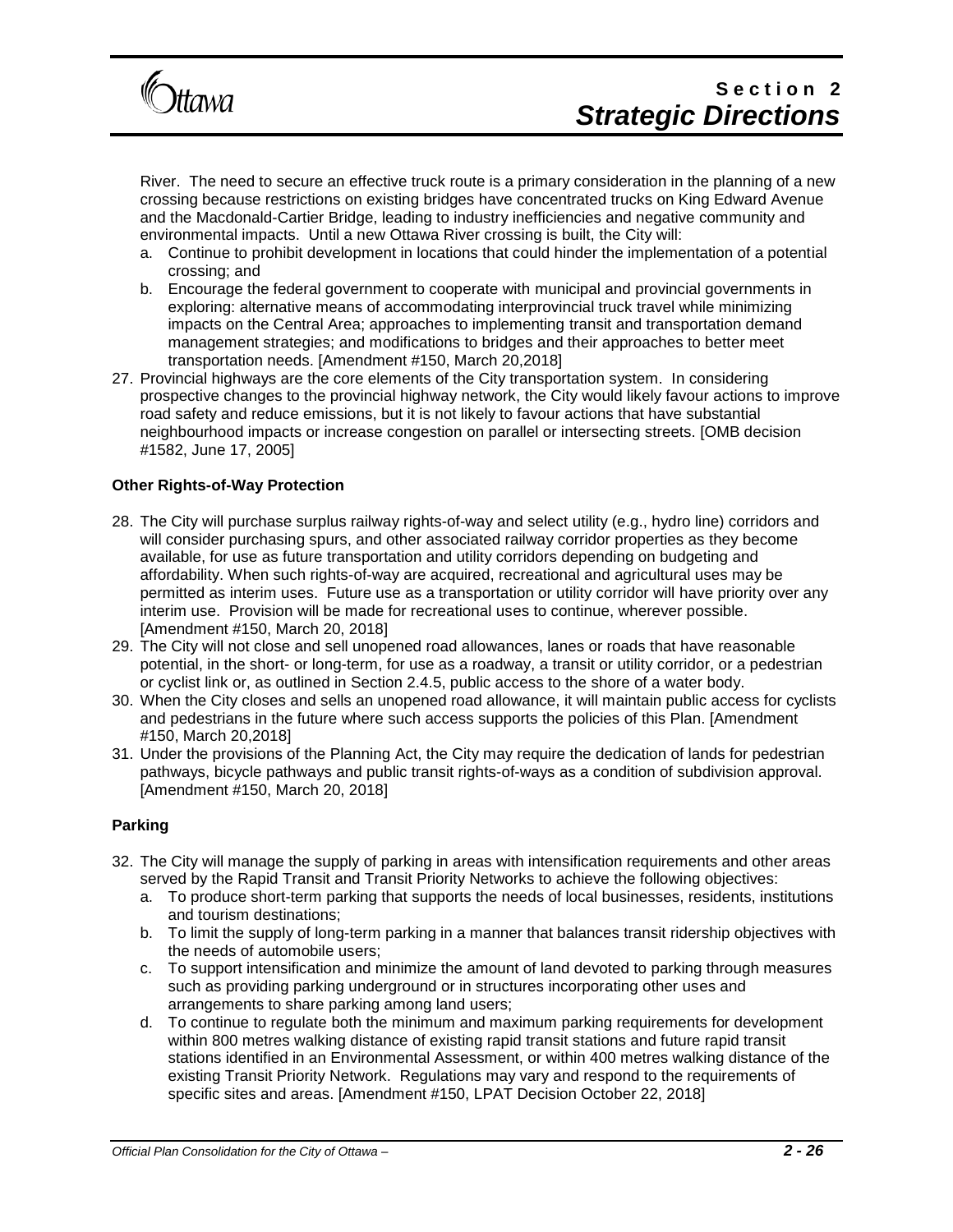

# Section<sub>2</sub> *Strategic Directions*

- 33. In intensification areas, on-street parking will be pursued to facilitate local shopping and economic activity through such means as reducing the number, location and width of vehicle access routes and by combining access to parking and service areas from side streets or service lanes. [Amendment #150, LPAT Decision October 22, 2018]
- 34. In establishing requirements for on-site parking, the City will have regard to the current provision of rapid transit and transit priority measures in the area and to the potential impacts on the use of nearby roads with respect to:
	- a. Increases in demand for on-street parking and the adequacy of the supply;
	- b. The need to facilitate local shopping and economic activity; and
	- c. The ability to provide new cycling facilities as set out in the Ottawa Cycling Plan. [Amendment #150, LPAT Decision October 22, 2018]
- 35. In intensification target areas, the City will:
	- a. Establish maximum requirements for on-site parking and reduce or eliminate minimum requirements;
	- b. Pursue on-street parking through such means as reducing the number, location and width of vehicle access routes and by combining access to parking and service areas from side streets or rear service lanes. [Amendment #150, LPAT Decision October 22, 2018]
- 36. Outside intensification target areas, the City may establish maximum requirements for on-site parking and reduce or eliminate minimum parking requirements:
	- a. Within 800 metres walking distance of a rapid transit station or within 400 metres walking distance of the Transit Priority Network; or
	- b. Within 400 metres walking distance of a Traditional Mainstreet where the requirement to provide parking, the small size, dimensions and other characteristics of existing lots preclude a change in use or small-scale intensification. [Amendment #150, LPAT Decision October 22, 2018]

#### **Movement of Goods**

- 37. The City will minimize the impact of truck traffic on residential neighbourhoods caused by the presence of these vehicles and their noise, vibration and emissions by ensuring the availability of a comprehensive truck route network based on the arterial road system.
- 38. The City will explore alternative means to accommodate interprovincial truck travel to minimize impacts on the Central Area, in particular along and in the vicinity of King Edward Avenue. The City will, working with other levels of government, remove Rideau Street and King Edward Avenue from the City's identified truck route system upon the completion of a new interprovincial corridor to accommodate trucks. See also, policy 8 in Section 3.6.6 of Central Area [Amendment #76, OMB File #PL100206, August 18, 2011]

#### **Transportation Terminals**

- 39. The preferred location for any intercity passenger transportation terminal is at a rapid transit station. [Amendment #76, OMB File #PL100206, August 18, 2011]
- 40. The City will provide convenient road and transit access to all major inter-city passenger terminals (airport, train and bus stations).
- 41. The City will support the establishment of multi-modal, inter-city passenger terminals like the existing co-location of the Fallowfield VIA Rail and transit stations.
- 42. In industrial and commercial areas with rail access, the City will encourage the development of intermodal terminals such as truck/rail transfer facilities that reduce the amount of freight transported by road.
- 43. The City will preserve strategic locations with superior access to major highways, the airport, railroads and the arterial road network for distribution centres that intercept goods transported long distances by air, rail or truck and transfer them to smaller, more energy efficient vehicles for distribution within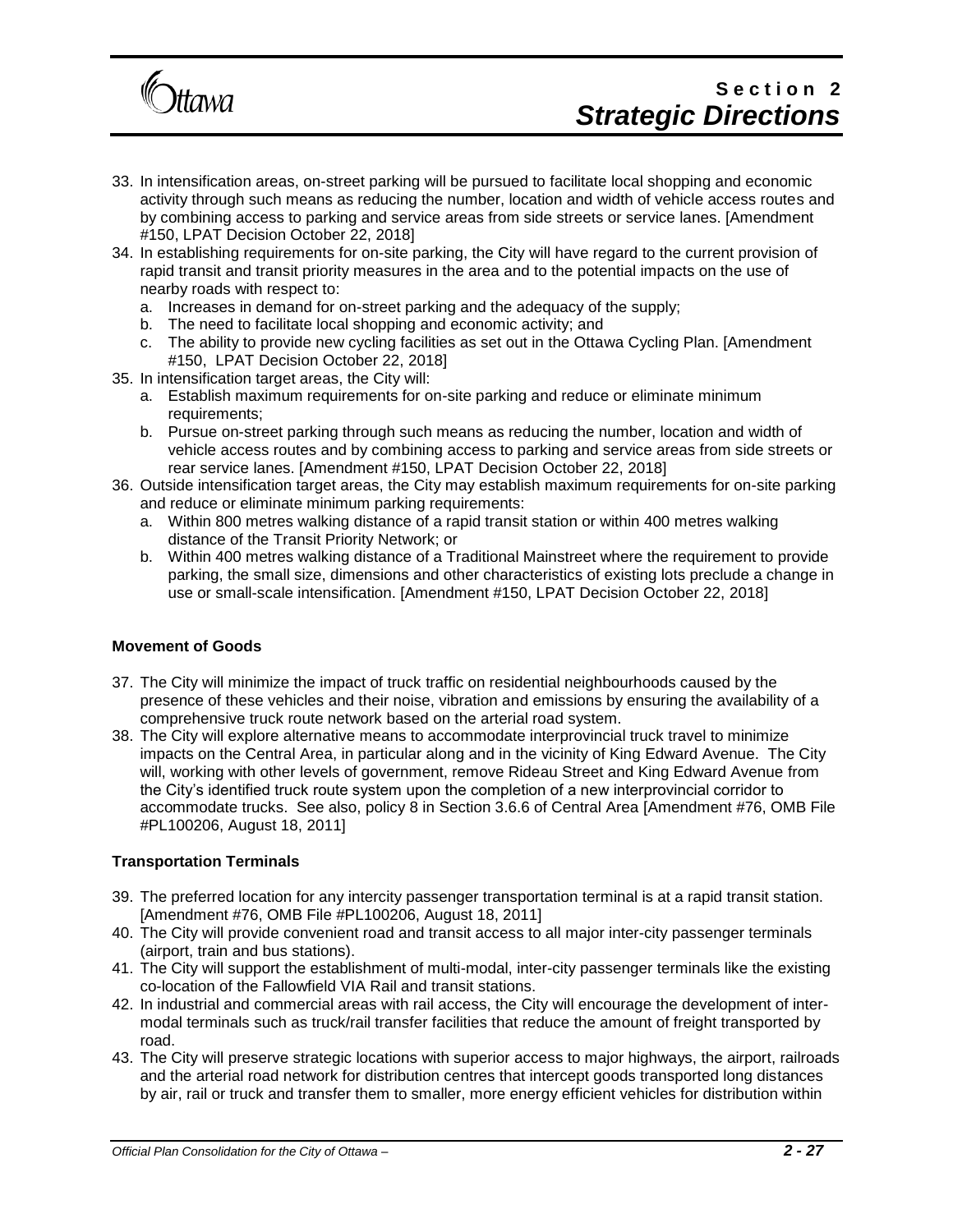

the city. The centres reduce the cost and increase the speed of deliveries within the city and divert heavy truck traffic from local roads. [Amendment #150, March 20, 2018]

### **2.3.2 – Water and Wastewater Services**

Water treatment and distribution and sanitary wastewater collection and disposal services are important to the health of both the community and the environment. The City owns and operates two major water treatment facilities and one major wastewater treatment facility, along with the associated infrastructure (pipes, pumps, and storage facilities). These facilities make up the City's central systems, which service areas within the designated urban boundary. At other locations, public water and/or wastewater services are provided by smaller-scale City facilities, including the Villages of Munster, Carp, Richmond, Carlsbad Springs, Notre-Dame-des-Champs and Vars, specific locations in the Greenbelt and a limited number of locations where services have been provided due to a unique circumstance, such as to remedy a specific health concern. Altogether, these constitute the Public Service Area. [Amendment #76, August 04, 2010] [Amendment #150 December 21, 2017]

The Infrastructure Master Plan directs the management and extension of public works systems:

- Water supply and treatment;
- Wastewater collection and treatment;
- Stormwater collection and treatment [Amendment #76, Ministerial Modification #7, August 04, 2010]

The Infrastructure Master Plan provides a comprehensive statement of the City's public works policies. It also provides direction for new initiatives to minimize capital and operating costs, to ensure the reliability and level of service, and to mitigate environmental impacts of service provision.

In addition to the Infrastructure Master Plan, infrastructure planning is also directed to supporting documents and initiatives such as:

- Operational reviews to provide feedback to ensure that the City's policies are being achieved and that public works systems are being managed in a cost-effective and environmentally-sensitive manner;
- Major facilities plans for the City's two water treatment plants, the wastewater treatment plant, and stormwater management facilities;
- Master Servicing Strategies that address provision of water, wastewater and stormwater management services throughout the entire Public Service Area; [Amendment #76, August 04, 2010]
- Area infrastructure plans which identify the specific needs for infrastructure arising from projected growth, system management requirements and new initiatives. The plans identify the full capital and operating costs of infrastructure requirements; [Amendment #76, August 04, 2010]
- Design guidelines, which provide specific means by which the City's policies will be achieved in the construction of new or rehabilitated infrastructure.

The Infrastructure Master Plan also addresses the City's role in managing private services.

Publicly-owned and managed systems serving large areas of compact development provide the highest value in terms of the City's ability to protect public health and safety, minimize negative impacts on the natural environment and support the types of growth and development envisioned in the Official Plan. Value and efficiency are reduced as the scale of water and wastewater systems is reduced, the number of systems increases and the locations of the systems become scattered.

However, small stand-alone water or wastewater systems or significant linear extensions of the central systems to serve small areas may be the best available means by which to address public health or environmental problems, but may not provide the standards of service generally expected in a Public Service Area. The City does not support individual subdivision applications in the rural area proposing public water and/or wastewater systems designed only to service that subdivision.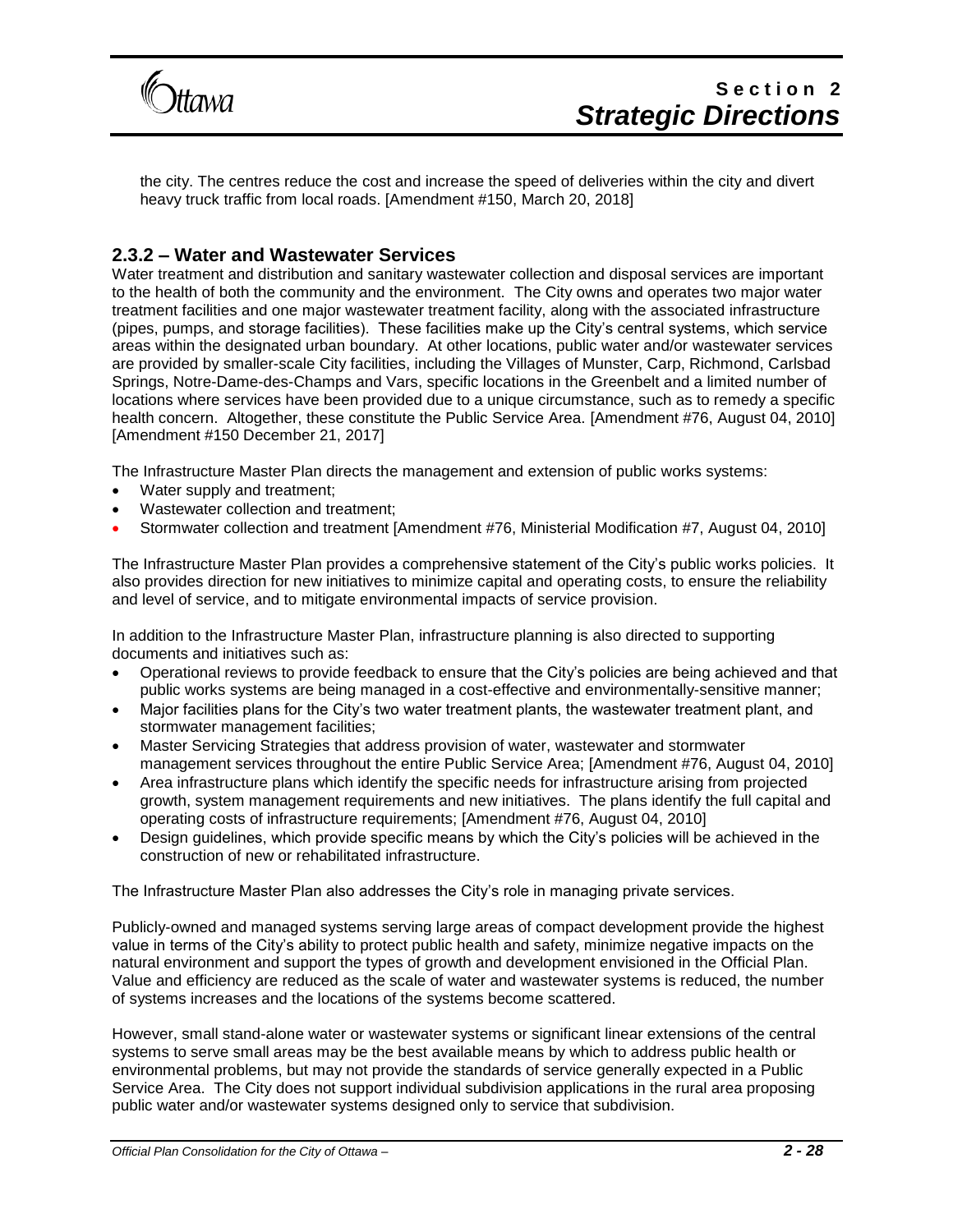

#### **Public Service Areas**

Public Service Areas and the terms under which services are provided are generally defined in the Infrastructure Master Plan. However, in some cases the details regarding Public Service Areas and the terms under which services are provided are contained in agreements or by-laws.

#### *Policies*

- 1. Development in Public Service Areas must be on the basis of both public water and wastewater services, except as provided for in Policies 10 and 11. [Amendment #76, August 04, 2010]
- 2. In order to provide sufficient water and wastewater system capacity to assist in meeting the City's intensification targets inside the Greenbelt, the City will:
	- a. Utilize both system design standards and results of direct monitoring of system demands in order to assess the potential for new development to adversely impact existing systems;
	- b. Promote intensification and infill where sufficient water and sewer capacity is available or can be provided to support the magnitude of the resulting growth;
	- c. Identify growth constraint areas where the risk of wet weather flow conditions could lead to greater occurrence of basement flooding;
	- d. Undertake condition and network capacity assessments to support community design plans in areas of proposed urban intensification, to support the development of comprehensive upgrade and renewal plans for these areas; [Amendment #150, May 1, 2018]
	- e. Permit intensification and infill to proceed in a phased manner consistent with the policies in Section 6, Managing Capacity to Support Intensification and Infill, of the Infrastructure Master Plan (IMP) in conjunction with other policies of the IMP and the target and phasing of policies of the Official Plan.

#### [Amendment #76, August 04, 2010]

- 3. The City has no obligation to provide service connections to every property in Public Service Areas. [Amendment #76, August 04, 2010]
- 4. The City will provide for the creation of new Public Service Areas to provide for the growth management strategies of the Plan for the urban area. [Amendment #76, August 04, 2010]
- 5. The City may provide for the creation of new Public Services Areas in the rural area where public services have been deemed to be the appropriate solution in the following circumstances:
	- a. To support growth in Villages based on a boundary change or intensification of use and the recommendations contained in a Village community design plan where:
		- i. The community design planning process has included a comprehensive servicing study which uses standardized criteria including costs and benefits to evaluate a range of servicing options and innovative technologies to deliver public water and/or wastewater services,
		- ii. The community design plan establishes a definition of a Public Service Area boundary and the terms of provision of service,
		- iii. The mechanisms for financing capital costs, operating costs and infrastructure replacement reserve costs are established to the satisfaction of City Council,
		- iv. The community design plan is adopted by amendment to this Plan and the boundaries of the Village or boundaries of the serviced area within the Village are amended on Schedule A;

#### [Amendment #76, August 04, 2010]

b. To remedy a public health or environmental problem in a privately serviced area where:

- i. The community design planning process has included a comprehensive servicing study which uses standardized criteria including costs and benefits to evaluate a range of servicing options and innovative technologies to deliver public water and/or wastewater services,
- ii. The mechanisms for financing capital costs, operating costs and infrastructure replacement reserve costs are established to the satisfaction of City Council,
- iii. A definition of the Public Service Area boundary and the terms of provision of service are established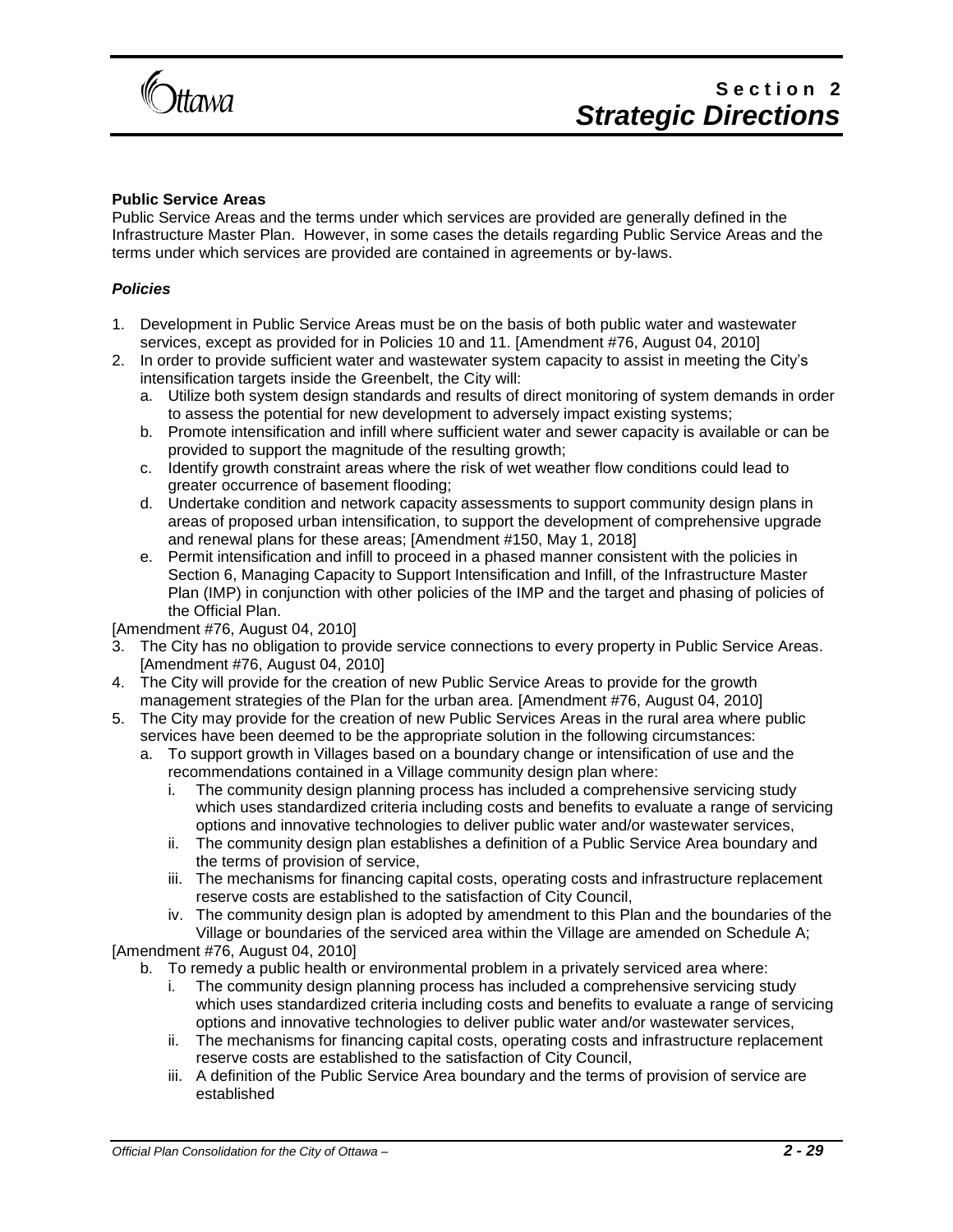

- c. To support economic development in unique situations in the rural area, such as for the Carp Airport, where:
	- i. The community design planning process has included a comprehensive servicing study which uses standardized criteria including costs and benefits to evaluate a range of servicing options and innovative technologies to deliver public water and/or wastewater services,
	- ii. The mechanisms for financial capital costs, operating costs and infrastructure replacement reserve costs are established.
	- iii. The definition of the Public Service Area boundary and the terms of provision of service are established.

[Amendment #76, August 04, 2010]

- 6. Areas adjacent to public water and wastewater services but outside any defined Public Service Areas are not permitted to connect to public services. [Amendment #76, August 04, 2010]
- 7. The City will discourage future growth on the basis of partial services, particularly where City water is provided to resolve a groundwater contamination issue. Growth may be considered where an Environmental Assessment, has addressed the potential for aquifer contamination by pollution from private septic system effluent, and has addressed the impact of indiscriminate water use. [Amendment #76, August 04, 2010]

#### **Exceptions**

- 8. Notwithstanding the policies of Section 2.3.2, development on the properties known municipally as 800 and 848 Cedarview Road, and 4497 O'Keefe Court (legally defined as Part of Lots 22, 23, 24 and 25, Concession 4, Rideau Front, former City of Nepean), and Part of Lot 21, concession 4, Rideau Front, former City of Nepean, being Part 14 on Registered Plan 5R-13897, located outside the urban boundary, will be permitted to connect to the potable water service. [Amendment #57, November 28, 2007] [Amendment #76, August 04, 2010] [Amendment #202, February 27, 2018]
- 9. Notwithstanding the policies of Section 2.3.2, the properties known municipally as 2075, 2201, 2207, 2217, 2229, 2241, 2255, 2287, 2317, 2331, 2339, and 2347 Trim Road shall be connected to municipal services given the impacts to the private septic systems and wells by the widening of Trim Road. In addition, as per the direction of the Agricultural and Rural Affairs Committee on September 6, 2012, the following properties shall be connected: 5210, 5220, 5330 Innes Road and 2035 Trim Road. [Amendment #150 December 21, 2017]
- 10. Notwithstanding policy 7 above and the policies on Partial Services that follow, the severance of new residential lots and the construction of coach houses fronting the Carlsbad trickle-feed water supply system east of Hawthorn Road is permitted. Applications for new lots and coach houses must conform to the requirements elsewhere in this Plan and will be limited to one connection per coach house and one connection per primary dwelling. The City will monitor the number of connections granted and the residual capacity of the system to accommodate these additional units. Should regular system monitoring reveal issues with systems capacity to accommodate the existing commitments as well as proposed new lots the City will reserve the right to refuse consent for any new lots or minor variance or Site Plan Control application for any new coach house. [Amendment #152, June 11, 2015] [Amendment #197, November 8, 2017]
- 11. Notwithstanding Policy 7 above and the policies on partial services that follow, the extension of the Carlsbad PSA south from the Village of Carlsbad Springs and east of Thunder Road to service the existing 22 lots that front onto Boundary Road, and to service those rural industrial area east of Boundary Road. This will permit the subdivision and the creation of new lots for non-residential purposes. Applications for the creation of new lots or a change of use requiring a zoning amendment must be accompanied by an assessment of the residual capacity of the whole system taking into consideration existing service commitments. The City will monitor the use and capacity of the system as part of the regular review of the Infrastructure Master Plan and reserve the right to approve or refuse the creation of new lots based upon the operation and capacity of the system. [Amendment #153, OMB File #PL150790, May 5, 2016]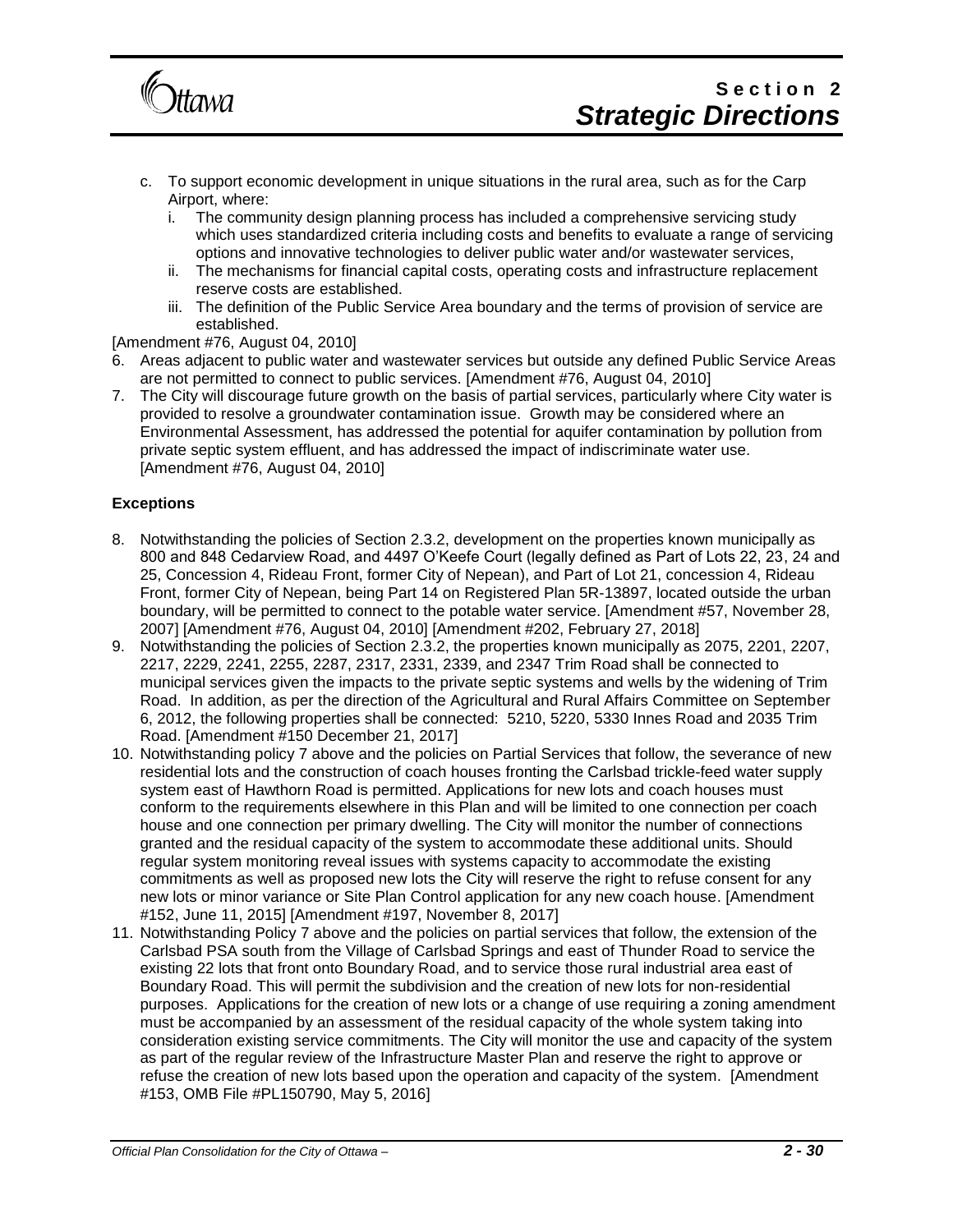

#### **Private Water and Wastewater Services**

Outside of the water or wastewater Public Service Areas, water supply or wastewater treatment and disposal is on the basis of privately-owned services. Construction and maintenance of privately-owned services are the responsibility of the owner. The policies in this Plan provide for the continued use of private services where it is done in a safe and environmentally-appropriate manner.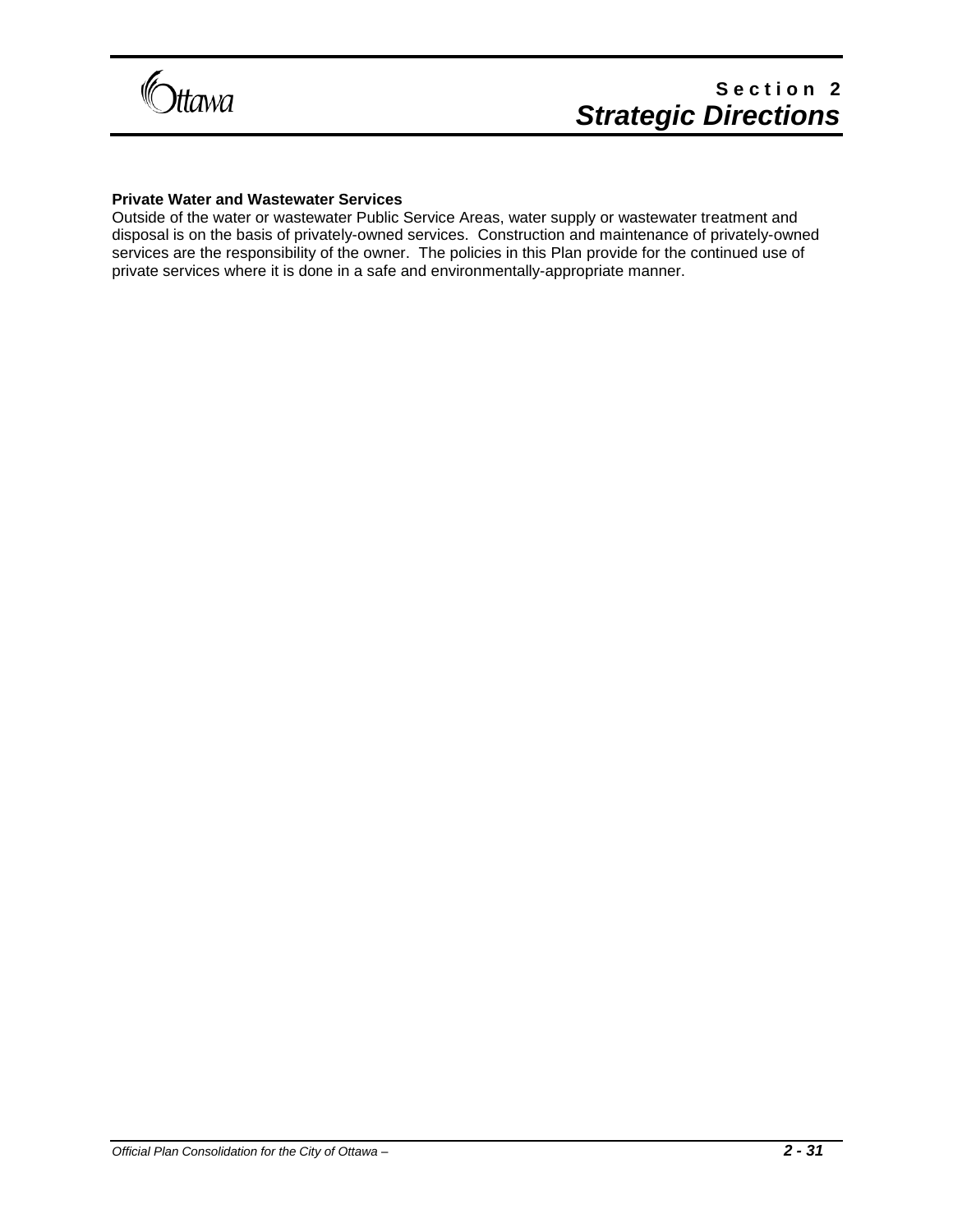

Areas serviced by private services can be subject to unique operational problems that can result in health and environmental concerns. Owners should understand the proper operation of their systems to protect both their own and their neighbours' health and safety. The technologies available to ensure the safe operation of private individual systems have improved substantially over recent years. Modern technologies for water treatment and wastewater pre-treatment can ensure the safe operation of private systems under even the most severe circumstances.

The City is investigating means to implement more proactive inspection processes for well and septic systems, including better inspection procedures at the time of construction and on-going regular inspections for the life of the well or septic system. Properly constructed and operated private systems provide a cost-effective and safe means to service property. Private services include water supply or wastewater disposal systems serving development on one lot and under single ownership. These typically include single well and septic systems serving residential development, but also include larger well and septic systems serving commercial or institutional development. Some areas in the city are serviced by a combination of private and public services. Section 4.4 of the Plan contains more detailed policies related to private services and types of developments.

#### *Policy*

12. All development outside of Public Service Areas will be on the basis of private services.

#### **Partial Services**

The intention of this Plan is to ensure that where public services are provided, that this include both public water and public wastewater. However, some rare exceptions may occur.

#### *Policy*

13. Partial Services shall only be considered in the following circumstances:

- a. Where they are necessary to address failed individual on-site sewage services and individual onsite water services in existing development; or
- b. Within the urban area and in villages where development on partial services already exists and the proposal constitutes minor infill. [Amendment #76, August 04, 2010]

#### **Private Services in Public Service Areas**

At some locations in the city, pockets of development exist on private services within designated Public Service Areas and the City has no commitment to extend public services to these pockets. This situation has typically resulted as the expansion of the Public Service Areas has surrounded previously established areas.

#### *Policy*

- 14. Notwithstanding policy 1 above, where no provision for public services exists, the City may permit development on private services in defined Public Service Areas provided that it can be demonstrated to the satisfaction of the City that such development:
	- a. Is proposed in a circumstance where public services are not currently technically or financially feasible; [Amendment #150 December 21, 2017]
	- b. Can adequately be serviced by private individual services in accordance with Section 4.4;
	- c. Is of a minor nature that consists of a single building comprising a commercial, institutional or public use; residential infilling within residential clusters; a farm severance as provided for in Section 3.7.3 of this Plan or other uses of similar nature and scale;
	- d. Will not compromise the longer-term development of the area on public services.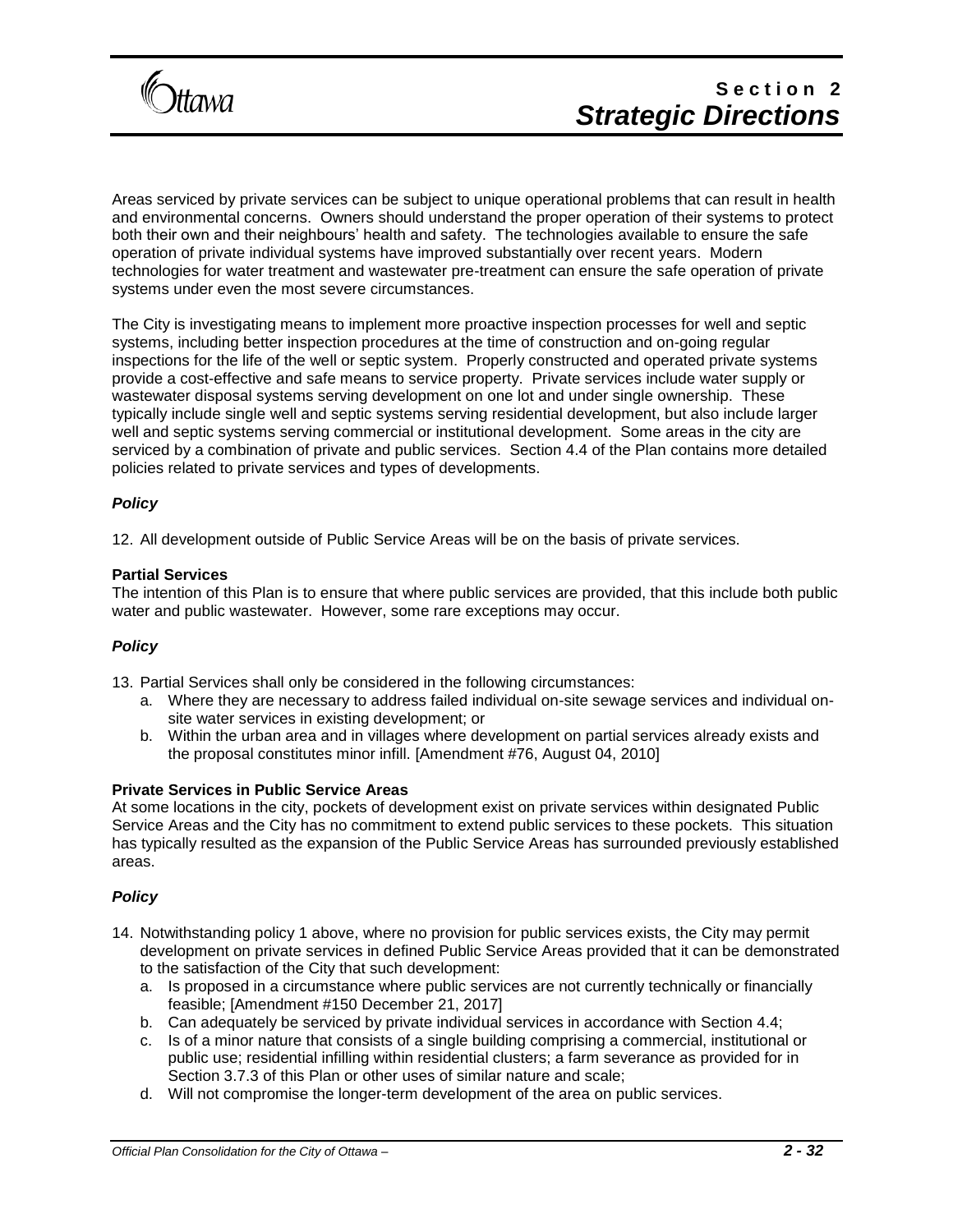

Public Service Area developments that are permitted on private services under this policy will be required to pay for connection to the public services as they become available.

### **2.3.3 – Drainage and Stormwater Management Services**

Land-use change creates the need for drainage services to ensure safe, well-drained sites. The provision of storm sewers to efficiently convey frequent runoff is combined with overflow (or surface) routes that convey larger, less frequent flows that exceed storm sewer capacity. This "major/minor" system approach to drainage provides protection from flooding in new developments.

Uncontrolled stormwater runoff can also impair aquatic habitat, increase erosion threats and limit the recreational potential of local rivers and streams. Increased flooding and erosion can also impact municipal drains when development occurs adjacent to them. Beyond protecting life, property and infrastructure from flooding, stormwater management services are also required to mitigate the impacts of land-use change on receiving watercourses, including municipal drains.

The provision of appropriate drainage and stormwater management services requires coordination with land-use planning, and assessment of receiving watercourses (including municipal drains), environmental features and natural hazards, all of which is typically achieved through environmental management plans and subwatershed plans. Policies for these plans and stormwater site management plans are found elsewhere in this Plan.

As noted above, the Infrastructure Master Plan provides a comprehensive statement of the City's stormwater management policies. These policies cover established practices as well as identify new directions for stormwater management planning, in particular:

- Planning for stormwater retrofit; and
- Requiring increased efforts to reduce runoff volumes.

Stormwater retrofit planning is required to address the cumulative impacts of infill/ redevelopment in areas of the city that developed without stormwater management. Requiring increased efforts to reduce runoff volumes reflects the growing body of science that indicates conventional stormwater management efforts (peak flow controls) are not always sufficient to maintain the long-term health and stability of receiving watercourses.

Policies also exist in the Infrastructure Master Plan that require new development adjacent to municipal drains to implement appropriate stormwater management measures.

[Amendment #76, OMB File #PL100206, August 18, 2011]

#### *Policies*

- 1. Development will be in accordance with the system capacity for drainage and will implement stormwater management and where relevant, will conform to stormwater site management plans, the Infrastructure Master Plan and community design plans practices necessary to protect, improve or restore the quality and quantity of water in the receiving watercourse. [Amendment #76, OMB File #PL100206, August 18, 2011]
- 2. In order to mitigate the impacts of intensification on receiving watercourses inside the Greenbelt, the City will"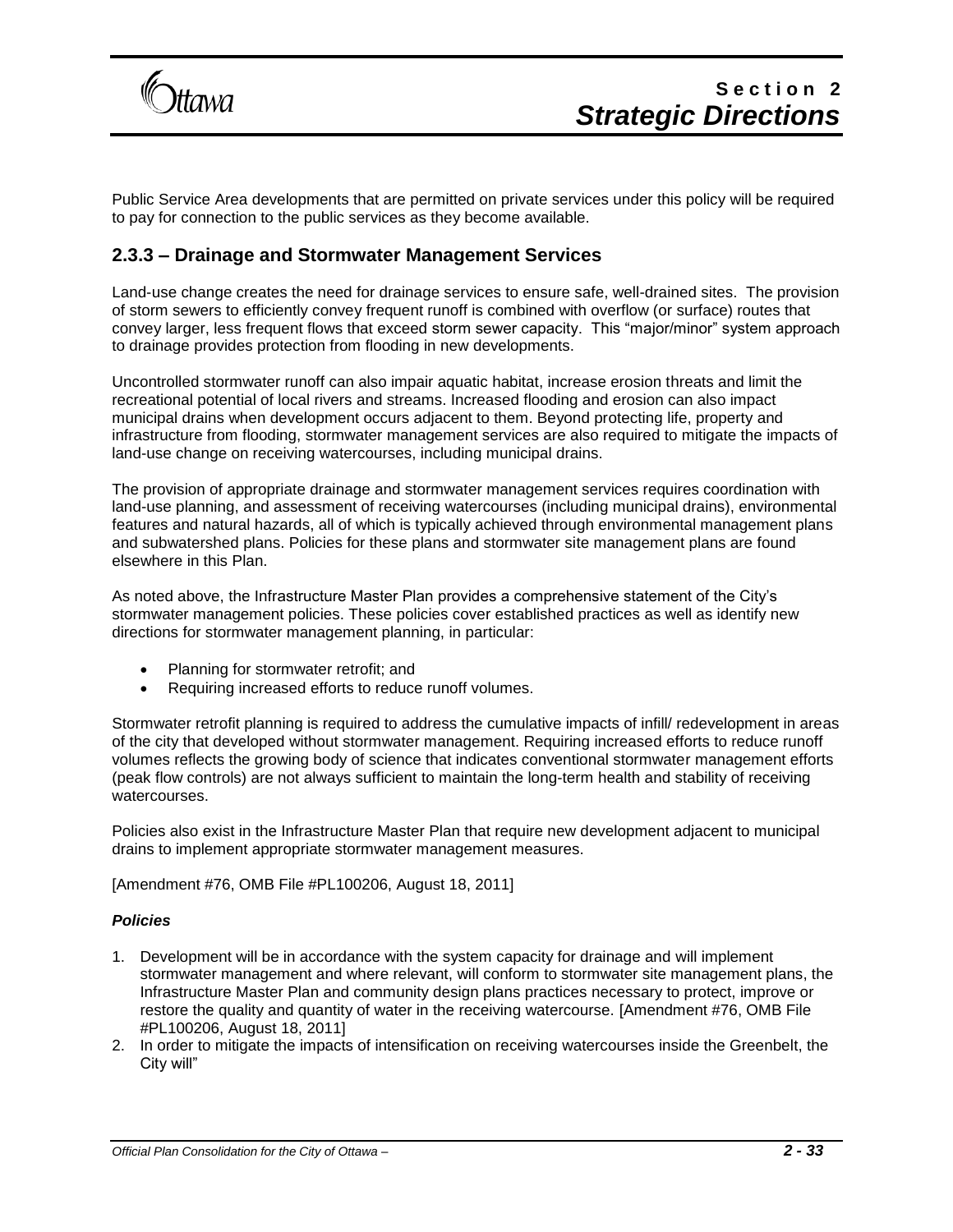

- a. Fully integrate the assessment of receiving watercourses and required mitigating works with the development of community design plans and other planning studies for areas inside the Greenbelt;
- b. Develop a citywide stormwater management (SWM) retrofit plan to identify and prioritize SWM retrofit projects.

- 3. Where approved Master Drainage Plans are in place but do not meet current receiving system standards or requirements for quality or quantity controls, as identified in consultation with appropriate Conservation Authority and municipal infrastructure staff, current standards may supersede the requirements of the Master Drainage Plan. The determination of the application of current standards will be subject to consultation between the City, appropriate Conservation Authority, affected landowners and other relevant stakeholders and will have regard to the planning, design and approval status of developments and infrastructure within the drainage area [Amendment #76, Ministerial Modification #9, OMB File #PL100206, August 18, 2011]
- 4. Where an approved Master Drainage Plan exists but the supporting facilities are not yet in place or are not being implemented, interim or alternative measures must meet quality and quantity standard for the received water body identified in consultation with appropriate Conservation Authority and municipal infrastructures staff. [Amendment #76, Ministerial Modification #9OMB File #PL100206, August 18, 2011]
- 5. Alternative mitigation measures proposed in Stormwater Management Plans for rural subdivisions will include provisions that have monitoring components and mitigation requirements to ensure that the implemented plans are meeting quality and quantity objectives. [Amendment #76, Ministerial Modification #9, OMB File #PL100206, August 18, 2011]

## **[ top ] 2.4 – Maintaining Environmental Integrity**

The environment is the collection of support systems that makes the lives of humans and other species possible. It is the air we breathe, the ground beneath our feet, the water we drink, and the energy that heats our homes and powers our society. The environment is not only the tangible elements of earth, air, water and energy, but also the processes that maintain these elements and the interactions that occur among them. These processes and interactions can be local or global in nature. The challenge in planning for the environment is to anticipate how these processes and interactions are affected by human activity and to act so that their integrity can be preserved under changing conditions.

Typically, change occurs through small steps, each one of which may have little impact on the environment but that – taken together – may have large and unplanned cumulative effects. Thus environmentally-sensitive planning occurs at two levels: policies that govern land development can anticipate and address effects at the individual site level, while large-scale plans covering whole ecosystems (such as watershed plans) can assess cumulative impacts and overall ecological health. This Plan contains both types of planning.

Natural features, groundwater and surface water systems cross municipal boundaries. The City will undertake environmental studies in partnership with the Conservation Authorities and neighbouring municipalities, recognizing that the municipalities share the same natural systems, and impacts on those systems. Arising from their historic and continuing use and knowledge of the rivers within the city, the Algonquins of Ontario have a fundamental interest in matters relating to the protection and utilization of historic waterways (e.g. Ottawa River, Rideau River, Mississippi River, Jock River, and Carp River) throughout the City of Ottawa. Hence, the City will engage the Algonquins in discussions concerning the preparation of environmental studies affecting natural features, groundwater and surface water associated with these waterways. [Amendment #76, OMB File #PL100206, July 21, 2011]

The Official Plan is one of several municipal plans that contribute to environmental quality within the city: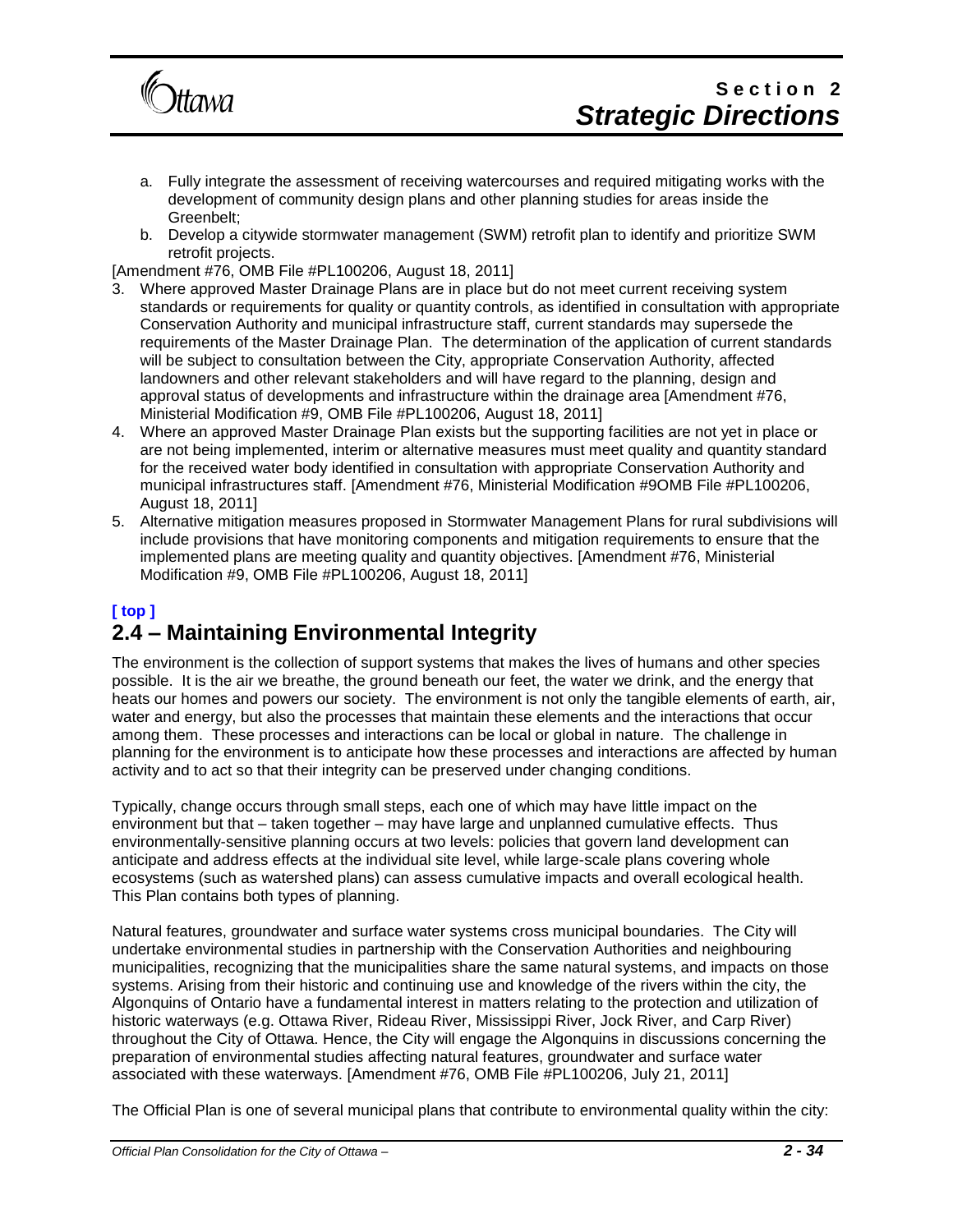

# Section<sub>2</sub> *Strategic Directions*

- The Transportation Master Plan, with its mandate to support walking, cycling and transit, has a pivotal role in reducing the city's energy consumption, improving air quality, and minimizing the overall demand for land and other resources.
- The Infrastructure Master Plan, with its mandate to support growth through the provision of safe and sustainable water, wastewater and stormwater services, plays an important role in the protection of the city's rivers and streams.
- The City's Corporate Plan guides the actions the City can take as a corporation to support environmental sustainability.
- The Environmental Strategy sets a broad framework for the environment, including energy use; air, soil and water quality; climate change; land use and management; biodiversity; and waste generation and management.

The Official Plan protects and enhances the quality of the environment in the city by:

- Improving air quality and reducing greenhouse gas emissions;
- Identifying and protecting natural features and prime agriculture land and ensuring mineral resources are used carefully;
- Planning on the basis of the natural systems defined by watersheds;
- Managing groundwater resources;
- Planning for forests and other greenspaces.

The City also adopts policies outside these plans to support human health and the health of the environment. In 2004 the City adopted a corporate policy prohibiting the cosmetic use of chemical pesticides on City outdoor property. [Amendment #76, OMB File #PL100206, July 21, 2011]

### **2.4.1 – Air Quality and Climate Change**

Good air quality is critical to maintaining environmental and human health. Air quality concerns in Ottawa relate primarily to particulate matter, resulting largely from transportation sector emissions.

Air quality and climate change are related issues, in that they share some common causes and solutions in the context of land-use planning. Climate change is one of the critical environmental challenges facing the world and measures to both reduce GHG emissions (mitigation) and prepare for the impacts of climate change (adaptation) need to be incorporated into all levels of City decision-making including the Official Plan and related Master Plans.

The City has made a commitment to reduce greenhouse gas emissions in both corporate operations and at the community level. Emissions are monitored and targets set and revised through the Environmental Strategy and the Air Quality and Climate Change Management Plan.

The Official Plan makes a significant contribution to reducing emissions and adapting to climate change through its support for sustainable growth management and transportation policies, support for measures such as renewable energy which reduce the impact of the built environment, and support for energy efficient and green design measures.

[Amendment #76, OMB File #PL100206, July 21, 2011]

#### **Policies**

- 1. The City will reduce GHG emissions in the development and building sector by:
	- a. Promoting compact urban form and an energy efficient pattern and mix of land uses through the strategic direction for managing growth and related intensification targets and community design plans.
	- b. Encouraging energy efficient and sustainable site and building design through subdivision and site plan approval.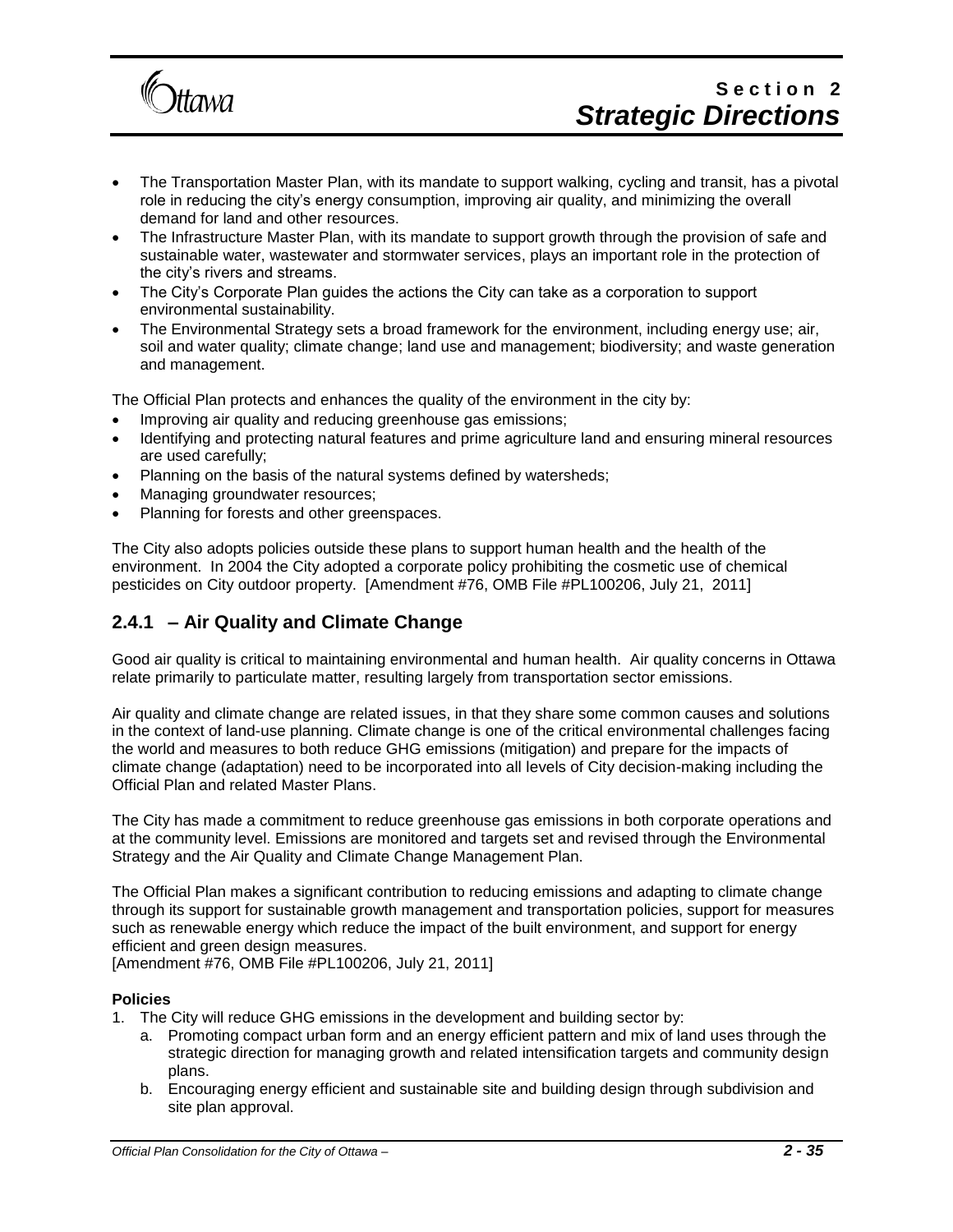

c. Facilitating and encouraging use of renewable sources in development, and allowing for appropriate renewable energy utility and accessory use installations.

[Amendment #76, OMB File #PL100206, July 21, 2011]

- 2. The City will reduce air emissions and GHG emissions resulting from the transportation sector by:
	- a. Providing opportunities for the use of energy efficient transportation modes in order to minimize individual motor vehicle travel in favour of walking, cycling and transit.
	- b. Establishing aggressive modal split targets and a transportation demand management program through the Transportation Master Plan and related policies.
	- c. Supporting the rapid transit Network within the Official Plan through targets and policies for intensification of Mixed-Use Centres at rapid transit stations.

[Amendment #76, OMB File #PL100206, July 21, 2011]

- 3. The City will take measures to adapt to the effects of climate change by:
	- a. Completing a climate change adaptation strategy
	- b. Considering the potential impact of climate change and adaptation strategies when completing environmental management and sub-watershed plans
	- c. Ensuring that development avoids potential natural hazards resulting from extreme weather events such as flooding and slope failure
	- d. Reducing the urban heat island effect through landscaping, tree planting, and encouragement of courtyards and innovative green spaces with permeable surfaces and trees and of green building measures such as the use of green roofs, living walls and light coloured building materials

[Amendment #76, OMB File #PL100206, Ministerial Modification # 10, July 21, 2011]

### **2.4.2 – Natural Features and Functions**

The policies in this Plan address both natural features as well as natural functions. Natural features are defined here as physically tangible elements of the environment, including wetlands, forests, ravines, and rivers and valleylands, and associated wildlife habitat areas along the edge of, or which support significant ecological functions within, the natural feature. All natural features perform an array of natural functions, resulting from natural processes, products or services such as groundwater recharge, provision of wildlife habitat, temperature moderation, natural cleansing and filtration of surface water, and carbon sequestration (carbon sinks). These natural functions occur within a natural system, such as air or water, or as a result of the interactions between natural systems. While the visible natural feature can be identified and protected, the long-term health and viability of the natural functions is more difficult to assess. [Amendment #76, OMB File #PL100206, April 26, 2012]

The province and municipalities have examined natural features in the past, on the basis of their size, species diversity, and other characteristics, to determine those that are the most significant and warrant protection through public ownership or through regulations concerning their development. In Ottawa, most of these significant woodlands and wildlife habitat are designated as Natural Environment Areas and Rural Natural Features and include wetlands that, while not provincially-significant, maintain the natural function of the area. These features, in addition to provincially-significant wetlands, comprise a natural heritage system linked by watercourses and valleylands that extends throughout the urban and rural area and into adjacent municipalities. [Amendment #76, OMB File #PL100206, April 26, 2012]

The natural heritage system in Ottawa is identified and protected by watershed and other environmental plans, land-use designations, in Schedules A and B, the Natural Heritage System Overlay (Schedules L1, L2 and L3) and policies that govern how land is used to ensure that development does not result in negative impacts on natural features or their functions. In this regard, the diversity and connectivity of natural features and the long-term ecological function and biodiversity of the City's natural heritage systems shall be maintained, restored, or where possible, improved, recognizing linkages between and among natural heritage features and areas, surface water features and ground water features [Amendment #76, OMB File #PL100206, Ministerial Modification # 11. April 26, 2012] [Amendment #109, November 29, 2012]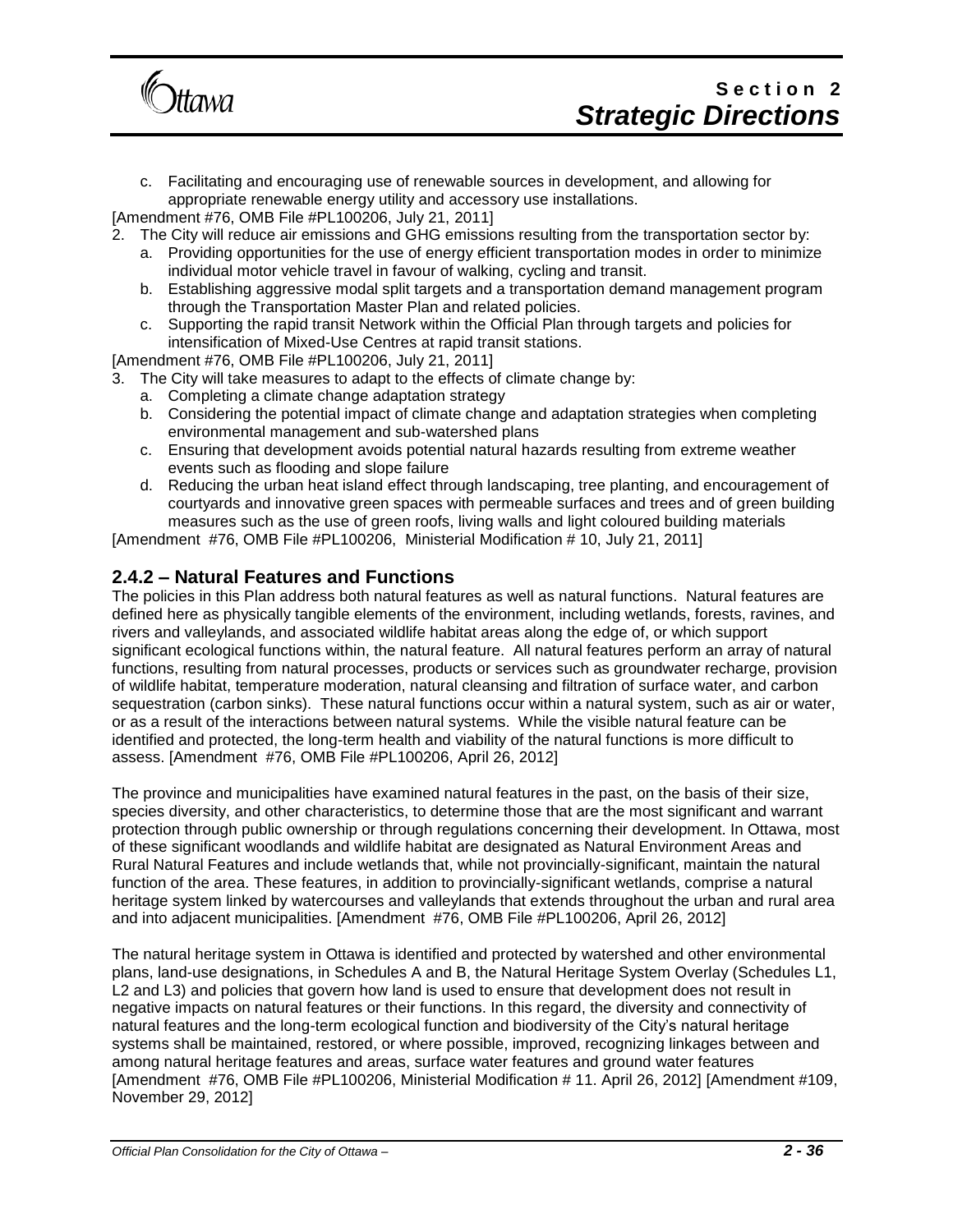

#### *Policies*

- 1. The natural heritage system in Ottawa comprises the following significant features and the natural functions they perform:
	- a. Provincially significant wetlands as identified by the Ministry of Natural Resources
	- b. Significant habitat for endangered and threatened species, as approved by the Ministry of Natural Resources;
	- c. Significant woodlands defined as the following:
		- i. Any treed area meeting the definition of woodlands in the *Forestry Act*, R.S.O.1990. c F.26 or forest in the Ecological Land Classification for Southern Ontario; and
		- ii. In the Rural Area, meeting any one of the criteria in the Natural Heritage Reference Manual, as assessed in a subwatershed planning context and applied in accordance with Councilapproved guidelines, where such guidelines exist; or
		- iii. In the urban area, any area 0.8 hectares in size or larger, supporting woodland 60 Years of age and older at the time of evaluation; [Amendment #179 LPAT, September 5, 2019]
	- d. Wetlands found in association with significant woodlands;
	- e. Significant valleylands defined as valleylands with slopes greater than 15% and a length of more than 50 m, with water present for some period of the year, excluding man-made features such as pits and quarries;
	- f. Significant wildlife habitat found on escarpments with slopes exceeding 75% and heights greater than 3 m; or within significant woodlands, wetlands, and valleylands; or that may be identified through subwatershed studies or site investigation;
	- g. Life Science Areas of Natural and Scientific Interest as identified by the Ministry of Natural Resources;
	- h. Earth Science Areas of Natural and Scientific Interest as identified by the Ministry of Natural Resources designated on Schedule K;
	- i. Urban Natural Features, consisting of remnant woodlands, wetlands and ravines within the urban area;
	- j. Forest remnants and natural corridors such as floodplains that are identified through planning or environmental studies such as watershed or subwatershed plans, environmental management plans, community design plans, environmental impact statements or tree conservation reports as linkages between the significant features defined above, but may not meet the criteria for significance in their own right,
	- k. Groundwater features, defined as water-related features in the earth's subsurface, including recharge/discharge areas, water tables, aquifers and unsaturated zones that can be defined by surface and subsurface hydrogeologic investigations;
	- l. Surface water features, defined as water-related features on the earth's surface, including headwaters, rivers, stream channels, drains, inland lakes, seepage areas, recharge/discharge areas, springs, and associated riparian lands that can be defined by their soil moisture, soil type, vegetation or topographic characteristics, including fish habitat.

[Amendment #76, OMB File #PL100206, April 26, 2012]

- 2. The natural heritage system, as defined in policy 1, is protected by:
	- a. Establishing watershed and subwatershed plans as the basis for land-use planning in Ottawa through policies in Section 2 of this Plan.
	- b. Protecting the quality and quantity of groundwater through policies in Section 2;
	- c. Designating most significant features as Significant Wetlands, Natural Environment Areas, Urban Natural Features, and Rural Natural Features on schedules within the Plan and setting policies in Section 3 to ensure they are preserved; [Amendment #150 December 21, 2017]
	- d. Illustrating as much of the natural heritage system as can be accurately reflected at the scale of the Natural Heritage System Overlay depicted on Schedules L1, L2 and L3 in order to assist in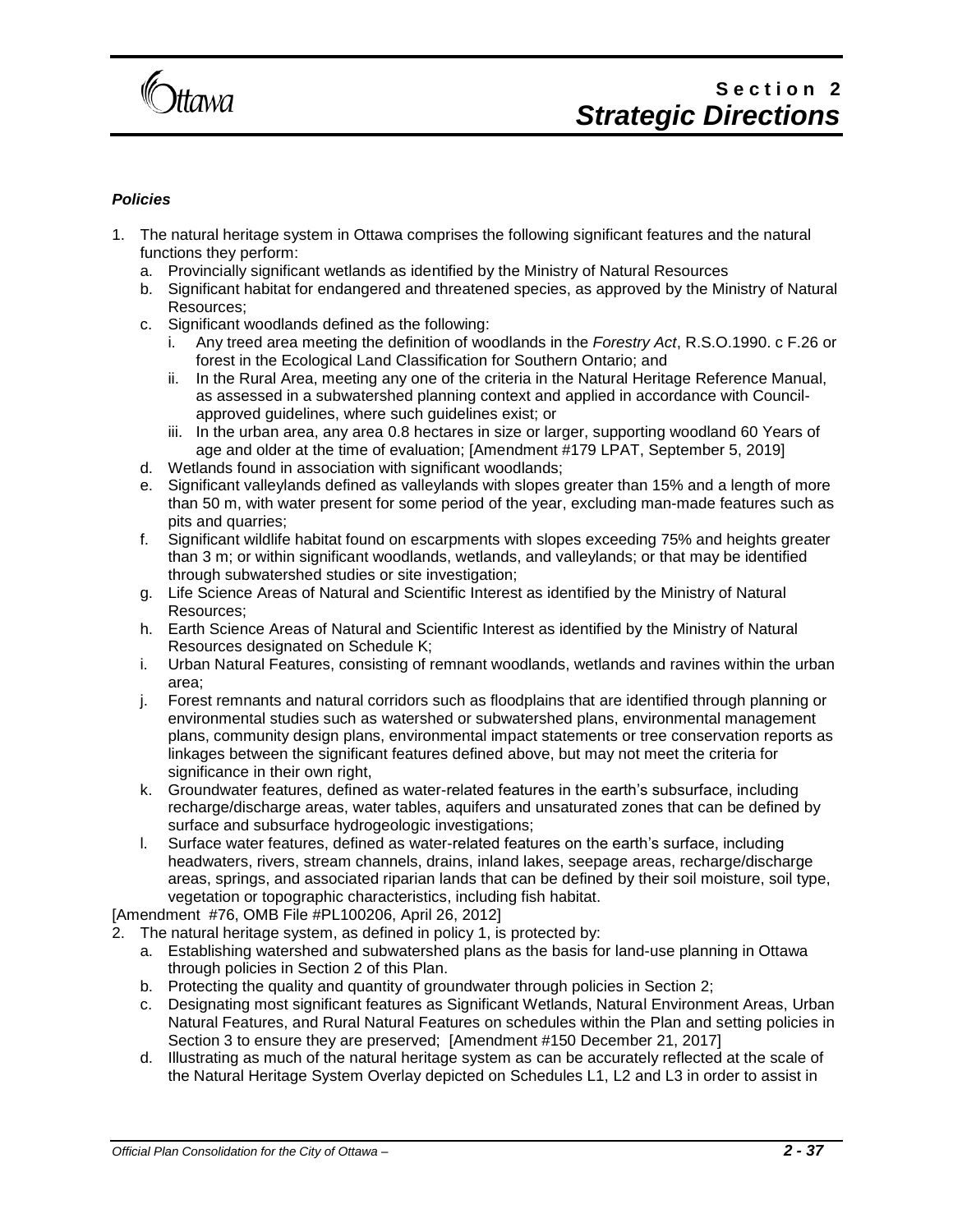

identifying the requirement for an Environmental Impact Statement for development proposed in or adjacent to features described in Policy 1. [Amendment #109, November 29, 2012]

e. Ensuring that land is developed in a manner that is environmentally-sensitive through the development review process in keeping with policies in Section 4 regarding such matters as design with nature, erosion protection and protection of surface water, protection of significant habitat for endangered and threatened species and requirements for Environmental Impact Statements. [Amendment #109, November 29, 2012]

[Amendment #76, OMB File #PL100206, April 26, 2012]

3. Regardless of whether the features are designated in this Plan, an Environmental Impact Statement is required for development proposed within or adjacent to features described in policy 1 above, with the exception of surface and groundwater features. Development and site alteration within or adjacent to these features will not be permitted unless it is demonstrated through an Environmental Impact Statement that there will be no negative impact on the feature or its ecological functions. Where the proposed development or alteration is for the establishment or expansion of mineral aggregate operations within or adjacent to a significant woodland, the demonstration of no negative impact may take into consideration final rehabilitation of the mineral aggregate operation, including any on- or offsite compensation. Rehabilitation of the mineral aggregate operation would need to be planned to occur as soon as possible and be suited to the local natural environment. The policies regarding Environmental Impact Statements and the definition of terms are contained in Section 4.7.8. [Amendments #150 and #179, LPAT, September 5, 2019]

## **2.4.3 – Watershed and Subwatershed Plans**

Watershed planning is an integrated, ecosystem approach to land-use planning based on the boundaries of a watershed. A watershed, also known as a catchment or basin, is the land drained by a river and its tributaries. It is separated from adjacent watersheds by a land ridge or divide. A subwatershed is usually a smaller area of land draining to a single tributary of a larger river. Watershed and subwatershed plans attempt to balance environmental protection, conservation and restoration with development and land-use practices to ensure the long-term health of the watershed. The relationship between Watershed plan and land use plans is demonstrated in Figure 2.6. Drawing on fieldwork and scientific analysis, these plans identify stressors on natural systems and propose measures to mitigate these stressors and enhance natural systems. Watershed and subwatershed plans address such matters as setbacks from water bodies, stormwater management requirements, protection of significant natural features and habitat linkages, and opportunities to rehabilitate degraded areas or otherwise enhance the environment. They are as important in the urban area as they are in the rural area. [Amendment #76, OMB File #PL100206, April 26, 2012]

Figure 2.4 **RELATIONSHIP BETWEEN LAND USE & WATERSHED PLANS** 



Watershed and subwatershed plans investigate the natural features and functions of the watershed, such as the river and stream system, groundwater resources and recharge areas, and woodland and wetland habitats in order to:

• Document the existing condition of the natural heritage system within the watershed; [Amendment #76, OMB File #PL100206, April 26, 2012]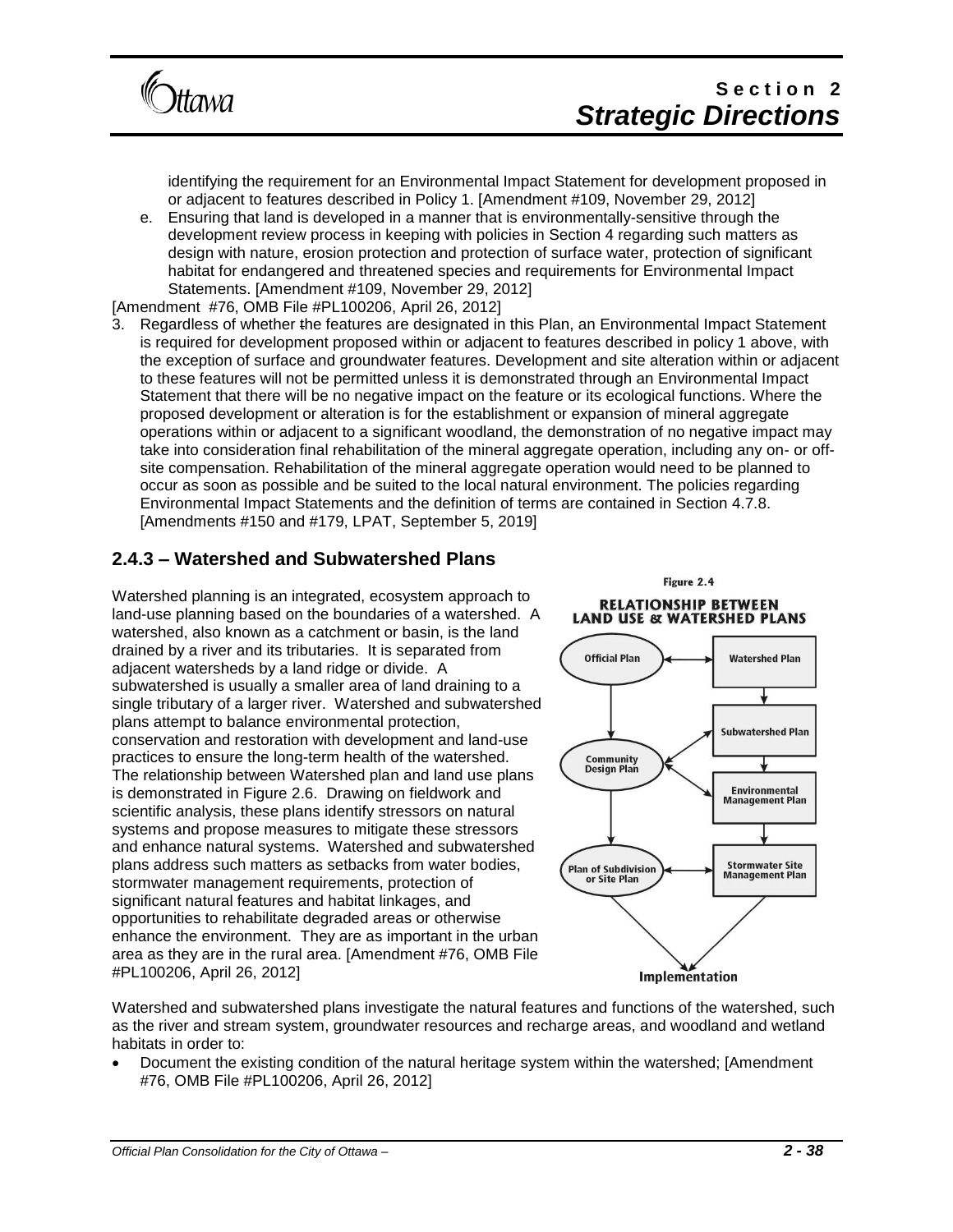

- Identify the significant woodlands, wetlands, wildlife habitat and other significant features and linkages within the watershed that need to be protected, along with surface and groundwater features; [Amendment #76, OMB File #PL100206, Ministerial Modification # 12, April 26, 2012]
- Assess the potential impacts of existing and future land-use activities; including cumulative impacts, and recommend measures to avoid or mitigate these; [Amendment #76, OMB File #PL100206, April 26, 2012]
- Identify opportunities to restore and enhance the natural system and promote compatible uses.

These plans are usually undertaken cooperatively by the City, the Conservation Authorities and other interested parties. Responsibility for implementing these plans is shared.

#### *Policies*

- 1. The City, in consultation with Conservation Authorities in the Ottawa area, will prioritize areas for watershed planning, based on such factors as the environmental condition of the natural system, development pressure, changing land-use activities and community support.
- 2. The City will request that the Conservation Authorities coordinate the preparation of watershed plans in accordance with the priorities established in policy 1. The plans will be prepared jointly by the Conservation Authorities and the City, with participation from other agencies, including the Ontario Ministries of Natural Resources, Environment, and Agriculture and Food; the National Capital Commission; Parks Canada and the Department of Fisheries and Oceans; and other private and public interests as may be required by the circumstances within a specific watershed. Where a watershed boundary extends beyond the jurisdiction of the City, adjacent municipalities will be invited to participate. [Ministerial Modification 3, November 10, 2003]
- 3. As a general guide, a watershed plan will contain the following components:
	- a. Identification and assessment of the natural heritage system within the watershed including headwater area and other surface water and groundwater features; [Amendment #76, OMB File #PL100206, April 26, 2012]
	- b. Recommendations on management strategies, implementation and monitoring to address the preservation, enhancement and rehabilitation of those features, including direction on public access where appropriate;
	- c. Definition of the boundaries of component subwatersheds and the identification of priorities for more detailed planning of subwatersheds;
	- d. The general terms of reference for subwatershed plans.
- 4. Once a watershed plan is approved by City Council, the City will implement the recommendations of the plan where it has the ability to do so through existing programs, the development review process, subwatershed plans, environmental management plans, and other mechanisms and will encourage other parties to do the same. Areas where watershed or subwatershed studies have been approved are shown in Annex 2. [Amendment 13, September 8, 2004]

#### **Subwatershed Plans**

- 5. The City will define the limits of subwatersheds through the watershed plan or, if there is no watershed plan available at the time the subwatershed study is scheduled to begin, in consultation with the appropriate Conservation Authority.
- 6. The City will coordinate the preparation of subwatershed plans unless all interested parties agree that coordination would best take place through another agency. In all cases, the subwatershed plans will be prepared in consultation with the appropriate Conservation Authority.
- 7. A subwatershed plan will be undertaken:
	- a. If a watershed plan indicates it is a priority;
	- b. If the environmental health and condition of the subwatershed area is degraded or at risk of degrading;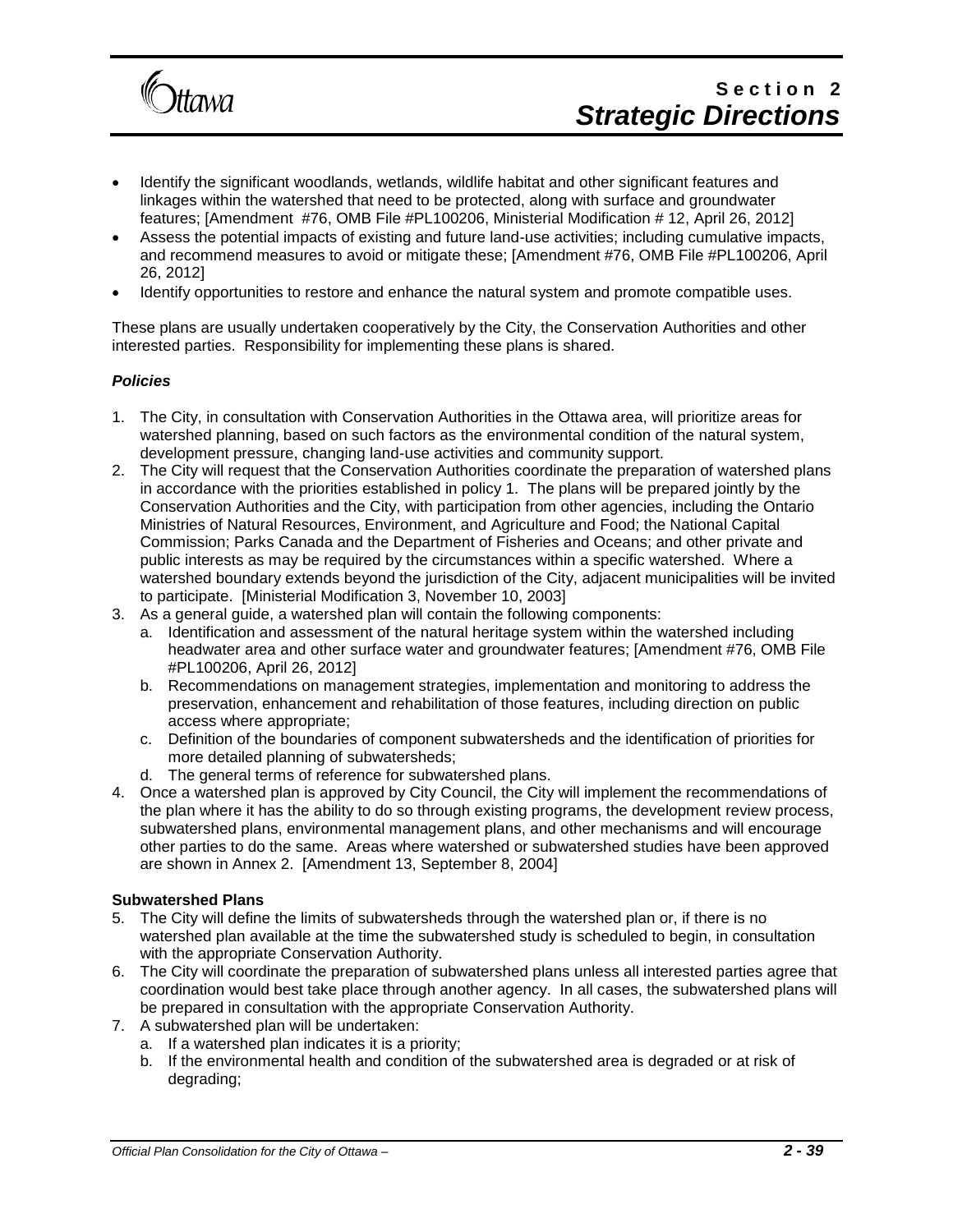

- c. As a basis for City Council consideration of a community design plan or an application to amend the Official Plan which provides for new development areas or redevelopment areas, or applications to subdivide land in locations that are largely undeveloped. A subwatershed plan shall guide development patterns and therefore should be the first step in planning for land uses. It may proceed in concert with the land use plan. As a priority, the subwatershed plan will identify the natural heritage system areas that are worthy of protection and establish mechanisms to secure these areas and to ensure development has no negative impact on the system. Where the proposed development is deemed to be of limited extent and impact, based on consultation with the appropriate Conservation Authority and other relevant bodies, City Council may waive the requirement for the subwatershed plan. Where the requirement for the subwatershed plan is waived, the natural heritage system will be identified in keeping with the policies of this Plan along with measures to ensure development has no negative impact on the system. Natural areas that are worthy of protection will be identified and mechanisms to secure these lands will be established. [OMB decision #1582, June 17, 2005] [Amendment #76, OMB File #PL100206, Ministerial Modification # 13, April 26, 2012]
- 8. The general terms of reference for a subwatershed plan will be defined in the appropriate watershed plan and will be reviewed at study initiation. Where no watershed plan exists, the detailed terms of reference will be determined based on subwatershed requirements but will generally address:
	- a. The natural features and their functions that comprise the natural heritage system as described in Section 2.4.2; [Amendment #76, OMB File #PL100206, Ministerial Modification # 14, April 26, 2012]
	- b. Subwatershed objectives and recommendations regarding areas for development and preservation, protection of headwater areas, surface water and groundwater features, public access, and implementation; [Amendment #76, OMB File #PL100206, April 26, 2012]
	- c. Guidelines for development, including stormwater management requirements;
	- d. The provision, operation and maintenance of stormwater management facilities;
	- e. Monitoring of all aspects of the plan.
- 9. Once a subwatershed plan is approved by City Council as a statement of City Council policy, the City will implement plan recommendations where it has the ability to do so, such as through existing programs, development review and approvals, environmental management plans, and other mechanisms. The City will encourage other parties to undertake whatever actions are within their jurisdiction to implement subwatershed plans.

#### **Environmental Management Plan**

- 10. Where implementation of a subwatershed plan requires further detail or coordination of environmental planning and stormwater management among several sites, the City will coordinate the preparation of an environmental management plan, in consultation with the Conservation Authorities.
- 11. An environmental management plan will address such matters as:
	- a. Delineation of setbacks from surface water features; [Amendment #76, OMB File #PL100206, April 26, 2012]
	- b. Specific mitigation measures to protect significant features, identified for preservation at the subwatershed level; [Amendment #76, OMB File #PL100206, April 26, 2012]
	- c. Conceptual and functional design of stormwater management facilities and creek corridor restoration and enhancement.
- 12. Recommendations from environmental management plans will be implemented largely through development approval conditions and stormwater site management plans.

### **2.4.4 – Groundwater Management**

Protecting, improving and restoring the quality and quantity of groundwater is an environmental and public health issue. Groundwater contributes to the base flows of streams as well as to the quantity and quality of potable water drawn from wells. As more is learned about the groundwater system in Ottawa, use of the resource can be managed better to ensure that flows within natural systems are maintained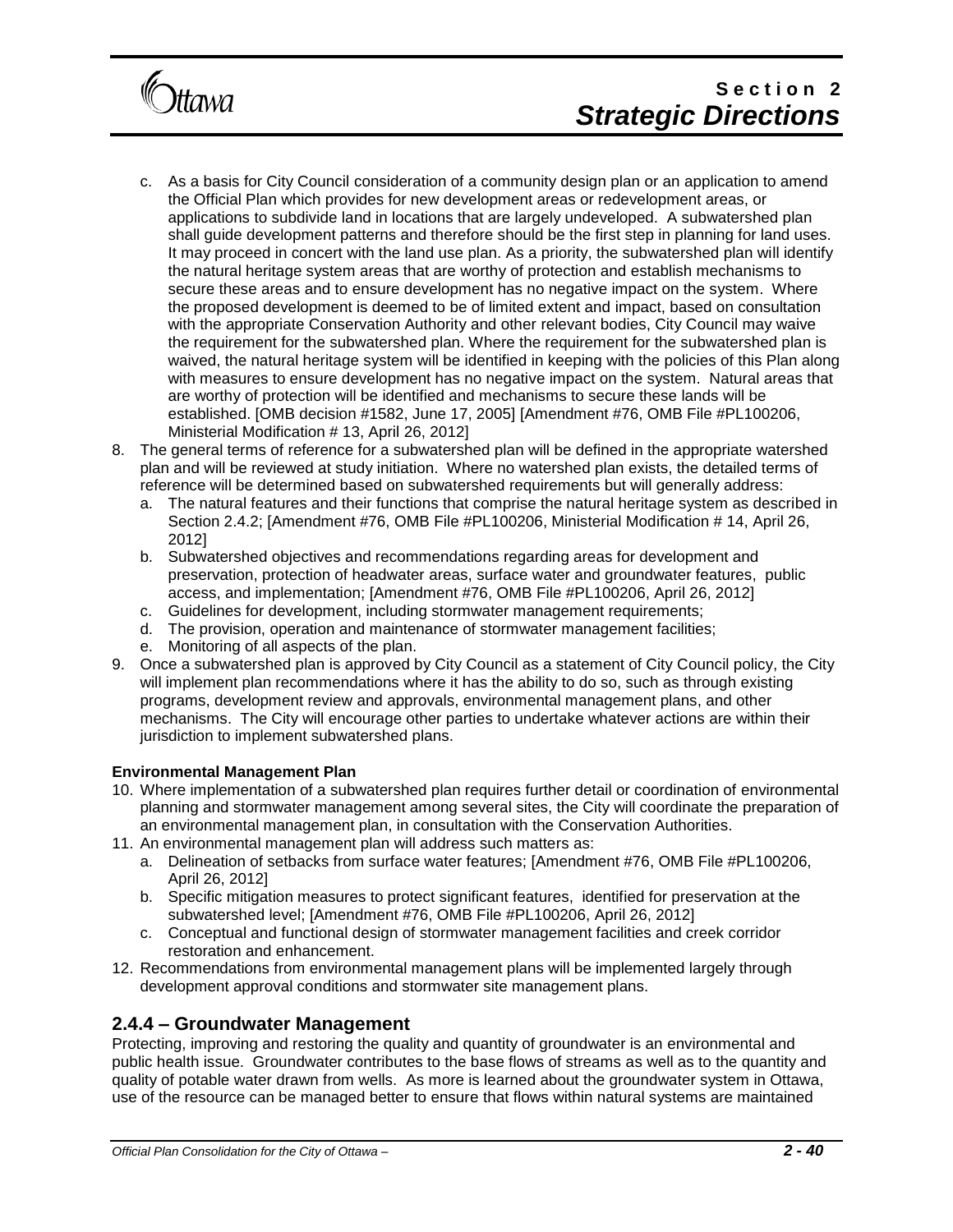

and that new development can be accommodated within the system without affecting supplies available to other users.

Groundwater management is a shared responsibility in Ontario. Groundwater is considered a resource by the Province and there are a number of Ministries with interest and responsibilities including: the Ministry of the Environment, the Ministry of Natural Resources, Agriculture and Food and the Ministry of Municipal Affairs and Housing. The local Conservation Authorities are concerned about groundwater as a resource within their watershed areas and they are leading the development of Source Water Protection Plans under the *Clean Water Act*. Source Water Protection Plan will address: groundwater recharge areas; wellhead protection areas and other vulnerable sources of groundwater such as wetlands. Ministerial approval of these Plans is expected in 2013-14 with implementation to follow. [Amendment #150 December 21, 2017]

The City is responsible for the regulation of land use and development that impacts groundwater resources; the operation of public drinking water systems including public communal wells and the delivery of public health programs and educational materials. The City is also responsible for helping to find a remedy when groundwater-based drinking water sources are contaminated. Therefore the City has a major responsibility and interest in the protection of groundwater and surface water from contamination.

The protection of groundwater quality and quantity, and surface water quality and quantity as it relates to groundwater, is a priority to Council in recognition of the dependence of the rural population on these resources for drinking water and food production

In 2003, the City adopted a Groundwater Management Strategy with a two-phased approach to safeguard the integrity of our groundwater resources. In Phase One, the City has been concentrating on the development and preparation of groundwater characterization studies and public education programs. In Phase Two, the City will develop a framework in which to more clearly identify, prioritize, and complete the groundwater management activities outlined in its Groundwater Management Strategy. [Amendment #76, August 04, 2010]

#### *Policies*

- 1. Where monitoring and characterization of the groundwater resource has indicated degradation of the resource function, the zoning by-law will restrict uses to prevent further impacts on that function.
- 2. Where monitoring and characterization of the groundwater resource has indicated that a significant resource function exists, the zoning by-law will restrict uses to protect that function.
- 3. The City will:
	- a. Investigate, identify, record and analyse the extent and characteristics of the groundwater resources;
	- b. Identify and evaluate potential sources of groundwater contamination which arise from a variety of land-use practices and industrial activities;
	- c. Develop and maintain a database, which will provide ready access to, and manipulation of, groundwater data, including geological, hydro-geological, and water quality information and make database information available to the public;
	- d. Ensure that there are current best management practices, protection policies and regulations to guide development so that reliable use and functions of groundwater resources can be maintained;
	- e. Use the information gained through investigation and analysis when reviewing development and building applications under the *Planning Act;*
	- f. Ensure that programs to inform the community about best practices related to groundwater resource issues are developed and that the community is involved in collective decision-making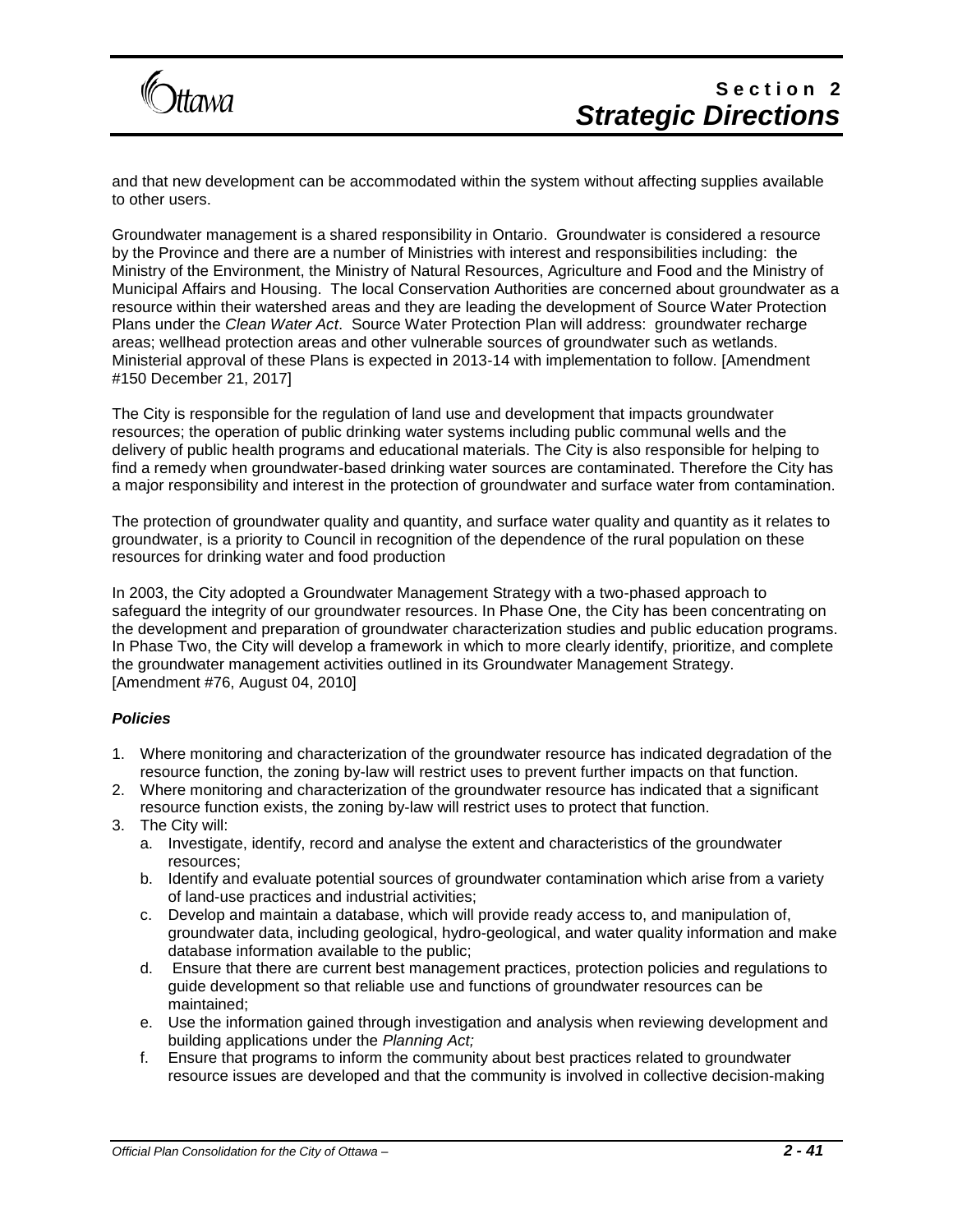

regarding the protection, preservation and stewardship of groundwater resources and in making wise individual decisions regarding private well and septic matters. [Amendment #76, August 04, 2010]

### **2.4.5 – Greenspaces**

Ottawa's greenspaces assume many forms: sensitive wetlands and forests in urban and rural areas, playing fields and playgrounds, landscaped parkways, and the casually tended grass around stormwater management ponds. Greenspace is defined here to include the natural features designated in the Plan in the urban and rural area, as well as the large park and leisure areas designated as Major Open Space or the smaller areas zoned for park and leisure but not shown in the Plan. Greenspaces such as the Rideau Canal, Beechwood Cemetery, the Central Experimental Farm and other cultural heritage landscapes are also included, as well as the creek and river corridors and recreational pathways that connect greenspaces. Many of the islands and greenspaces in an adjacent to the major waterways have high potential as archaeological sites.

The values ascribed to different areas within a greenspace system range along a continuum as shown in Figure 2.7 [Amendment #76, Ministerial Modification #15, August 18, 2011]. Large forests and wetlands in the rural area have been identified as the most significant in the city in terms of maintaining natural functions and diversity in plant and animal communities. While greenspaces and woodlands in Villages and in the urban area may serve natural functions, they are also valued for serving more human needs: a green retreat, a living classroom and laboratory, and a place for outdoor recreation. Greenspaces and woodlands in urban areas and Villages also help create a sense of place and provide physical boundaries, features and buffers within and between communities. They moderate climate and provide a place to grow food in community gardens. As historical settings, cultural heritage landscapes provide information about the past.



The Ottawa forest grows throughout the city's greenspaces, as individual trees in downtown neighbourhoods, as protected woodlots in new communities, and as forests in the rural area. Trees improve the quality of the air and water around them, provide shelter for humans and wildlife, and give pleasure to those who view them. In the urban area, large mature trees are especially valued: trees that large will not grow again along urban roads or in other areas until the presence of road salt and other pollutants is reduced. Altogether, about 28 per cent of the city is forested.

Ottawa residents value their greenspaces and recognize the contribution greenspace makes to the high quality of living here. As the population of the city grows to 2031, the challenge will be to maintain these high standards as new communities are added and existing neighbourhoods accommodate infill and redevelopment. [Amendment #150 December 21, 2017]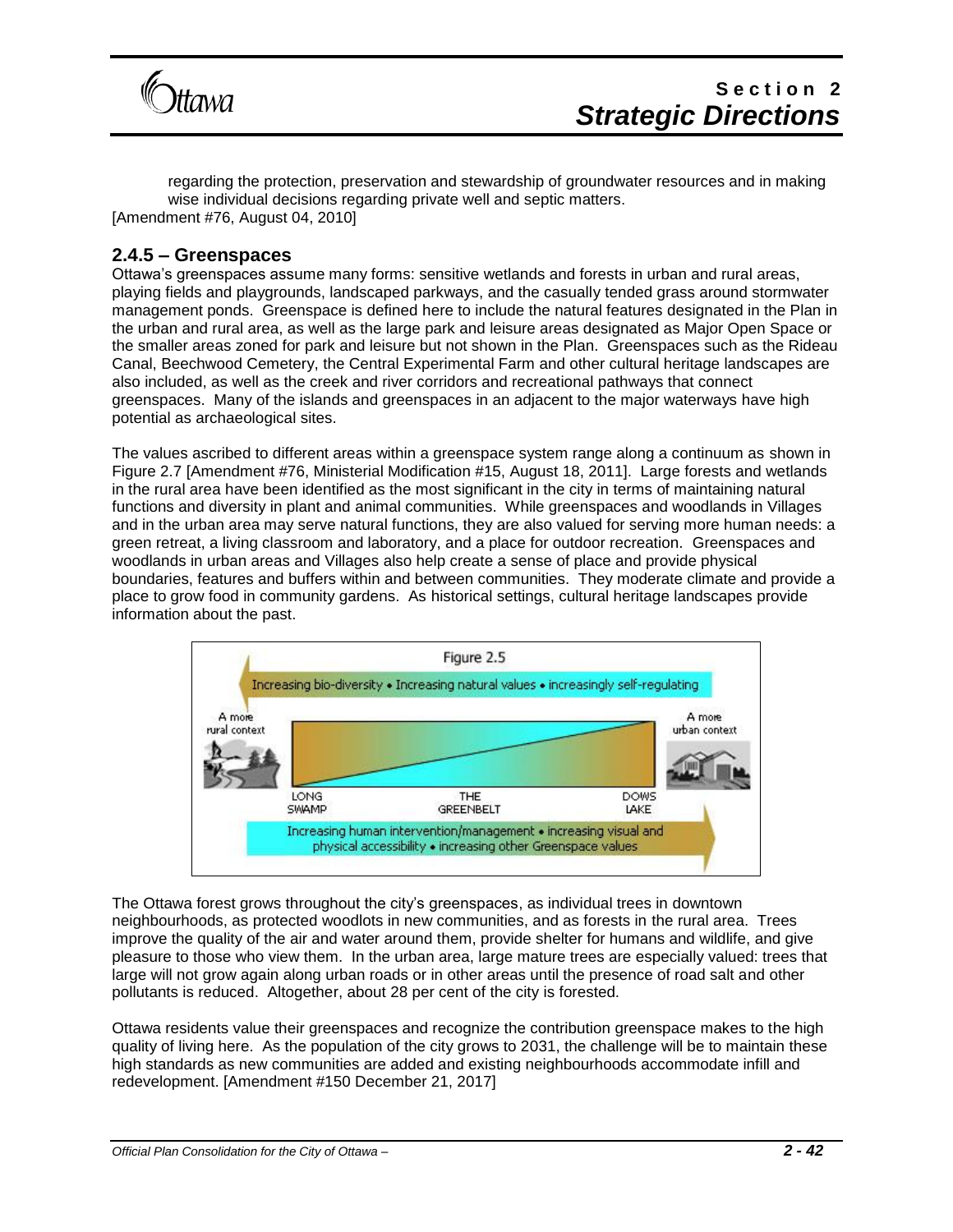

# Section<sub>2</sub> *Strategic Directions*

Council has adopted the *Greenspace Master Plan - Strategies for Ottawa's Urban Greenspaces* to express Council's objectives for urban greenspace: an adequate supply of greenspace, readily accessible to residents as a connected network of high-quality spaces planned and maintained on a sustainable basis. The backbone of the master plan is an Urban Greenspace Network, a continuum of natural lands and open space and leisure lands that in time could connect every neighbourhood in Ottawa to a larger network that connects to the Greenbelt and spans the city. Planning greenspaces in relationship to a network: [Amendment #150 December 21, 2017]

- o Increases accessibility to greenspace throughout the city;
- o Helps identify priorities for filling gaps and extending the network;
- $\circ$  Creates a context for planning neighbourhoods and larger communities that include connections to the network;
- o Supports sustainability of natural lands within the network.

Lands off the Urban Greenspace Network are also important, particularly the remaining natural lands within the urban boundary on Schedule A. In 2006, an evaluation of the remaining natural areas, both on and off the urban network, was completed through the Council-approved Urban Natural Areas *Environmental Evaluation Study* (March 2005) and *Addendum Report* (March 2006). Priority lands to secure for their environmental value through acquisition or other means were identified in the *Urban Natural Areas Features Strategy,* approved by Council in May 2007.

The *Greenspace Master Plan - Strategies for Ottawa's Urban Greenspaces* includes various strategies to achieve Council's greenspace objectives, including a commitment to extend the multi-use, city-wide pathway system, the preparation of plans needed to fill gaps in the network, and development of design guidelines for "Green Streets" and parks. In addition to specific strategies, the master plan will also be implemented through the day-to-day conduct of municipal business. Through its planning and development review responsibilities, through public works and through management of its own lands, the City can realize its greenspace vision. The *Master Plan* is implemented in part through actions outside the Official Plan, and in part through policies in this and other sections. [Amendment 45, September 27, 2006] [Amendment #76, OMB File #PL100206, August 18, 2011] [Amendment #150 December 21, 2017]

#### *Policies*

- 1. The City has adopted a *Greenspace Master Plan - Strategies for Ottawa's Urban Greenspaces* to express Council's objectives for greenspace within the urban area and will implement this Plan through the following measures:
	- a. Designating greenspaces, including municipal parks or groupings of municipal parks of 7.0 ha or more, in the Official Plan in a manner that reflects their function and ensuring that their boundaries are accurately presented in the zoning by-law;
	- b. Encouraging a high quality of urban design, consistent with the objectives and principles of Section 2.5.1, where natural lands and open space and leisure areas are used as integral elements in the design;
	- c. Pursuing greenspace opportunities when undertaking public works, for example by enhancing vegetation and natural functions or providing open space and leisure areas as an integral part of plans for new public works;
	- d. Considering the greenspace function of any municipal lands considered surplus before any decision on disposal is made. The City will consult with the community before considering disposal of any public park and where a park is sold, the proceeds will be only be used for park acquisition or improvement. [Amendment 45, September 27, 2006]
- 2. The City will acquire land in the urban area where public ownership is required to secure land for greenspace purposes, in keeping with the acquisition policies in Section 5.2.1. In addition, community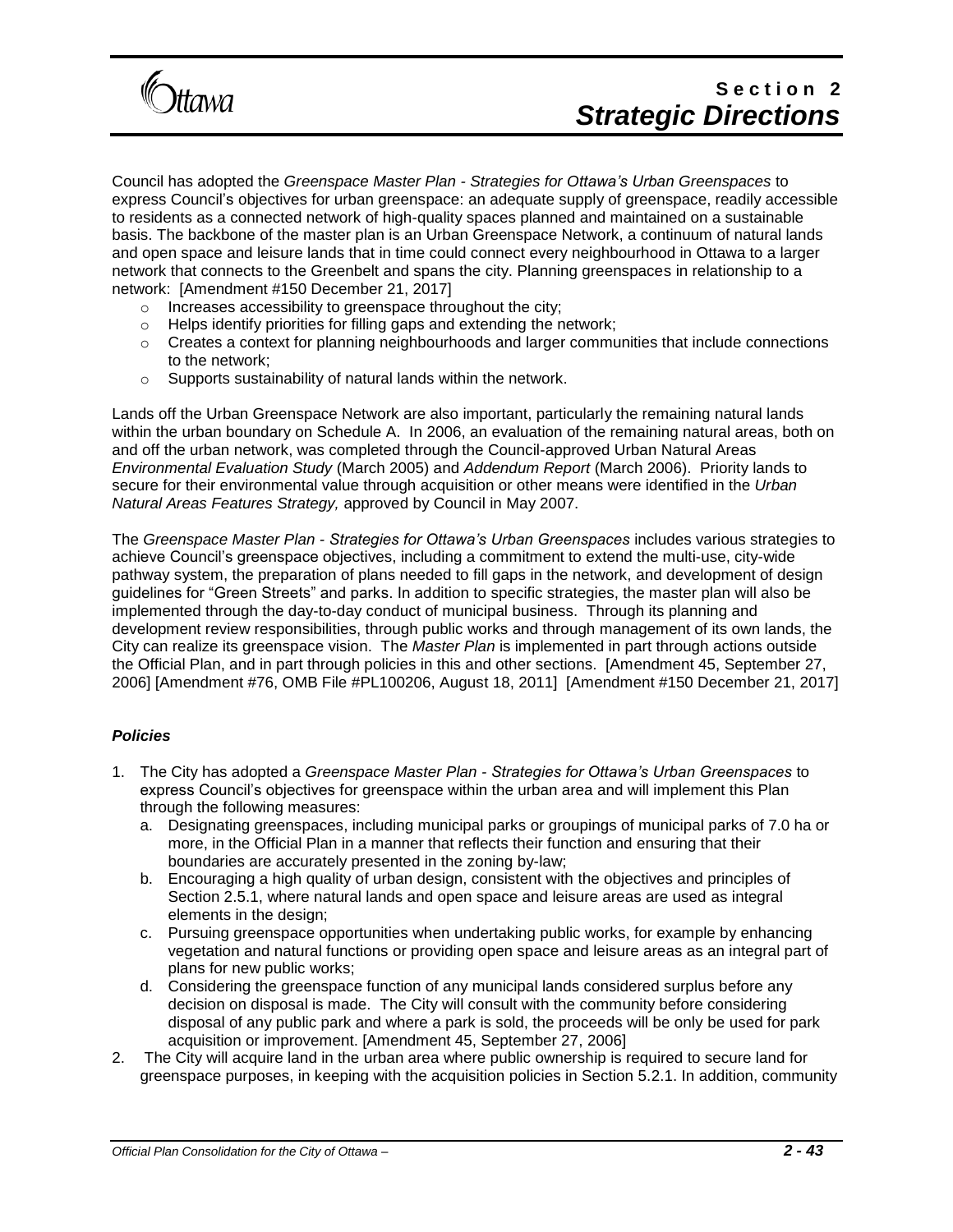

design plans for Developing Communities may refine priorities for the acquisition of land for specific greenspace purposes. [Amendment 45, September 27, 2006]

- 3. The City will seek opportunities to build the Urban Greenspace Network through:
	- a. The review of development applications, to seek opportunities at various scales to fill gaps in the network, provide connections to the Urban Greenspace Network, and extend it to new urban communities wherever possible;
	- b. The design of transportation corridors, infrastructure and other municipal facilities to fill in gaps in the network and extend its reach in new and established urban communities;
	- c. Implementing priority sections of the city-wide multi-use pathway system;
	- d. Partnerships with public and private partners to provide access to greenspaces. [Amendment 45, September 27, 2006]-
- 4. Privately-owned open spaces such as marinas, campgrounds and golf courses contribute to greenspaces in Ottawa. When reviewing an application to amend a zoning by-law in these locations, the City will consider opportunities to maintain the Greenspace Network through the area and otherwise reduce the impact of the loss and may consider acquisition of the land in accordance with Section 5.2.1 policy 6 of this Plan. [Amendment 45, September 27, 2006]
- 5. Council will pursue the target for total greenspace, in the form of open space and leisure lands, across large areas of the urban area, to fulfill objectives expressed in the Greenspace Master Plan - Strategies for Ottawa's Urban Greenspaces. A target of 4.0 hectares per 1000 population, or approximately 16 per cent to 20 per cent of gross land area, will be pursued. These open space and leisure lands are land that is in public ownership and is generally accessible to the public, such as: parks, major recreational pathways, land designated as Urban Natural Features or Major Open Space, flood plains and other hazard lands, and stormwater management facilities. Open space and leisure land where access is restricted, such as school grounds, private golf courses or other facilities, and land that is temporarily available for open space, such as land reserved for major transportation corridors and infrastructure will not be included in the target. [Amendment 45, September 27, 2006]
- 6. Greenspaces identified in this Plan are major assets that enhance the quality of life in the community and the environmental integrity of the city. Development on land adjacent to lands designated Major Open Space, Urban Natural Features or land within the National Capital Greenbelt, can benefit from and have a significant impact on the quality of these greenspaces. It is the City's objective to ensure, to the extent possible, that the design and character of private development and public works adjacent to these greenspaces enhances the visibility and accessibility of these public lands and contributes to their connection to the Urban Greenspace Network. This policy does not imply that public access through the private property or even private access from private property to the greenspace is required or permitted. In addition, where these public lands are in federal ownership access will be subject to federal review and approval. [Amendment #76, OMB File #PL100206, August 18, 2011]
- 7. Pending completion of a Forest Strategy, the City will maintain a target for forest cover for the entire city of 30 per cent. The City will increase forest cover in urban and rural areas through the planning and development review process by:
	- a. Identifying and protecting environmental areas designated in the Plan, including provisions for environmental assessments for adjacent lands;
	- b. Emphasizing tree preservation and planting in the requirements for private development and public works, including road corridors, parks and municipal buildings;
	- c. Developing guidelines for tree preservation and planting in the development review process, including a policy on compensation for loss of forest as a result of development. This policy, to be developed in consultation with the development industry and the community, will consider various forms of compensation, including planting on other sites owned by the applicant or the City. [Amendment 45, September 27, 2006]
- 8. Through the Greenspace Master Plan Strategies for Ottawa's Urban Greenspaces, Council supports a target of providing the open space and leisure land that is referred to in policy 5, within 400 metres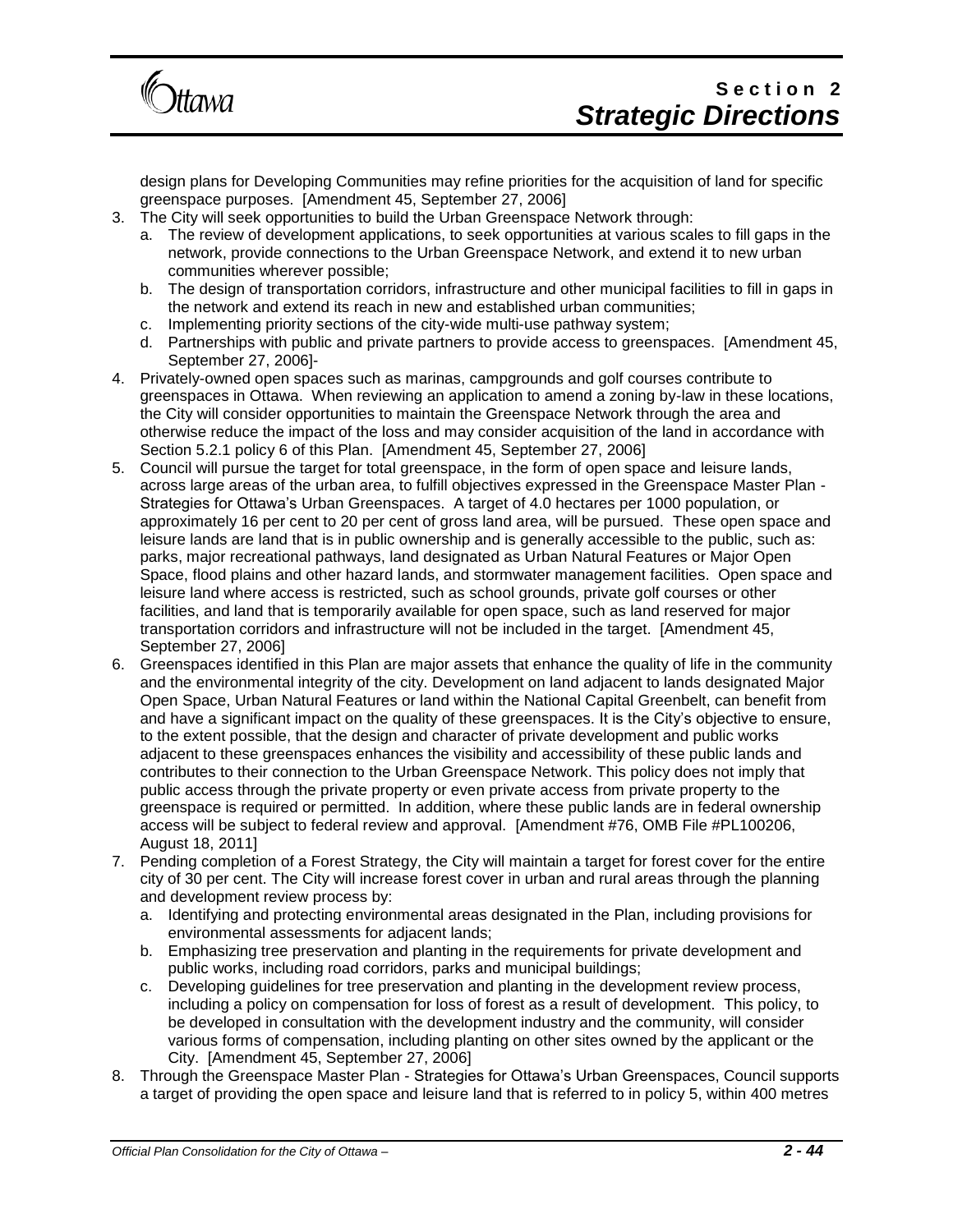

# Section<sub>2</sub> *Strategic Directions*

of all homes in primarily residential areas in the urban area. This target is to ensure that greenspace is readily accessible to all residents. More specific targets for accessibility may be developed in community design plans and other plans, where appropriate. For example, targets for a reduced distance between residences and greenspace may be appropriate where residential densities are higher and less private greenspace is provided, such as in Mixed Use Centres, or in residential neighbourhoods where seniors or young children would benefit from a shorter distance. [Amendment 45, September 27, 2006]

- 9. The City will work with Conservation Authorities, rural landowners, community groups, organizations working with urban forestry or private land forestry, and other interested parties on a strategy to manage and protect forests in the rural and urban area. This work will include:
	- a. Developing a by-law under the Municipal Act to regulate tree-cutting and preserve woodlands;
	- b. Developing current management plans for forests owned by the City;
	- c. Implementing best management practices for City-owned street trees and forests and taking a leadership role in urban forestry programs nationwide;
	- d. Continuing to naturalize City-owned greenspaces.
- 10. The City will work with the Conservation Authorities and other interested stakeholders to develop a by-law under the *Municipal Act* to regulate the removal of top soil, grade alteration, and placement of fill. [Amendment #76, OMB File #PL100206, August 18, 2011]
- 11. In cooperation with the Conservation Authorities, the City will support the stewardship of private lands through such means as:
	- a. Developing incentives such as the rural clean water program and rural reforestation program;
	- b. Encouraging publicly-funded programs to focus on actions that enhance natural environment systems, such as increasing vegetative cover on steep slopes or adjacent to watercourses or improving connections between wildlife habitat areas;
	- c. Providing information to rural landowners on land stewardship.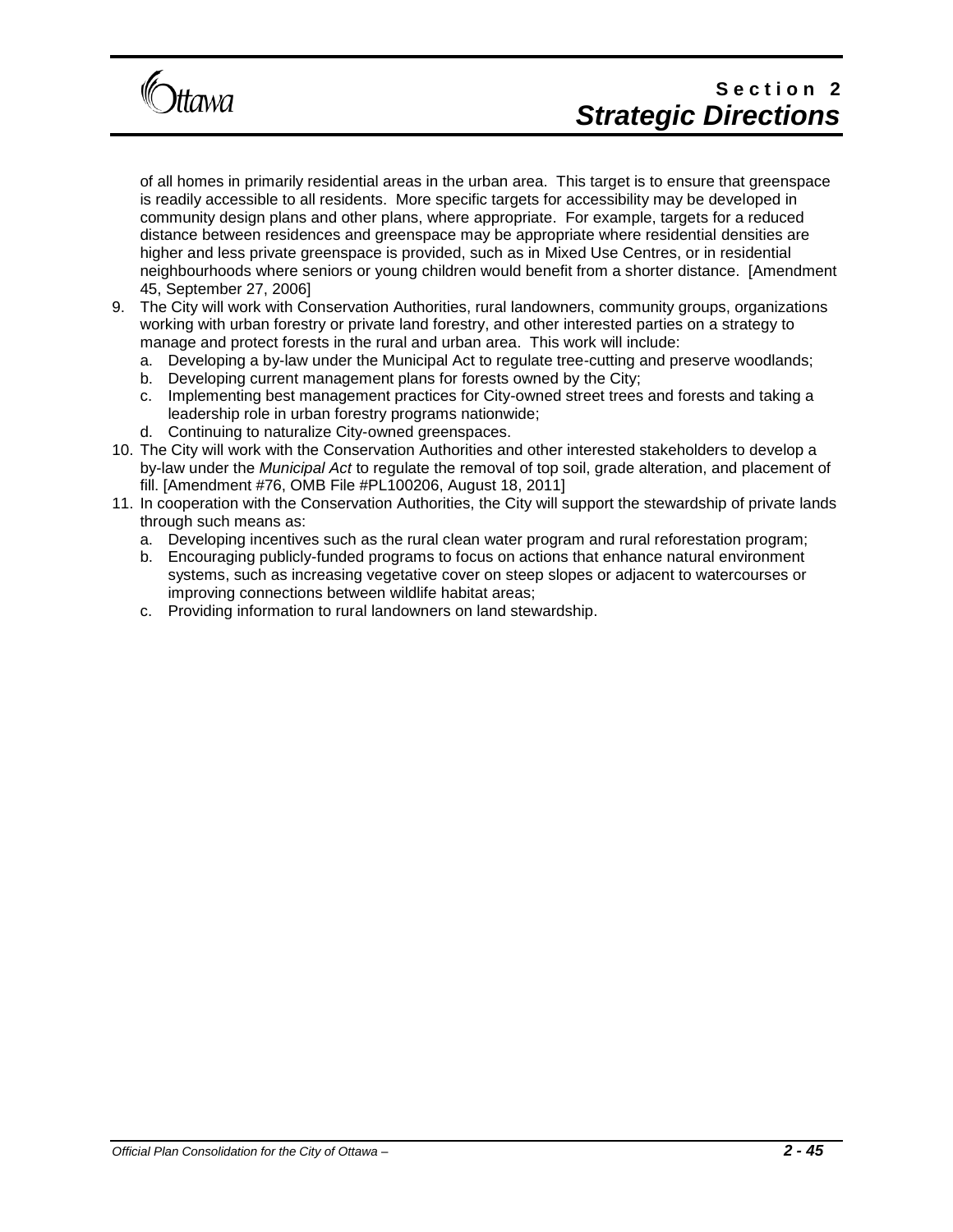

## **2.5 – Building Liveable Communities**

The basics of a liveable community are straight-forward. In the urban area, a liveable community has appropriate housing at a price people can afford. It is built around greenspaces and has places to shop, socialize and play nearby. Residents know where to find the local library, health services, schools and other community facilities. Many of these are within walking or cycling distance, and form a core for the community. Good transit provides connections to other destinations outside the community. Familiar views and landmarks tell residents where they are and heritage buildings tell them where they have come from. Most workplaces outside the community are within a reasonable commute. In the Rural Area, a liveable community has many of the features found in liveable urban neighbourhoods. Liveable Villages have a strong sense of community and draw in their dispersed country neighbours for shopping and services.

Many Ottawa communities provide most of the basics of a liveable community, but there are wide variations. It is these variations that provide communities with their unique sense of place. However, Ottawa's communities are changing. Population growth, economic development, finite resources, environmental concern, and financial limitations are triggering a re-evaluation about how we live and how we plan our communities.

This Plan proposes that Ottawa's communities be built on the basics: good housing, employment, ample greenspace, a sense of history and culture. But it also proposes to create more liveable communities by focusing more on community design and by engaging in collaborative community building, particularly in and around the Mixed Use Centres and Mainstreets that have a great potential for growth. A focus on community design draws attention to how buildings and the spaces around them look and function in their setting. Since the best urban design is informed by a solid appreciation of the place being built, the people in it, and the community around it, this approach opens the door to creativity and dialogue. [Amendment 28, July 13, 2005]

### **2.5.1 – Designing Ottawa**

Community design generally deals with patterns and locations of land use, relative densities, street networks, and the allocation of community services and facilities. Urban design is more concerned with the details relating to how buildings, landscapes and adjacent public spaces look and function together. As the City grows and changes over time, design of these elements should work together to complement or enhance the unique aspects of a community's history, landscape and its culture. Encouraging good urban design and quality and innovative architecture can also stimulate the creation of lively community places with distinctive character that will attract people and investment to the City. The components of our communities where urban design plays a key role, include:

- **Built form**, including buildings, structures, bridges, signs, fences, fountains, statues and anything else that has been constructed, added or created on a piece of land;
- **Open spaces**, including streets, parks, plazas, courtyards, front yards, woodlots, natural areas and any other natural or green open areas that relate to the structure of the city;
- **Infrastructure**, including, sidewalks, bike paths, transit corridors, hydro lines, streetlights, parking lots or any other above- or below-grade infrastructure that impacts upon the design of the public realm.

Together, these building blocks create lasting impressions, where streetscapes and neighbourhoods contribute to a community identity that is more than the sum of its parts. It is the successful interplay between the built and natural environment, and how people use it, that has given us special places like the ByWard Market, Manotick and Westboro; streets like Elgin Street and Centrum Boulevard; and open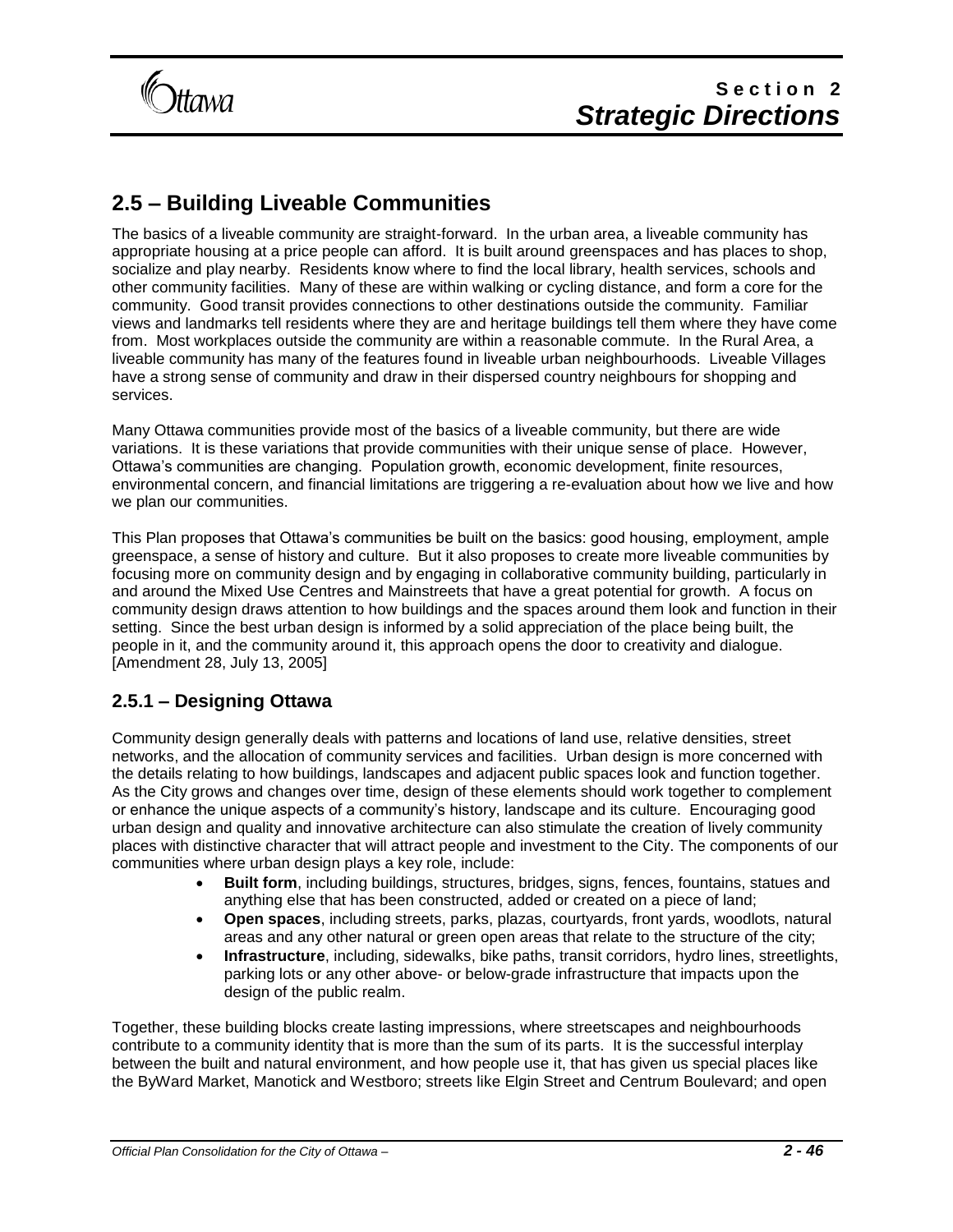

spaces such as the Rideau Canal.

Introducing new development and higher densities into existing areas that have developed over a long period of time requires a sensitive approach and a respect for a community's established characteristics. Development of large areas of undeveloped land or redevelopment of brownfield sites provides opportunity to create new communities. This Plan provides guidance on measures that will mitigate differences between existing and proposed development and help achieve compatibility of form and function. Allowing for some flexibility and variation that complements the character of existing communities is central to successful intensification. [ Amendment #150, LPAT July 18, 2019]

In general terms, compatible development means development that, although it is not necessarily the same as or similar to existing buildings in the vicinity, can enhances an established community through good design and innovation and coexists with existing development without causing undue adverse impact on surrounding properties. It 'fits well' within its physical context and 'works well' with the existing and planned function. Generally speaking, the more a new development can incorporate the common characteristics of its setting in the design, the more compatible it will be. Nevertheless, a development can be designed to fit and work well in a certain existing context without being 'the same as' the existing development. Planned function refers to a vision for an area which is established through a community design plan or other similar Council-approved planning exercise, or the Zoning By-law. The planned function may permit development that differs from what currently physically exists; addressing compatibility will permit development to evolve toward the achievement of that vision while respecting overall community character. [ Amendment #150, LPAT 18 July, 2019]

Objective criteria can be used to evaluate compatibility and these are set out in Section 4.11. Development applications and proposals for public works will be evaluated in the context of this section, as well as Section 4.11.

#### **Tools for Implementing Urban Design and Achieving Compatibility**

To contribute to the achievement of this Plan's objectives, the City will use a combination of legislative and administrative tools to pursue a comprehensive urban design strategy. This Strategy is multi-faceted in its approach and will include initiatives such as the following: . [Amendment #150, LPAT July 18, 2019]



Figure 2.8: Implementing Urban Design and Compatibility

### **Design Objectives**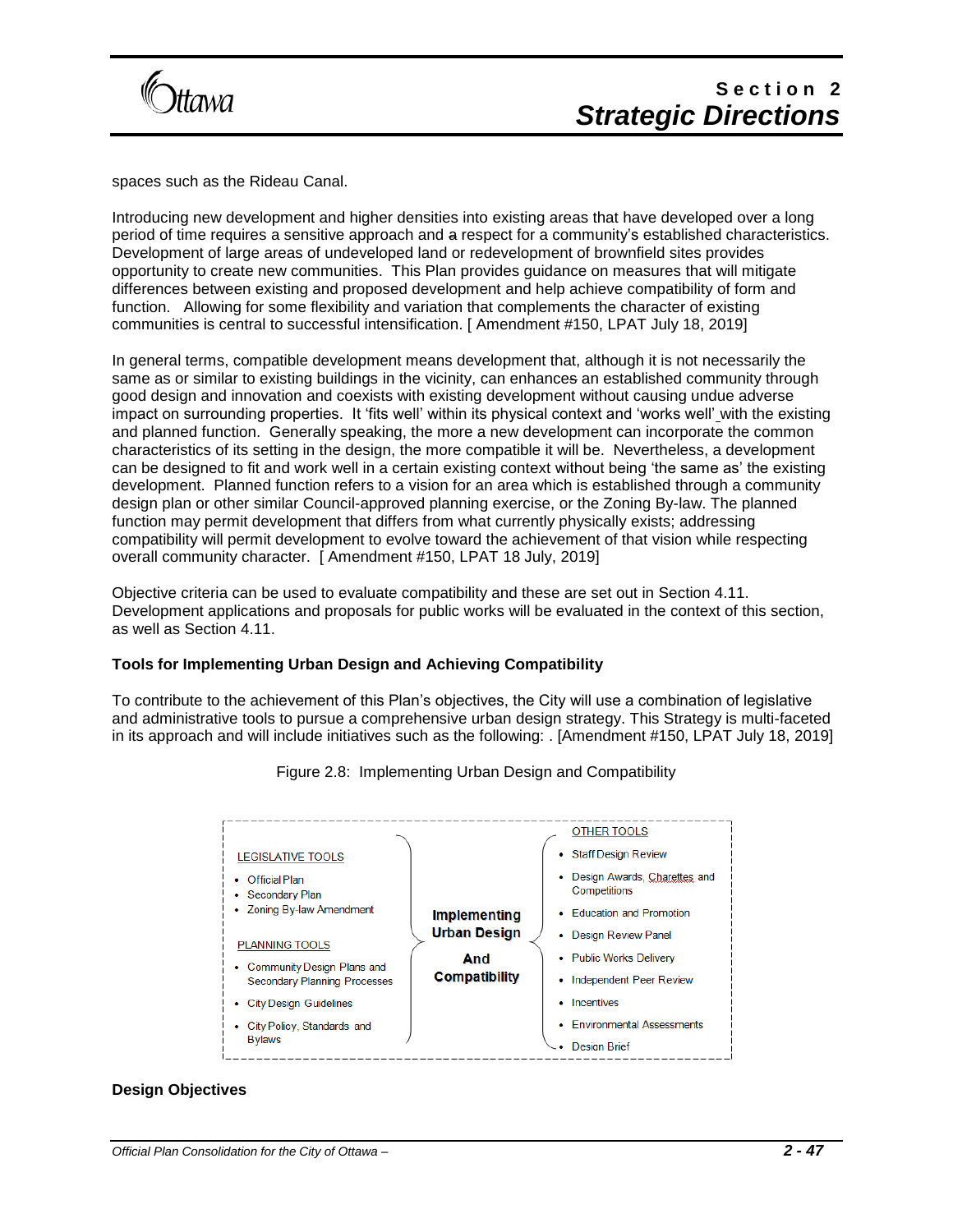

The Design Objectives of this Plan listed below are qualitative statements of how the City wants to influence the built environment as the city matures and evolves. These Design Objectives are broadly applicable, to plans and development in all land use designations, and from a city-wide to a site-specific basis.

- 1. To enhance the sense of community by creating and maintaining places with their own distinct identity.
- 2. To define quality public and private spaces through development
- 3. To create places that are safe, accessible and are easy to get to, and move through.
- 4. To ensure that new development respects the character of existing areas.
- 5. To consider adaptability and diversity by creating places that can adapt and evolve easily over time and that are characterized by variety and choice.
- 6. To understand and respect natural processes and features in development design.
- 7. To maximize energy-efficiency and promote sustainable design to reduce the resource consumption, energy use, and carbon footprint of the built environment.

Proponents are free to respond in creative ways to the Design Objectives and are not limited only to those approaches as suggested in this Plan. [ Amendment #150, LPAT July 18, 2019]

#### *Policy*

1. In the preparation of community design plans, the review of development applications, studies, other plans and public works undertaken by the City, the Design Objectives set out above will apply, as applicable. Proponents of new development or redevelopment will also be required to demonstrate how their proposal addresses the Design Objectives. [ Amendment #150, LPAT July 18, 2019]

#### **Design Priority Areas**

The objectives of this Plan are to direct growth and intensification to identified rapid transit and transit priority locations and to develop those areas with a mix of uses and a greater focus on active transportation. Good urban design is critical in making these places enjoyable places to live, work and socialize. Many of these areas contain existing communities. New development must enhance the existing character and the way they function. In order to ensure that urban design is not overlooked, as these areas develop and change, the City has identified many as design priority areas.

In design priority areas, all public projects, private developments, and community partnerships within and adjacent to the public realm will be reviewed for their contribution to an enhanced pedestrian environment and their response to the distinct character and unique opportunities of the area. [ Amendment #150, LPAT July 18, 2019]

#### *Policies*

- 2. The City recognizes the following lands as Design Priority Areas
	- a. Downtown Precincts as defined by the Downtown Ottawa Urban Design Strategy (DOUDS);
	- b. Traditional and Arterial Mainstreets as identified on Schedule B of this Plan;
	- c. Mixed Use Centres as identified on Schedule B of this Plan;
	- d. Village core areas identified in Volume 2C of this Plan;
	- e. Community core areas identified in community design plans or secondary plans approved by City Council; [Amendment #113, July 30, 2013]
	- f. Other areas identified from time to time by City Council. [Amendment #150, LPAT July 18, 2019]
- 3. The City recognizes that, though not part of the formal list of design priority areas provided in Section 2.5.1, High-Rise Buildings, Major Urban Facilities, and that the portion of Ottawa's downtown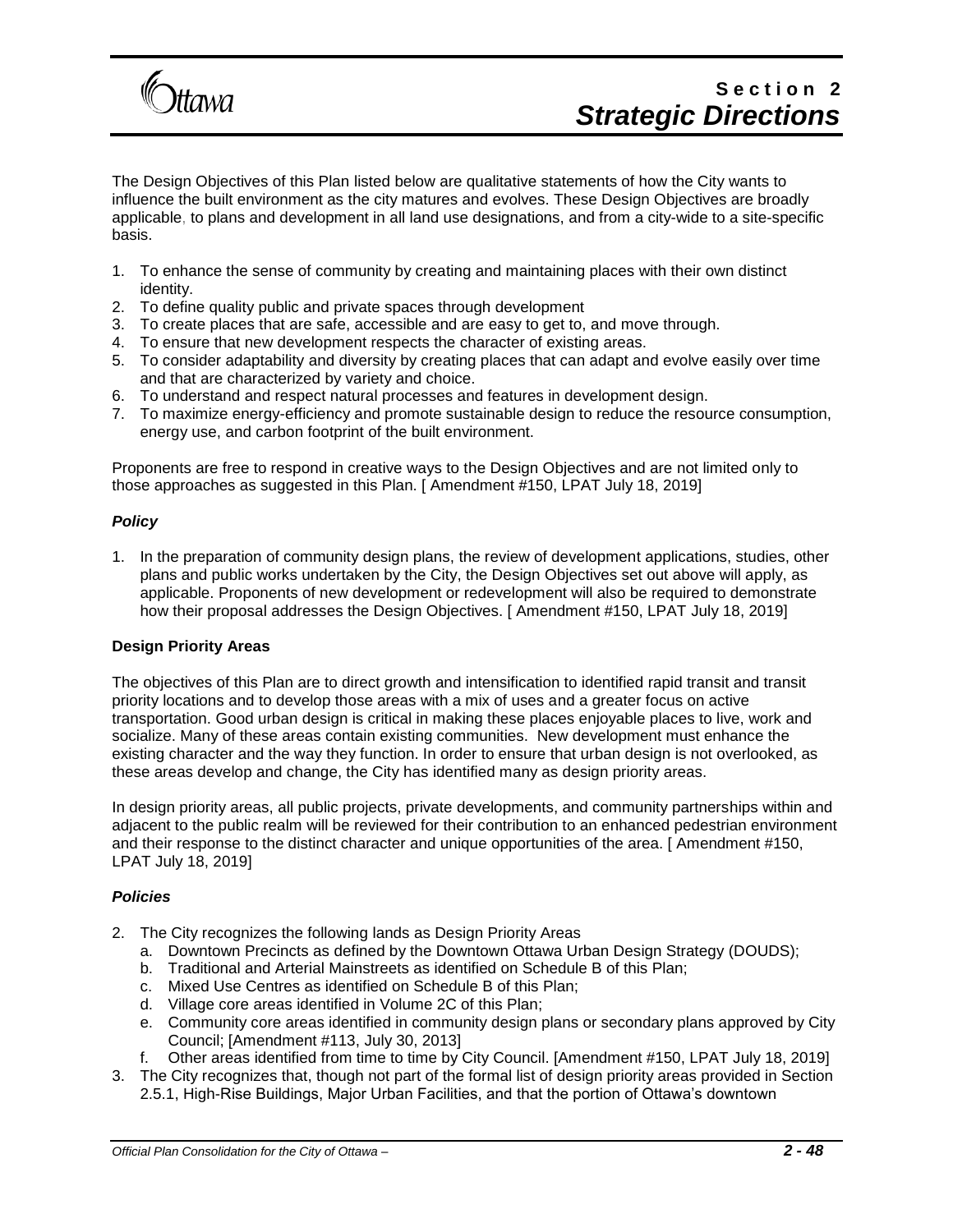

bounded by the Rideau River, Queensway and O-Train, are types of development and are areas that will be subject to evaluation using the policies of Section 4.11. [ Amendment #150, LPAT July 18, 2019]

4. The Ottawa Urban Design Review Panel will participate in the enhanced review of the urban design elements of development applications and capital projects within design priority areas. [ Amendment #150, LPAT July 18, 2019]

#### **Public Realm:**

The public realm refers to all of those private and publicly-owned spaces and places which are freely available to the public to see and use. Policies in this section regarding the public realm are applicable only to capital projects. Policies dealing with private development within the public realm are found in Section 4.11. [Amendment #150, LPAT July 18, 2019]

#### *Policy:*

- 5. As the owner of many public places, infrastructure, buildings, and facilities the City will:
	- a. Integrate site-specific public art into municipal buildings, natural places, public spaces and structures in adherence to the City's Public Art Policy;
	- b. Provide leadership in urban design through public infrastructure design standards and the quality of public works;
	- c. Ensure that capital projects exemplify urban design excellence in design priority areas, through the strategic application of urban design details and enhanced standards, landscape details, public art, surface treatments, decorative lighting, and the general coordination of fixtures, furniture and finishes within these important areas;
	- d. Partner with development proponents to achieve those elements as identified in item c) above through means such as the coordination and development of capital improvements within the public realm as development and redevelopment activities on adjacent properties proceed. . [ Amendment #150, LPAT July 18, 2019]

### **2.5.2 – Affordable Housing**

Affordable and appropriate housing for all residents is the fundamental building block of a healthy, liveable community. It is also the stepping-stone to individual success at school, in the workplace and in the community. Official Plan policies contribute to improving the supply of affordable housing in concert with other City initiatives to support the construction of affordable units.

The shortage of affordable rental housing is one of the most compelling problems today in Ottawa. People now on long waiting lists for subsidized housing are being squeezed by low vacancy rates and rental costs that are steadily rising further beyond their means. Even families with moderate incomes have difficulty finding affordable ownership or rental housing.

One-third of Ottawa's households rent their housing (2011 National Household Survey), yet less than 20 per cent of the housing constructed between 2006 and 2011 was purpose built as rental units and this includes units built with senior government financing. The conversion of units from rental to ownership has the potential to tighten up this undersupplied rental market. All housing is potentially threatened by aging and lack of repair and senior government contributions toward residential rehabilitation programs are on the decline. Demolition of affordable housing when new development occurs is also an emerging issue. All housing is potentially threatened by aging and lack of repair. [Amendment #150 December 21, 2017]

The need to accommodate social diversity is a cornerstone of a liveable community. Diversity in the housing supply is achieved through a mix of multiple and single-detached housing, provision of ownership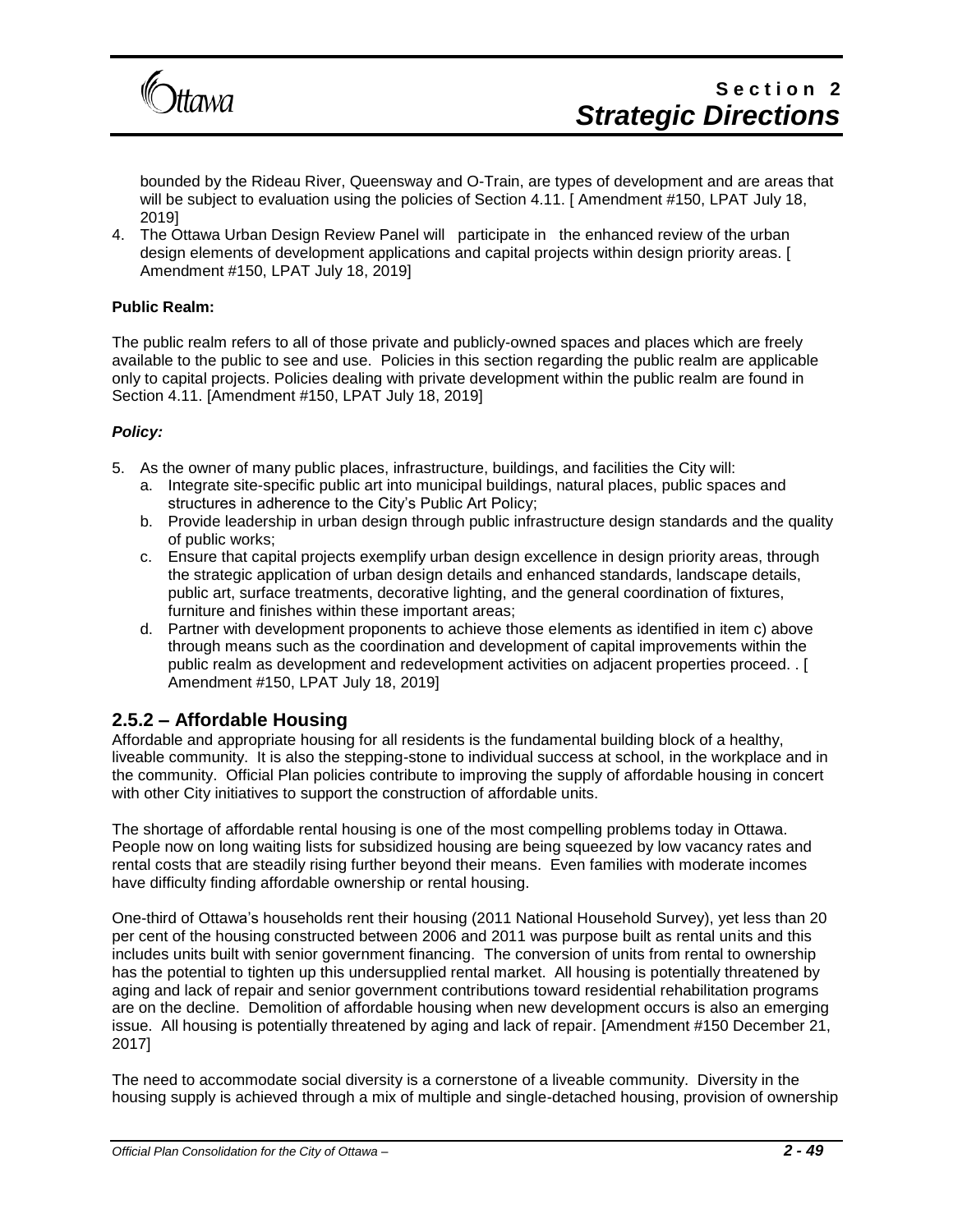

and rental housing, housing affordable to low- and moderate-income groups, and housing appropriate to households with special needs. Policies in this Plan ensure that all forms of housing are permitted wherever residential uses are generally permitted, subject to regulations contained in the zoning by-law. These land uses are outlined in Section 3.1. They include secondary dwelling units, rooming houses, group homes, shelter accommodation, retirement homes and garden suites.

Affordability and choice issues are addressed in the policies of this section and in Section 2.2.3 regarding apartment development, unit mix, and alternative development standards, and Section 4.5 regarding conversion of rental units. [Ministerial Modification 4, November 10, 2003] [Amendment #150 December 21, 2017]

The ability of the City to address housing issues in the Official Plan is limited to the land-use policy and regulatory tools under the *Planning Act.* Due to the diverse nature of the housing issue, many factors, which influence its delivery, are beyond the municipality's authority under the *Planning Act.* In recognition of this, City Council approved an Affordable Housing Strategy, which goes beyond land-use matters in addressing the key issues of increasing the supply of affordable housing and maintaining and protecting the existing affordable housing stock. A cornerstone of the strategy is the Action Ottawa Housing Initiative. Through this initiative, housing developers are offered municipal resources, such as surplus land, in exchange for providing long-term affordable housing.

#### *Policies*

- 1. Affordable housing is defined as housing, either ownership or rental, for which a low or moderate income household pays no more than 30% of its gross annual income. Income levels and target rents and prices will be determined by the City on an annual basis. [Amendment 10, August 25, 2004]
- 2. The City will encourage the production of affordable housing in new residential development and redevelopment to meet an annual target of:
	- a. 25% of all new rental housing is to be affordable to households up to the 30th income percentile; and
	- b. 25% of all new ownership housing is to be affordable to households up to the 40th income percentile. [Amendment 10, August 25, 2004]
- 3. The City will encourage and promote the achievement of the targets by providing a toolkit of planning incentives and direct supports, including but not limited to: density bonusing; density transfer; deferral or waiving of fees and charges; alternative development standards; land; and more flexible zoning. Where the support includes municipal investment, it will be associated with mechanisms to ensure the long-term affordability of the units. [Amendment 10, August 25, 2004]
- 4. The City's Housing Strategy which will be updated every five years and monitored annually, to: [Amendment #76, Ministerial Modification #21, OMB File #PL100206, August 18, 2011]
	- a. Establish targets for the distribution of affordable housing between low-income and moderateincome households;
	- b. Establish targets for the distribution of affordable housing by tenure and size of unit;
	- c. Ensure the distribution of a variety of affordable housing in all areas of Ottawa.
- 5. Within the context of the City's Housing Strategy the City will investigate means to increase the supply of affordable housing by: Engaging the private sector and non-profit and cooperative housing providers in meeting the affordable housing target for low-income and moderate-income households; [Amendment #76, Ministerial Modification #21, OMB File #PL100206, August 18, 2011]
	- a. Developing strategies to build affordable housing, such as the use of municipal property, development of air rights at transit stations, and financial incentives such as grants, property tax relief, and exemption from development charges and fees;
	- b. Proposing mechanisms to ensure that housing provided through such incentives remains affordable over the long term;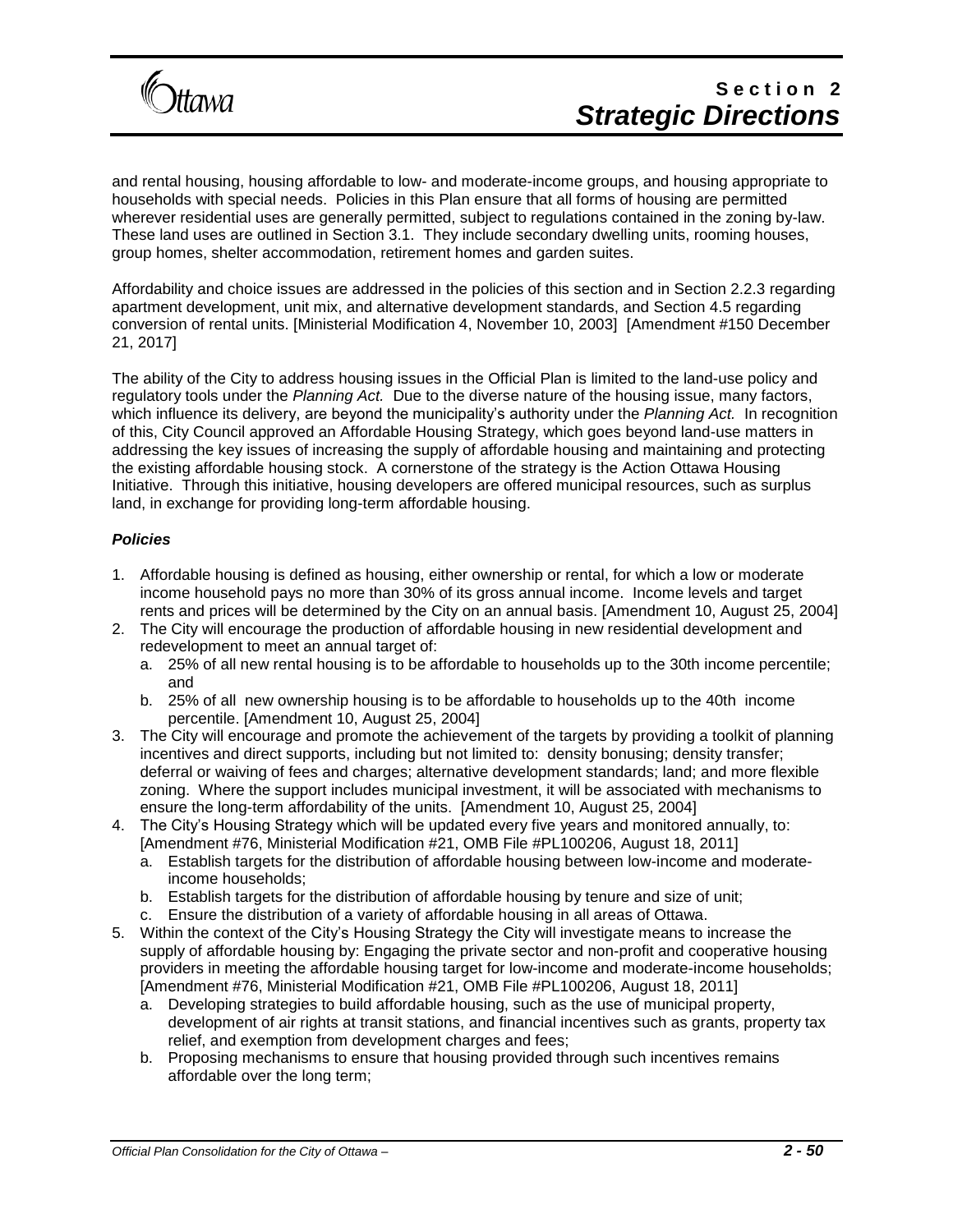

- c. Seeking the necessary legislative authority to require cash-in-lieu of affordable housing, when reviewing development applications.
- 6. In accordance with the City's surplus real property disposal policy, all land that is surplus to the City's needs and suitable for residential development will be given priority for sale or lease for the development of affordable housing.
- 7. The processing of development applications from non-profit housing corporations and housing cooperatives, for housing intended for persons of low- or moderate-incomes, will be given priority by the City.
- 8. The City will further promote the development of affordable housing through such means as infill construction, conversions of non-residential space, and adaptive re-use of buildings.
- 9. The City will implement alternative development standards for affordable housing development such as reduced parking standards in areas serviced by transit.
- 10. Secondary dwelling units, Coach Houses in detached, semi-detached, townhouse, and duplex buildings (existing as of July 17, 2013) are permitted in the city in accordance with Section 3.1. [Amendment #150 December 21, 2017]

### **2.5.3 – Schools and Community Facilities**

Communities in Ottawa are planned to accommodate a variety of land uses, including employment and institutional uses, retail and commercial services, as well as cultural, leisure, and entertainment facilities. The location of these uses within the city will be subject to regulations to secure compatibility with surrounding uses and ensure the liveability of Ottawa's communities. In particular, requirements will be set through the development approval process described in Section 4 for the location of Major Urban Facilities, such as college campuses, large sports facilities, and major shopping centres. These facilities attract large numbers of people from across Ottawa and beyond, and must be located with good access to transit and arterial roads.

Through the Human Services Plan, the City is reviewing its physical infrastructure for recreation, arts, museums, libraries, community health and resource centres, childcare and long-term care facilities, as well as fire, police and emergency medical services, equipment and dispatch centres. Opportunities to locate facilities and services in the same location and to work with public and private partners are being explored.

Schools are a focus of community life in urban and rural areas. Besides their primary purpose as educational institutions, school facilities can be used for other purposes, such as daycares, indoor and outdoor recreational space, informal meeting places, and greenspaces within communities. The languages spoken in the schools – French, English, and an increasing number of other languages – reflects the cultural diversity of the school neighbourhood. Given these roles, the school is often the core of individual neighbourhoods, although many schools serve much larger communities. In the downtown, older suburbs and Villages, the presence of schools is critical in maintaining the number of family households and ensuring future population growth. In new suburban communities, new schools are needed to reduce crowding and the bussing of students.

The decision to operate a school is at the sole discretion of the school board, and is guided by the board's policies and the requirements of the Ministry of Education. Although schools are outside the jurisdiction of the City of Ottawa, the City works with the school boards on many issues of mutual interest, including plans for new suburban neighbourhoods, to ensure that sites for new schools are identified. As the city continues to grow and change, the city's school boards, school communities, and neighbourhoods need to address the issues that arise when schools are proposed for closure.

*Policy*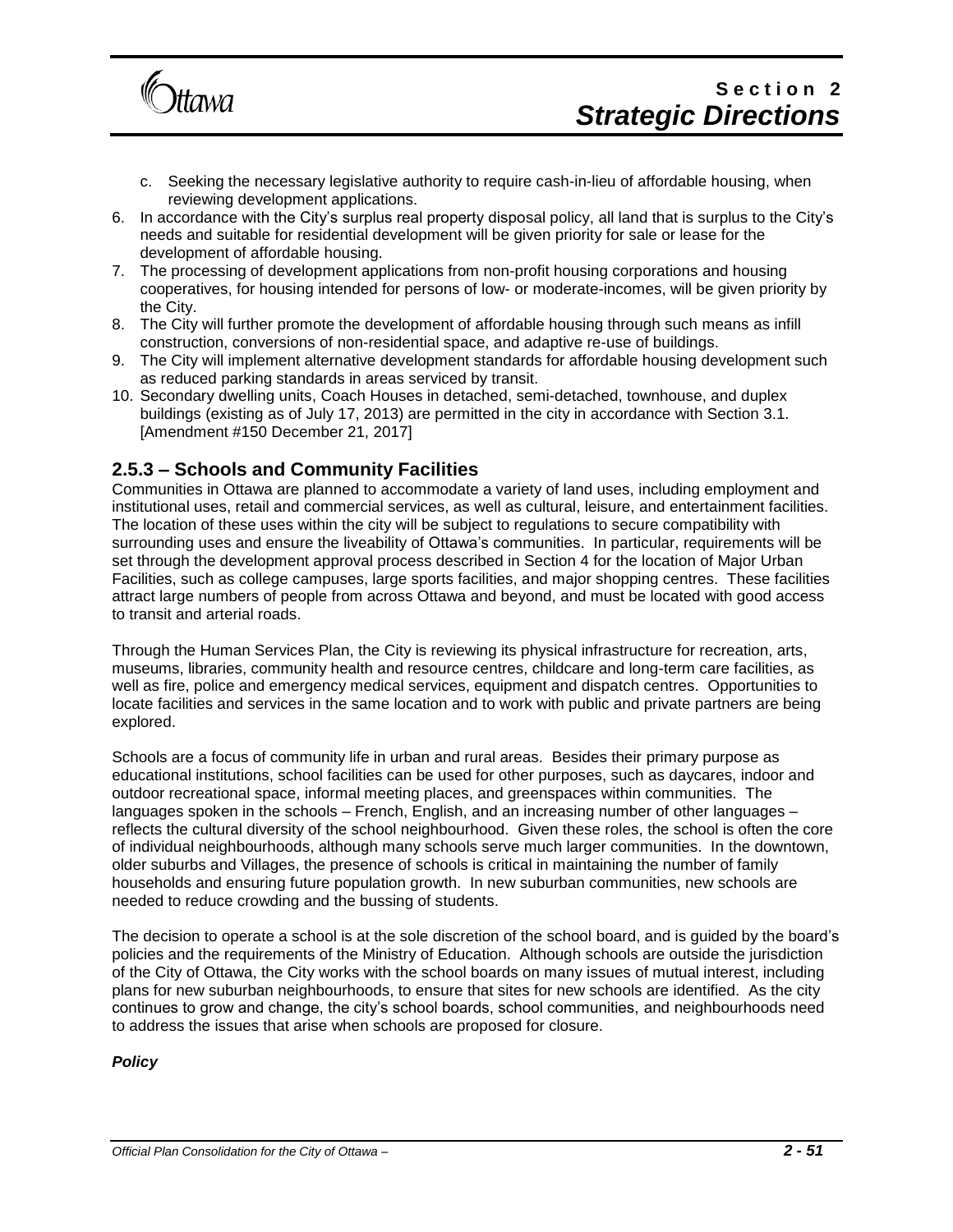

1. The City will recognize that schools form part of the building blocks of any community, not only in providing education to children, but also amenity space and resources to the neighbourhood. The City will work in partnership with school boards and school communities to ensure that schools are provided in all communities. Where this is not possible and schools are identified by a school board as a candidate for closure, the City will work with the school boards, the community, the private sector and other interested parties to investigate means to retain the school building for public purposes and the school ground for open space, either in whole or in part.

## **2.5.4 – A Strategy for Parks**

[Amendment #150, May 2, 2018]

Municipal parks are lands specifically dedicated or acquired as parkland by the City and designed for active and passive recreational uses. They provide valuable recreational, social and environmental benefits for the community. In Ottawa there are also a number of federally and provincially-owned parks.

The City's Park and Pathway Development Manual establishes the need for a hierarchy of parks that are strategically acquired and located based on the City's approved parkland targets. It ensures the characteristics of parkland adequately support the active and passive recreational needs of the residents and specifies typical amenities found in parks, for example: playgrounds, sportsfields, ice rinks, splashpads, trails and unstructured open spaces. Park community buildings and parking lots can be integral features. Parks are one component of the Greenspace Network that provide people with their most frequent and immediate contact with greenspace.

#### *Policies*

- 1. Parks will be linked to the Greenspace Network, identified in the Greenspace Master Plan, through such means as: [Ministerial Modification 5, November 10, 2003]
	- a. Developing these areas in conjunction with other facilities such as schools and other institutions, stormwater management facilities, federal open spaces and other public lands, and private lands that permit public access;
	- b. Planning and managing municipally-owned lands, including roads and rapid-transit corridors, to create new connections to the Greenspace Network;
	- c. Other policies in this Plan concerning recreational pathways, Scenic Entry Routes, public access to waterways, and design of communities. [Amendment 45, September 27, 2006]
- 2. Council will pursue targets for parks in the urban area in keeping with the objectives of the Greenspace Master Plan - Strategies for Ottawa's Urban Greenspaces. A target of 2.0 hectares per 1000 population, or approximately 8 per cent to 10 per cent of developable land, will be pursued. The same target will be pursued in Villages. These lands will include:
	- a. The parklands dedicated to the City under the *Planning Act*;
	- b. Lands leased from or secured by agreement with other public agencies such as the National Capital Commission for park and leisure purposes;
	- c. Large parks, such as Andrew Haydon Park, purchased by the City. [Amendment 45, September 27, 2006]
- 3. When approving community design plans for the development of land and the provision of parks in areas involving a number of land owners, the City may require an agreement among all the landowners that ensures the timely conveyance of parkland in accordance with the approved community design plan or concept plan. [OMB Order #PL090370 issued on January 13, 2010]
- 4. New Parks provided in urban areas and Villages will have the following characteristics:
	- a. Contribute to the equitable distribution of these areas within the community;
	- b. Be easily accessible by foot or by bicycle from homes and linked to other greenspaces;
	- c. Are visible from many vantage points within the community;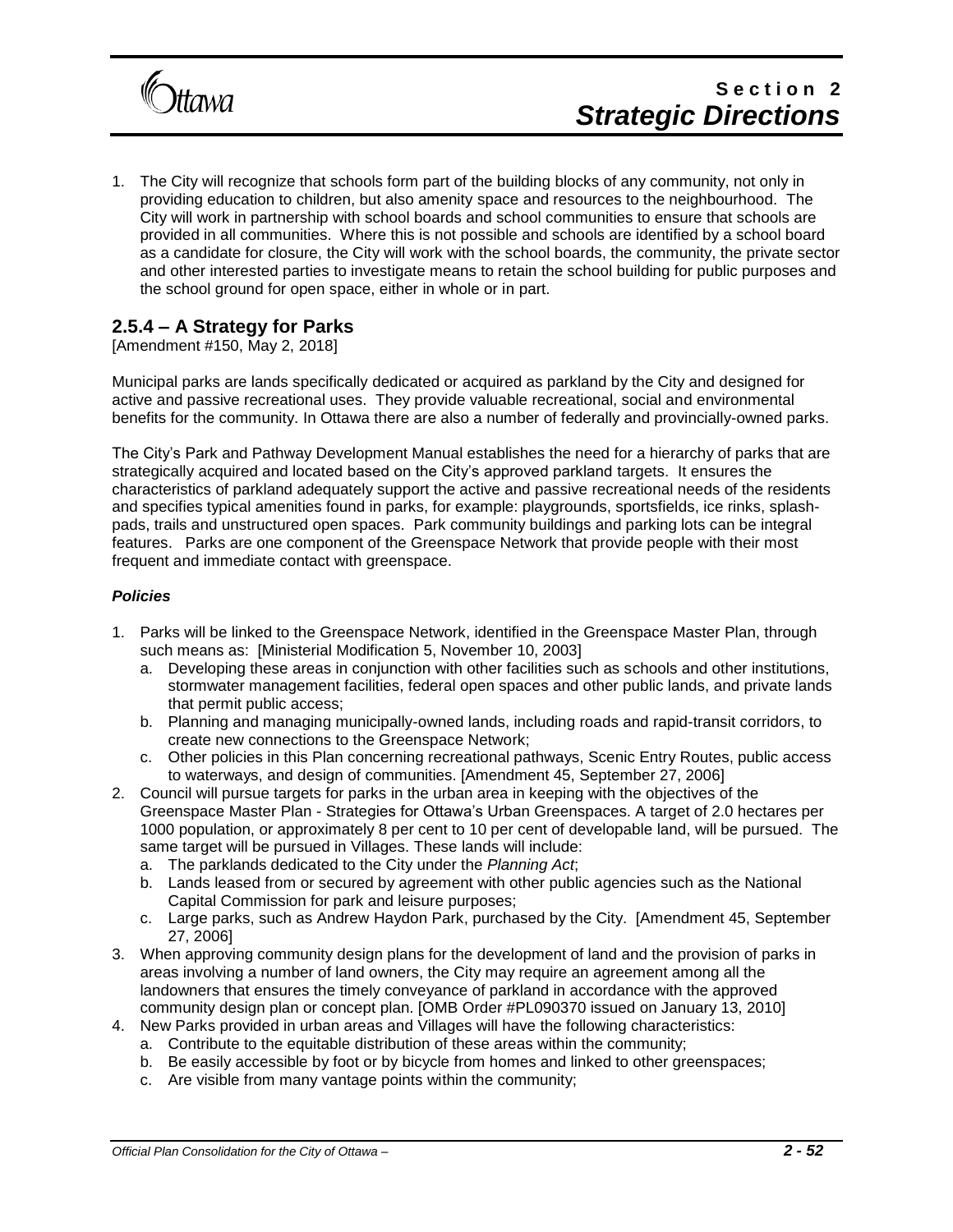

- d. Have significant street frontage, in proportion to their size, often fronting on two or more streets depending on their shape and function.
- e. Designed to be engaging and useful spaces for people across a wide spectrum of age, socioeconomic demographics and recreational interests. [Amendment 72, March 11, 2009]
- 5. To ensure that sufficient land for parks if set aside when preparing a community design plan, a concept plan or other higher level planning exercise for an area or community, the City will determine the park requirements based upon the maximum potential for development anticipated by the community design plan, concept plan or planning exercise. [Amendment 72, March 11, 2009]

### **2.5.5 – Cultural Heritage Resources**

Heritage is a crucial aspect of the City's planning and infrastructure. It has the power to transform mundane daily experiences into a deeper understanding of where we have come from and enhances our quality of life by engendering an appreciation of local identity and shared community. Our cultural heritage, more than any other element of urban design, defines what is unique and distinct about Ottawa, and contributes to the liveability of our communities.

In recognition of the non-renewable nature of cultural heritage resources, and as the steward of these resources in Ottawa, the City will continue to preserve them in a manner that respects their heritage value, ensures their future viability as functional components of Ottawa's urban and rural environments, and allows them to continue their contribution to the character, civic pride, tourism potential, economic development, and historical appreciation of the community.

Cultural heritage resources generally fall into four categories:

**Built heritage resources**: means one or more significant buildings, structures, monuments, installations or remains associated with architectural, cultural, social, political, economic or military history and identified as being important to a community. These resources may be identified through designation or heritage conservation easement under the *Ontario Heritage Act*, or listed by local, provincial or federal jurisdictions.

**Cultural heritage landscape:** means a defined geographical area of heritage significance which has been modified by human activities and is valued by a community. It involves a grouping(s) of individual heritage features such as structures, spaces, archaeological sites and natural elements, which together form a significant type of heritage form, distinctive from that of its constituent elements or parts. Examples may include, but are not limited to, heritage conservation districts designated under the *Ontario Heritage Act*; and villages, parks, gardens, battlefields, farms, canals, mainstreets and neighbourhoods, cemeteries, trailways and industrial complexes of cultural heritage value

**Archaeological resources** include the physical remains and contextual setting of any structure, event activity, place, cultural feature or object which, because of the passage of time, is on or below the surface of the land or water, and is important to understanding the history of a people or place. Archaeological resources may also include significant Native and non-Native cemeteries or unmarked burials. Examples include individual artefacts or grouped features such as the remains of a pre-European aboriginal settlement. [Ministerial Modification 6, November 10, 2003]

**Documentary and material heritage,** such as archives, museums, and historical artefacts are addressed by the Arts and Heritage Plan, described in policy 17 below.

The Official Plan provides for the conservation of cultural heritage resources by:

 $\circ$  Identifying cultural heritage resources and general policies for their protection in this section;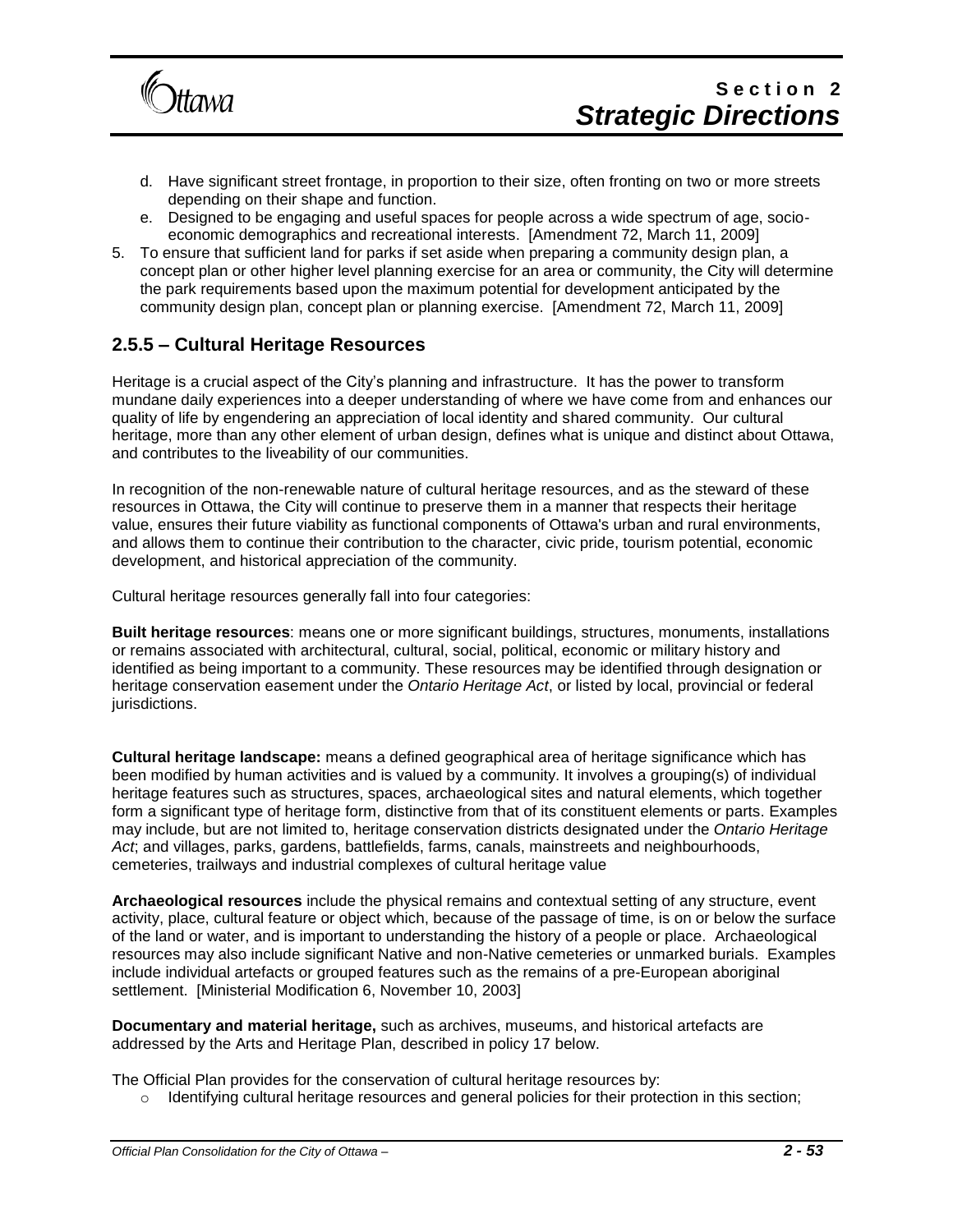

- $\circ$  Requiring conservation of cultural heritage resources in the preparation of community design plans, described below in Section 2.5.6; [Amendment #76, Ministerial Modification #23, August 18, 2011]
- $\circ$  Applying very specific requirements when reviewing development applications impacting on cultural heritage resources, described in Section 4.6.

#### *Policies*

- 1. The City will provide for the conservation of properties of cultural heritage value or interest for the benefit of the community and posterity. Cultural heritage resources include:
	- a. Built heritage resources (Buildings, structures, sites):
	- b. Cultural heritage landscapes;
	- c. Archaeological resources.

[Amendment #76, OMB File #PL100206, August 18, 2011]

2. Individual buildings, structures, sites and cultural heritage landscapes will be designated as properties of cultural heritage value under Part IV of the *Ontario Heritage Act.* Groups of buildings, cultural landscapes, and areas of the city will be designated as Heritage Conservation Districts under Part V the *Ontario Heritage Act*.

[Amendment #76, OMB File #PL100206, August 18, 2011] [Amendment #96, February 22, 2012]

- 3. The City may recognize core areas of Villages, older residential neighbourhoods, cultural landscapes or other areas in both the urban and rural areas as Cultural Heritage Character Areas, where designation under the *Ontario Heritage Act* may or may not be appropriate. In these areas, the City will prepare design guidelines to help private and public landowners construct new buildings, or additions or renovations to existing buildings, to reflect the identified cultural heritage features of the community. [Amendment #96, February 22, 2012]
- 4. The City will consider designating cemeteries of cultural heritage significance under Part IV of the *Ontario Heritage Act*, including vegetation and landscape of historic, aesthetic and contextual values to ensure effective protection and preservation. [Amendment #76 OMB File #PL100206, August 18, 2011] [Amendment #96, February 22, 2012]
- 5. Guidelines for heritage cemetery preservation will be developed to assist in the design of appropriate fencing, signage and commemorative plaques. [Amendment #76, OMB File #PL100206, August 18, 2011]
- 6. The City will maintain a municipal heritage committee composed of citizens to advise and assist City Council on heritage matters under the *Ontario Heritage Act* and on other heritage matters associated with the built environment and cultural heritage landscapes. [Amendment #150 December 21, 2017]
- 7. The City will also maintain an Arts, Culture and Heritage Advisory Committee to advise and assist City Council on any other heritage matter, excluding those related to the *Ontario Heritage Act*. [Amendment #76, OMB File #PL100206, August 18, 2011] [Amendment #96, February 22, 2012]
- 8. The City will give immediate consideration to the designation of any cultural heritage resources under the *Ontario Heritage Act* if that resource is threatened with demolition. [Amendment #96, February 22, 2012]
- 9. The comprehensive zoning by-law will include heritage overlay provisions to ensure that the development of cultural heritage resources and the development of properties adjacent to cultural heritage resources achieve the objective of conserving our cultural heritage. Council may adopt zoning by-laws under Section 34 of the *Planning Act* in order to maintain the integrity of identified significant archaeological resources. [Ministerial Modification 7, November 10, 2003] [Amendment #76, OMB File #PL100206, August 18, 2011]
- 10. The City's *Archaeological Resource Potential Mapping Study* (ARPMS) will form the basis for determining the archaeological potential of a site. In areas of resource potential, any application for development will be supported by an archaeological resource assessment to ensure that the City's conservation objectives are met (see Section 4.6.2).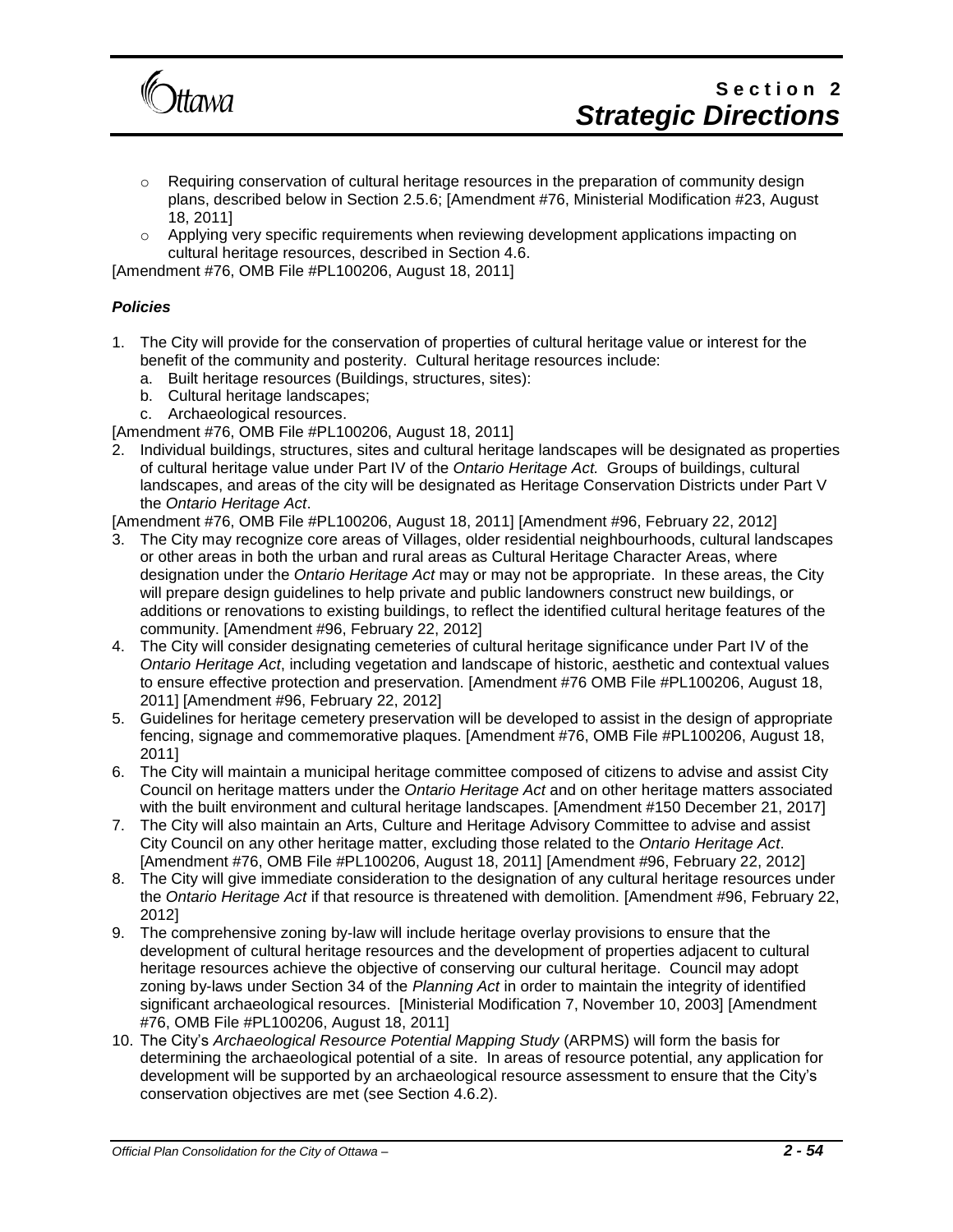

- 11. The City will undertake a study to enhance its inventory of cultural heritage landscapes to be conserved through the policies of this Plan. [Amendment #76, OMB File #PL100206, August 18, 2011]
- 12. The City will maintain a current and publicly accessible database of cultural heritage resources by:
	- a. Documenting and evaluating potential cultural heritage resources in accordance with accepted practices and City Council's Handbook for Evaluating Heritage Buildings and Areas, as amended from time to time, and updating the inventory of cultural heritage resources known as the Heritage Reference List; [Amendment #76, Ministerial Modification #24, August 18, 2011]
	- b. Maintaining and updating a map of existing Heritage Conservation Districts designated under the *Ontario Heritage Act* as shown on Annex 4. Annex 4 may be updated without an official plan amendment; [Amendment #96, February 22, 2012]
	- c. Engaging a licensed archaeologist, at five-year intervals, to make a comprehensive review of all archaeological data in order to refine the ARPMS and to recommend any necessary changes to the *Implementation Guidelines for the Protection of Archaeological Resources*.

- 13. The City will maintain a heritage register according to the *Ontario Heritage Act*. [Amendment #96, February 22, 2012]
- 14. The City will maintain a heritage grant program for owners of designated heritage properties, in accordance with City Council's Guidelines for the Heritage Grant Program for Building Restoration, as amended from time to time and may participate in financial aid programs of other levels of government or of non-governmental organizations. [Amendment #150, December 21, 2017]
- 15. The City may participate in the development of heritage resources through acquisition, assembly, resale, joint ventures, tax credits, tax exemptions, or other forms of involvement that will result in the sensitive conservation, restoration, and/or rehabilitation of those resources.
- 16. The City will enhance the environs of cultural heritage resources when undertaking its capital works and maintenance projects through such means as tree planting, landscaping, street improvements, underground wiring, and the provision of street furniture, lighting, signage and other streetscape components, consistent with the heritage character of the streetscape. [Amendment #76, OMB File #PL100206, August 18, 2011]
- 17. The City will utilize its maintenance and occupancy by-laws to facilitate the maintenance and conservation of cultural heritage resources, and to ensure that the application of these by-laws is not detrimental to their conservation. [Amendment #76, OMB File #PL100206, August 18, 2011]
- 18. The City will administer the Building Code and other related codes and regulations to permit maximum conservation and re-use of cultural heritage resources while still ensuring the health and safety of the public. [Amendment #76, OMB File #PL100206, August 18, 2011]
- 19. The City will prescribe minimum standards for the maintenance of the heritage attributes of a building designated under Part IV of the Ontario Heritage Act or located in a heritage conservation district or amend existing by-laws to the same effect. [Amendment #76, OMB File #PL100206, August 18, 2011]
- 20. The City will assess the feasibility of developing a program to provide property tax relief to owners of eligible heritage properties, using provisions in the Municipal Act, 2001. The City will undertake further study of financial incentives for the owners of heritage buildings, including but not limited to, waiving development charges, encroachment fees, etc. [Amendment #76, OMB File #PL100206, August 18, 2011]
- 21. In addition to requiring specific assessments as described above, the City will support its objective to conserve cultural heritage resources and to promote the stewardship of those resources by:
	- a. Endeavouring to identify and protect building interiors of significant heritage merit;
	- b. Commemorating cultural heritage resources with heritage plaques, awards and other forms of interpretation;
	- c. Entering into heritage easement agreements with owners of designated heritage properties or properties eligible for heritage designation;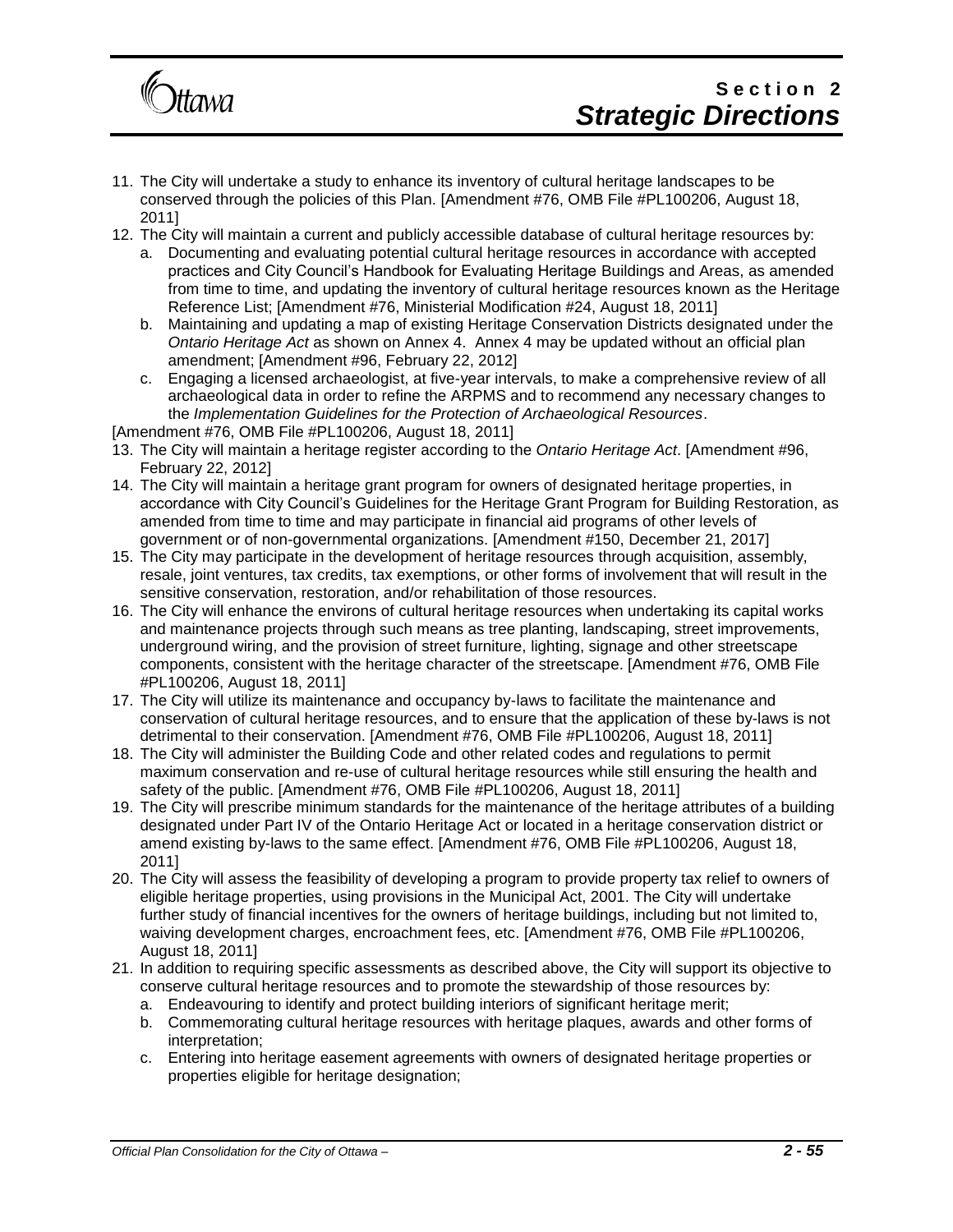

- d. Entering into registered agreements with the owners of such properties if the City deems that financial securities are required from an owner to ensure the retention and conservation of heritage properties as part of a development approval. The amount of such financial securities will be determined by a qualified heritage architect, based on the cost of the development and the costs associated with the conservation of the heritage resource;
- e. Increasing its collaboration with the National Capital Commission and other federal departments and agencies, as well as the provincial government, to promote the conservation and enhancement of Ottawa's cultural heritage resources.
- f. Publishing newsletters and updating the City's web site as part of an ongoing public education campaign, alone and in collaboration with interested groups

- 22. As the owner of many cultural heritage resources, the City will protect, improve and manage its cultural heritage resources in a manner which furthers the heritage objectives of this Plan and sets an example of leadership for the community in the conservation of heritage resources, including:
	- a. Designating its cultural heritage resources under the Ontario Heritage Act where appropriate and reviewing all conservation plans for their maintenance with the municipal heritage committee; and
	- b. Registering a heritage easement on a property to ensure its on-going protection when ownership is transferred from the City to others.

[Amendment #76, OMB File #PL100206, August 18, 2011] [Amendment #96, February 22, 2012]

- 23. The City will maintain an Arts and Heritage Plan:
	- a. To identify a range of heritage strategies to complement its land-use planning initiatives; and
	- b. For cultural heritage resources and heritage programming not directly related or associated with land use and the management of growth, to identify new initiatives and actions in the areas of heritage preservation, heritage facilities, heritage organizations and related projects that create a richer community life. [Amendment #76, OMB File #PL100206, August 18, 2011]
- 24. The City will recognize the cultural heritage policy infrastructure outlined by the preceding policies, and will allocate the necessary financial resources to ensure its maintenance and preservation, thereby ensuring that development occurs in harmony with, and respect for, unique and irreplaceable cultural heritage resources.

#### **Rideau Canal UNESCO World Heritage Site**

- 25. In order to recognize and protect the cultural heritage resource significance of the Rideau Canal UNESCO World Heritage Site, the City will also participate in a study, the Rideau Corridor Landscape Strategy, along with representatives from First Nations, federal and provincial agencies, municipalities, non-governmental organizations, property owners and others. It is anticipated that this study will recommend planning management tools that the City may choose to implement that:
	- a. identify and protect the cultural heritage landscapes, Algonquin history, and built heritage resources of the waterway;
	- b. explore the introduction of design guidelines that can be implemented through the site plan control process, for new development along the waterway;
	- c. identify measures to conserve the terrestrial and marine archaeological resources of the Rideau Canal.;
	- d. recognise that the canal passes through existing and planned urban and village communities which are subject to growth and renewal over time[Amendment #76, OMB File #PL100206, August 18, 2011].
- 26. Reference should also be made to Section 4.6.3 of this Plan with respect to development and infrastructure adjacent to or crossing the Rideau Canal.

[Amendment #76, OMB File #PL100206, August 18, 2011]

## **2.5.6 – Collaborative Community Building and Secondary Planning Processes**

[Amendment #150, December 20, 2017]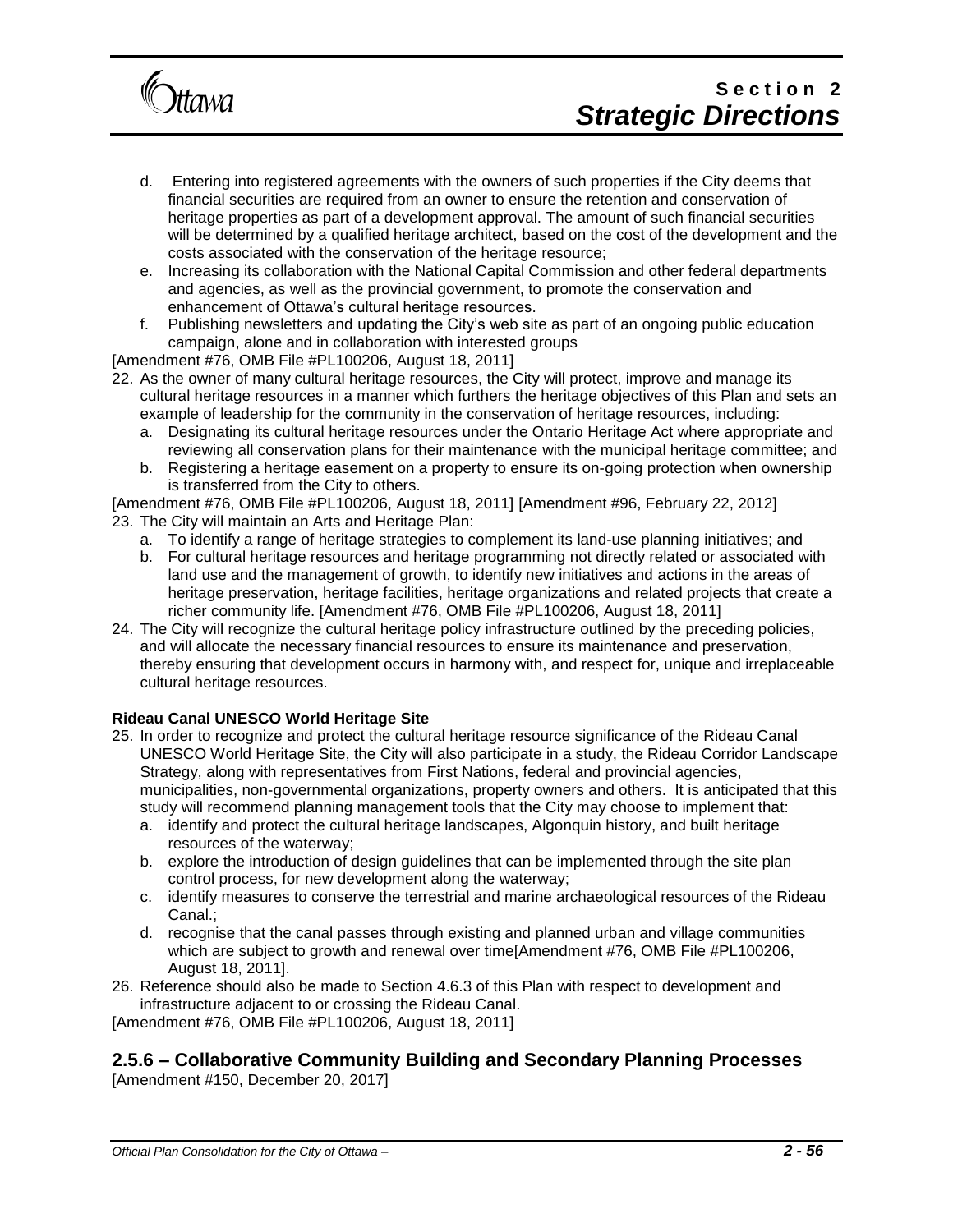

Secondary planning processes are used to guide development of large redevelopment sites or whole communities in a manner that implements the policies of this Plan. Secondary planning can yield a community design plan or transit-oriented development plan that addresses complex issues within a large area or it can result in a plan that provides direction to a smaller area and addresses only strategic issues within the planning area. A community design plan may not be needed in situations where a plan is needed to:

- Address a limited number of issues and provide for a few types of land uses;
- Guide development in a small planning area such as a single site or a portion of a mainstreet;
- Coordinate municipal infrastructure renewal projects with development of adjacent properties;
- Create a flexible framework for the future development of the planning area, as would be the case around rapid-transit stations

In these situations, the secondary planning process may lead to a plan prepared by the City or property owners in keeping with a Terms of Reference for the project. The requirements for a community design plan in Figure 2.9 will form the basis for all secondary planning processes, although Terms of Reference may be scoped to focus on the objectives of the plan. In all situations the project will include collaboration with the surrounding community and consultation with other interested parties.

Secondary planning processes may yield different types of plans and studies for Council approval, including:

- Community design plans
- Transit-oriented development plans
- Secondary plans adopted as an amendment to Volume 2 of this Plan
- Changes to approved community design plan, transit-oriented development plans and secondary plans
- Concept plans showing proposed land uses and landscaping
- Zoning consistency study to ensure that the zoning of a property or group of properties is consistent with the direction of this Plan

Secondary planning processes that propose to reallocate density or set building heights that are different from the heights in this Plan require Council approval of a secondary plan adopted as an amendment to Volume 2 of this Plan. An amendment to Volume 1 is always required to change a land-use schedule or to implement a policy that does not conform to this Plan. An amendment to the secondary plan is also required for any change to that plan.

The City prepares community design plans as a priority for target areas for intensification: the Central Area, Town Centres, Mixed Use Centres and Mainstreets. Additional growth will occur in Employment Areas and in greenfield areas designated as Developing Community, Urban Expansion Study Area and Developing Community (Expansion Area). These areas are also priority areas for completing community design plans. Once Council approves a plan, the plan becomes Council's policy for public and private development in the planning area.

Community design plans for intensification target areas have different focus areas compared with plans for undeveloped areas. Community design plans for intensification target areas, for example, are usually led by the City and focus on the density and height of new development and its compatibility with the surrounding area. Community design plans for greenfields assess the need for new roads, water, sanitary sewer and stormwater infrastructure and help apportion responsibility for new infrastructure between property owners and the City. The private sector typically leads and finances plans for such undeveloped greenfields and plans for the redevelopment of large, privately-owned sites, in accordance with City requirements and in collaboration with City staff. In addition to the policies in this section,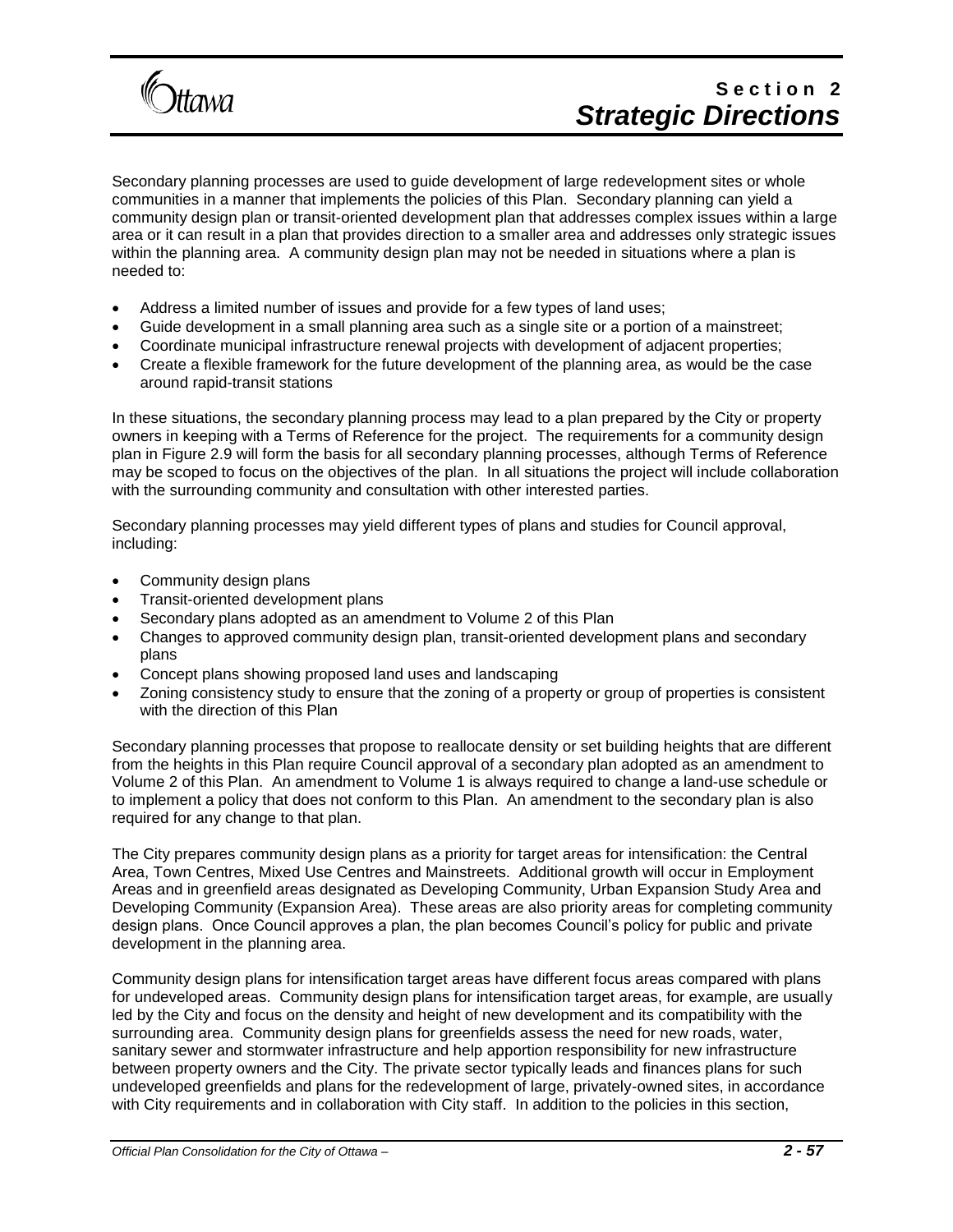

Section 3 provides direction on planning for greenfields in Urban Expansion Study Areas and Developing Communities (Expansion Areas).

All community design plans represent a significant investment by the City, the community, property owners, provincial agencies and others with an interest in the plan. Property owners and communities will be engaged early in the process to explore opportunities for new development that supports the planning area's valued characteristics. As a result of this collaboration, community design plans yield substantial comprehensive changes in the planning area and their implementation requires ongoing, coordinated action by many parties.

In anticipation of land development pressure in proximity to rapid-transit stations, Council has established priority areas for the creation of transit-oriented development plans. These plans set the stage for future transit-supportive development by creating opportunities for additional land uses and increased densities. These plans provide for an arrangement of density and mix of uses such that pedestrians and cyclists can readily access transit and the transit trip can serve multiple purposes, such employment and shopping. The plans concentrate the greatest density close to the transit station and require close attention to the design of public areas. The planning area is initially defined within a walking distance of rapid transit stations, and adjusted to include additional land suitable for intensification and to exclude areas that are not suitable. Several transit-oriented development plans have been prepared around stations in Mixed Use Centres, but the boundary of the planning area may include several land-use designations, and does not always coincide with designation boundaries.

Community design plans and other plans determined through a secondary planning process will be implemented through a variety of measures, such as prioritization of public works in municipal budgets, design guidelines for specific locations, amendments to the Zoning By-law and requirements for subdivision and site plan applications. A secondary plan adopted as an amendment to Volume 2 of this Plan is required in most situations to implement provisions for height, density, and in most other situations to implement land use and other elements.

The areas that are subject to secondary plans, community design plans and transit-oriented development plans are shown in the Annexes to this Plan. [Amendment #150, October 16, 2018]

#### *Policies*

- 1. The City's target areas for intensification in Figure 2.3 are priority areas for undertaking community design plans and other secondary planning processes. Planning areas will be established in annual work programs based on the following criteria:
	- a. The potential of the area to accommodate growth and intensification;
	- b. The pressure for growth in the area;
	- c. Opportunities to coordinate the plan with a municipal initiative such as replacement of water and wastewater infrastructure or the redesign of road rights-of-way; and
	- d. Opportunities to capitalize on the City's investment in transit or other infrastructure. [Amendment #150, October 16, 2018]
- 2. Property owners may initiate a community design plan or other studies leading to secondary plans provided that the study and the plan conform to the policies of this section. [Amendment #150, October 16, 2018]
- 3. Community Design Plans and other secondary planning processes will be undertaken jointly by City departments, local residents, property owners, businesses, and other interested parties in a collaborative and public process. The City will work with the property owners to resolve issues affecting the development of individual sites or larger parcels, and will provide opportunities for local community members and other interested parties to participate in the planning process. [Amendment #150, October 16, 2018]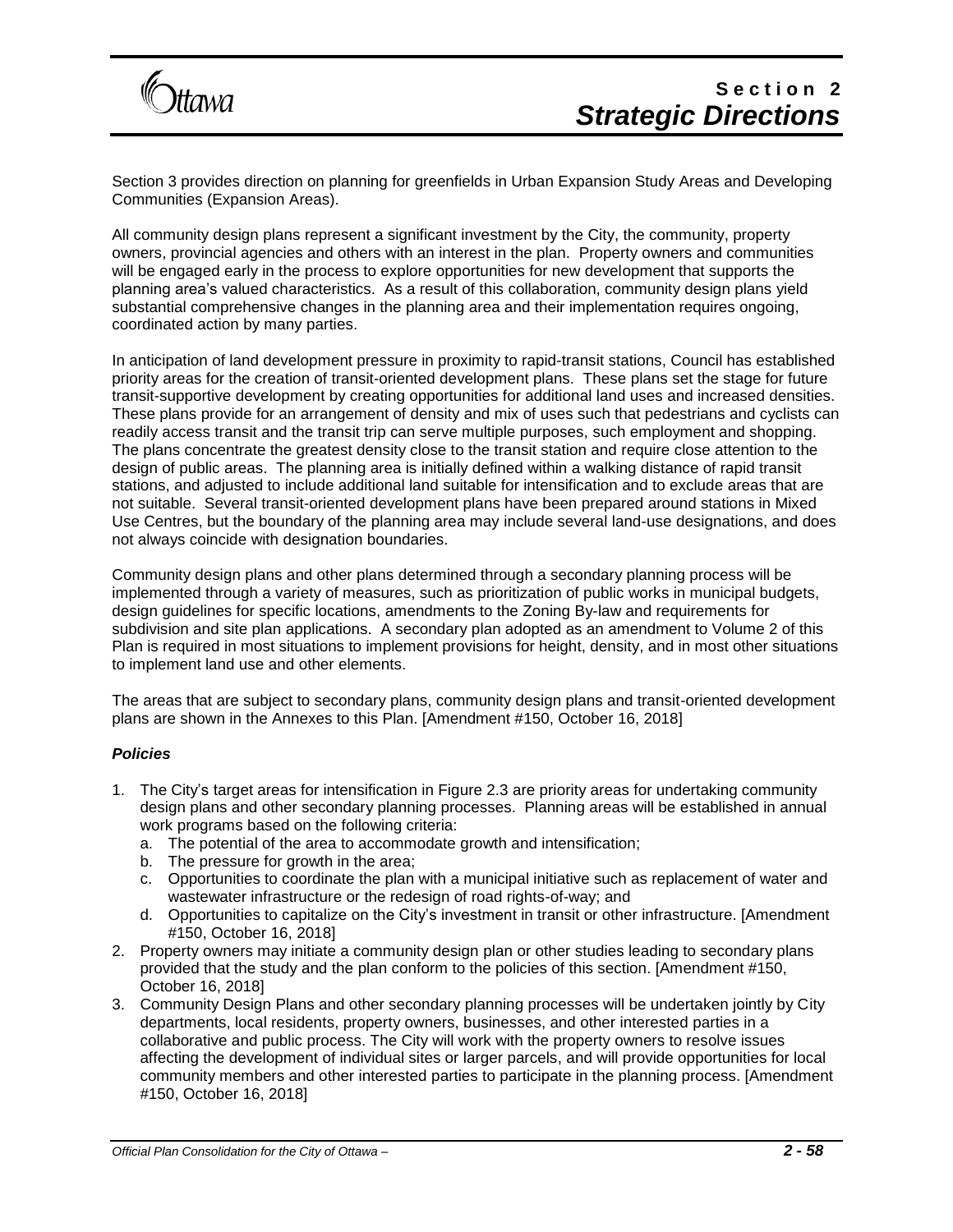

# Section<sub>2</sub> *Strategic Directions*

- 4. Community design plans and other area-specific plans will be prepared in accordance with the structure outlined in Figure 2.9. This is a framework only and specific terms of reference will be developed for each plan. Among other matters, the terms of reference will define the boundary of the planning area, which will be adjusted to include large vacant or underutilized sites, publicly-owned lands, and other land suitable for intensification. A schedule will be included to show the process and when the plan will be completed. Community design plans will be targeted for completion within 12 to 18 months. [Amendment #150, October 16, 2018]
- 5. Community design plans and other area-specific plans in developed areas will include the following:
	- a. A plan of how the land will develop or re-develop over time, including land uses, open space, public rights-of-way for roads and transit, and connections for walking and cycling;
	- b. Analysis of how the proposed development will achieve the minimum number of jobs and the density and mix of residential units required by policies in this Plan; where applicable, the density requirements in Figure 2.3 may be achieved overall by assigning different levels of density to individual sites;
	- c. Identification of stable areas and areas suitable for intensification, based on proximity to transit and compatibility with the current or planned character of the surrounding area;
	- d. Building heights and minimum densities for development parcels or areas within the planning area;
	- e. Planning and design strategies to support walking and cycling and increased use of transit;
	- f. Measures to improve the natural heritage system and reduce the impact of development on it;
	- g. Requirements for public facilities such as parks, schools, cycling facilities and sidewalk improvements and measures to secure them;
	- h. An assessment of water, wastewater and stormwater infrastructure, including any planned upgrades or known constraints, and measures to address shortfalls; and
	- i. A section indicating the circumstances under which changes to the plan would need approval of Council.
	- j. A phasing plan, where it is proposed that development of a site will be phased and that residential and employment targets, identified in Section 2.2.2, may not be met at every phase but the proponent demonstrates how the targets will be achieved or exceeded at overall build out.[Amendment #150, LPAT Decision October 22, 2018]
- 6. In addition to the requirements in policy 4 above, community design plans for large areas of vacant land in villages will also include:
	- a. A Master Servicing Study that identifies: the location, timing and cost of on-site and off-site servicing systems (roads, public utilities, transit, storm and sanitary sewers, watermains, and where appropriate groundwater) required to serve the area and which addresses the proposed phasing of growth. The first step of the Master Servicing Study will be an assessment of existing conditions and will inform the preparation of land-use strategies, This phase must be completed prior to the determination of land use;
	- b. A Financial Implementation Plan that shows how the proposed development of the area relates to the Development Charges By-law or other financial instruments;
	- c. An evaluation of the adequacy of community facilities existing or planned for the area;
	- d. A subwatershed plan or an environmental management plan, where more detail is required as described in Section 2.4.3, will identify the natural heritage system within the area, assess potential impacts of the proposed development on the system, and recommend measures to avoid these impacts and strengthen the area's natural features and their functions. It will also address stormwater management requirements. The community design plan will implement the recommended measures through the proposed plan, the development review process, public investments, and other means;
	- e. A phasing plan; [Amendment #150, October 16, 2018]
- 7. Secondary Plans, community design plans and other secondary planning processes used to guide the development of a community, area or site should reference the design policies of this Plan and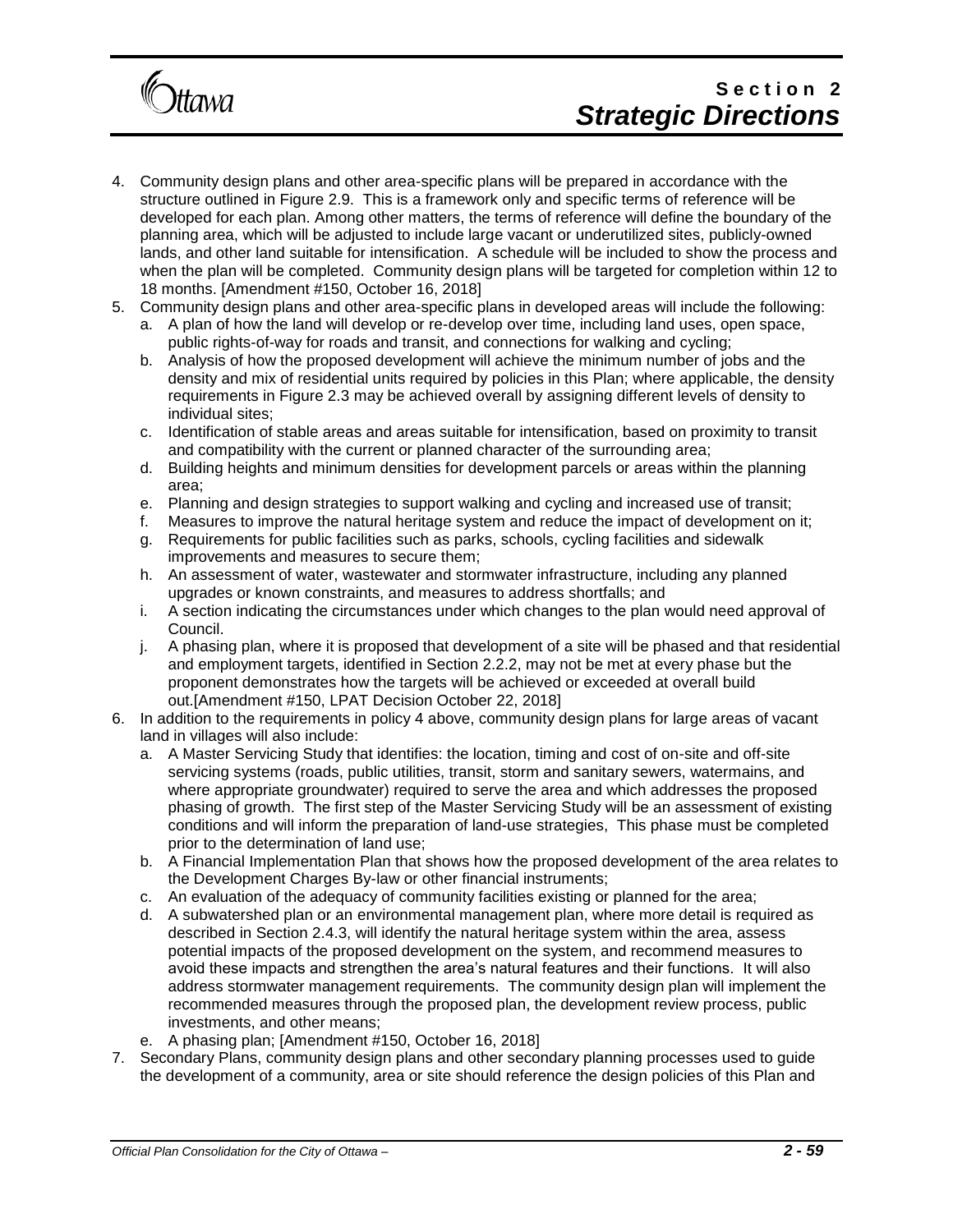

the City's design guidelines and identify their applicability in terms of the community and area context [Amendment #150, LPAT Decision October 22, 2018]

- 8. A secondary plan will be required where a community design plan or other secondary planning process proposes greater building heights than those permitted by the Official Plan. This approach will ensure that taller buildings are considered within the context of the Plan's Objectives for the area over the long-term. [Amendment #150, LPAT Decision October 22, 2018]
- 9. A secondary plan is not required where a community design plan or other secondary planning process, that conforms to the Official Plan, is undertaken to:
	- a. direct changes to the Zoning By-law which is brought to City Council concurrently for approval; or
	- b. The plan is prepared in keeping with the policies of either Sections 3.11 Urban Expansion Study Area or 3.12 Developing Communities (Expansion Area). [Amendment #150, LPAT Decision October 22, 2018]
- 10. Secondary Plans existing prior to the formation of the new City of Ottawa are included in Volume 2. Over time, Community Design Plans will replace many of these Secondary Plans. Once City Council approves a Community Design Plan or other comprehensive policy plan, the approved plan will guide future development of the area. [Amendment #150, October 16, 2018]
- 11. In all land use designations, with the exception of Developing Community and Urban Expansion Study Area, development may proceed in the absence of a community design plan or area-specific plan, in a manner consistent with the policies of the designation. In the case of the Mixed Use Centre south of Innes Road and west of Mer Bleue Road, development will only be permitted after the adoption of a secondary plan by the City. [Amendment #150, October 16, 2018]
- 12. Community design plans and other area-specific plans will be prepared and implemented by the City in partnership with property owners, the community, other levels of government and other parties, and guided by the strategies shown in Figure 2.9. Each plan will include an action plan that identifies projects and priorities for all parties and that links proposed municipal actions to City work programs and budgets. A Financial Plan will show the cost of capital investments and the source of funding. [Amendment #150, LPAT Decision October 22, 2018]

### **Provisions for High-Rise and High-Rise 31+ Buildings**

- 13. The City intends that the highest density of development, including High-rise buildings, locate where rapid transit is being provided. Secondary plans and community design plans should locate high-rise buildings proximate to rapid transit stations to support that objective. High-rise buildings are also a built form that requires detailed attention to urban design and their impacts on the existing communities into which they are located. Building design and appropriate transitions, such as those identified in Section 4.11, should be provided to reduce impacts on existing developed areas. [Amendment #150, LPAT Decision October 22, 2018]
- 14. Where a secondary plan proposes High Rise 31+ storey buildings for a specific area the City will:
	- a. Assess the impact of this type of development on the City's Skyline and incorporate policies to identify and protect prominent views and vistas where they are determined to exist. Skyline refers to the complete or partial distant view of the city's tallest buildings and structures against the background of the sky. This assessment will include:
		- i. Consideration of any existing studies on public views and skyline; and
		- ii. Identification of any significant public view corridors by identifying significant landmarks to which views shall be protected (such as Parliament Buildings, Gatineau Park, and other important national, civic and local landmarks), and significant public vantage points; and
		- iii. Identification of the existing skyline and determine the impact and appropriateness of any proposed buildings 31 storeys or more.
		- b. Consider the following:
			- i. A prominent location or locations fronting on streets, lanes, public open space and other public land preferably and good transportation access;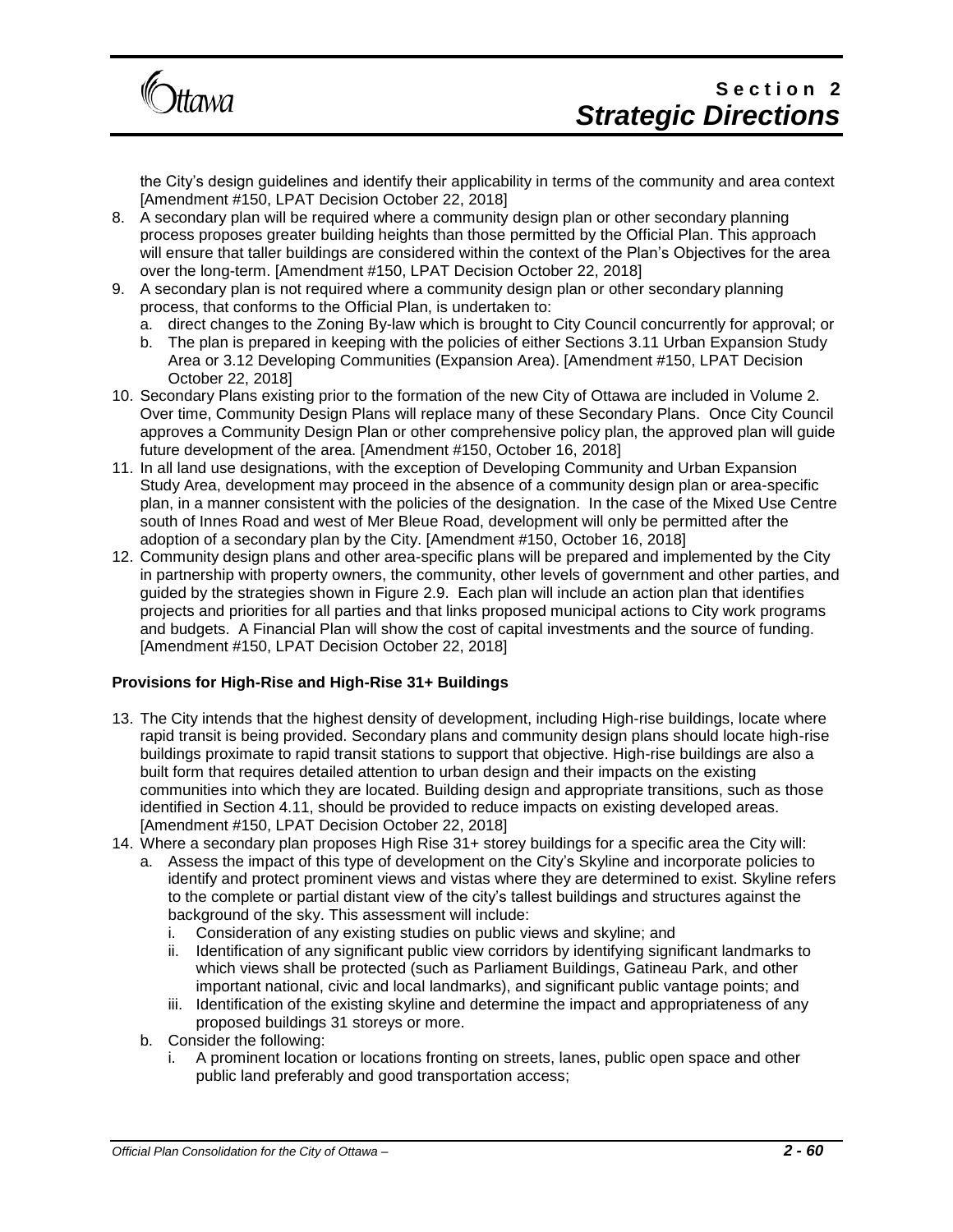

- ii. Avoiding or mitigating negative shadow or microclimate impacts such as the creation of excessive wind and providing insufficient sunlight in adjacent public spaces;
- iii. The provision of a mix of uses within the building or the surrounding area to service residents or business tenants within the building and the broader community;
- iv. Conservation, retention and renovation of designated heritage buildings and significant heritage resources.
- v. Building transition and the mitigation of impacts on adjacent low-rise neighbourhoods through building design, massing as per Section 4.11.
- vi. The identification of priority community amenities or public institutional uses that may be required and the mechanisms by which they will be provided.
- vii. Mechanisms to encourage architectural excellence and sustainable design.
- viii. Any specific requirements identified during the secondary planning process. [Amendment #150, LPAT Decision October 22, 2018]

#### **Figure 2.9: Structure of Community Design Plans**

In this Figure, Community may mean Mainstreet, Town Centre, Mixed-Use Centre, Developing Community etc. It applies to the area subject to the planning process. In addition, many of these steps may occur simultaneously.

#### A. Plan Context

- 1. Identify the community or boundaries, and the boundaries of the study area if different.
- 2. Set a clear goal statement why is the plan being initiated for this community?
- 3. Situate the study area with its city-wide context. Include a description of its role within and relationship to the broader community. [Amendment #76, Ministerial Modification #25, OMB File #PL100206, August 18, 2011]
- 4. Establish a common understanding and agreement on a collaborative community building process for this planning study. Create a consultation strategy.
- 5. Consider the contribution of any previous planning studies or technical studies for the area.
- 6. Investigate the feasibility of integrating the plan with other related City initiatives for the area.
- B. Existing Conditions (Social, Economic and Environmental) [Amendment #160, December 5, 2017]

These are qualities and resources in the community that may impact the spatial form of the community, that describe the character of the community that can positively affect the health and well-being of residents or that set some enduring components of the community. They include but are not limited to:

- 1. Natural resources, functions and values;
- 2. Demographic, employment and housing profile;
- 3. Pedestrian and cycling networks and linkages to adjacent communities;
- 4. The remaining elements of valued historic development patterns;
- 5. Views, vistas, landscapes, features, landmarks;
- 6. Existing character of built form design elements, heritage resources, visual cues;
- 7. Boundaries of community, entryways;
- 8. Existing community resources such as schools, community centres, parks; and other greenspace;
- 9. Transportation and infrastructure capacities; conditions and alignments;
- 10. Floodplains, unstable slopes, contamination, geotechnical and other constraints;
- 11. Relationship to adjacent communities;
- 12. Watershed or sub-watershed plans, hydrological resources, and ground water conditions.

#### C. Establish Vision, Objectives and Targets in Accordance with Official Plan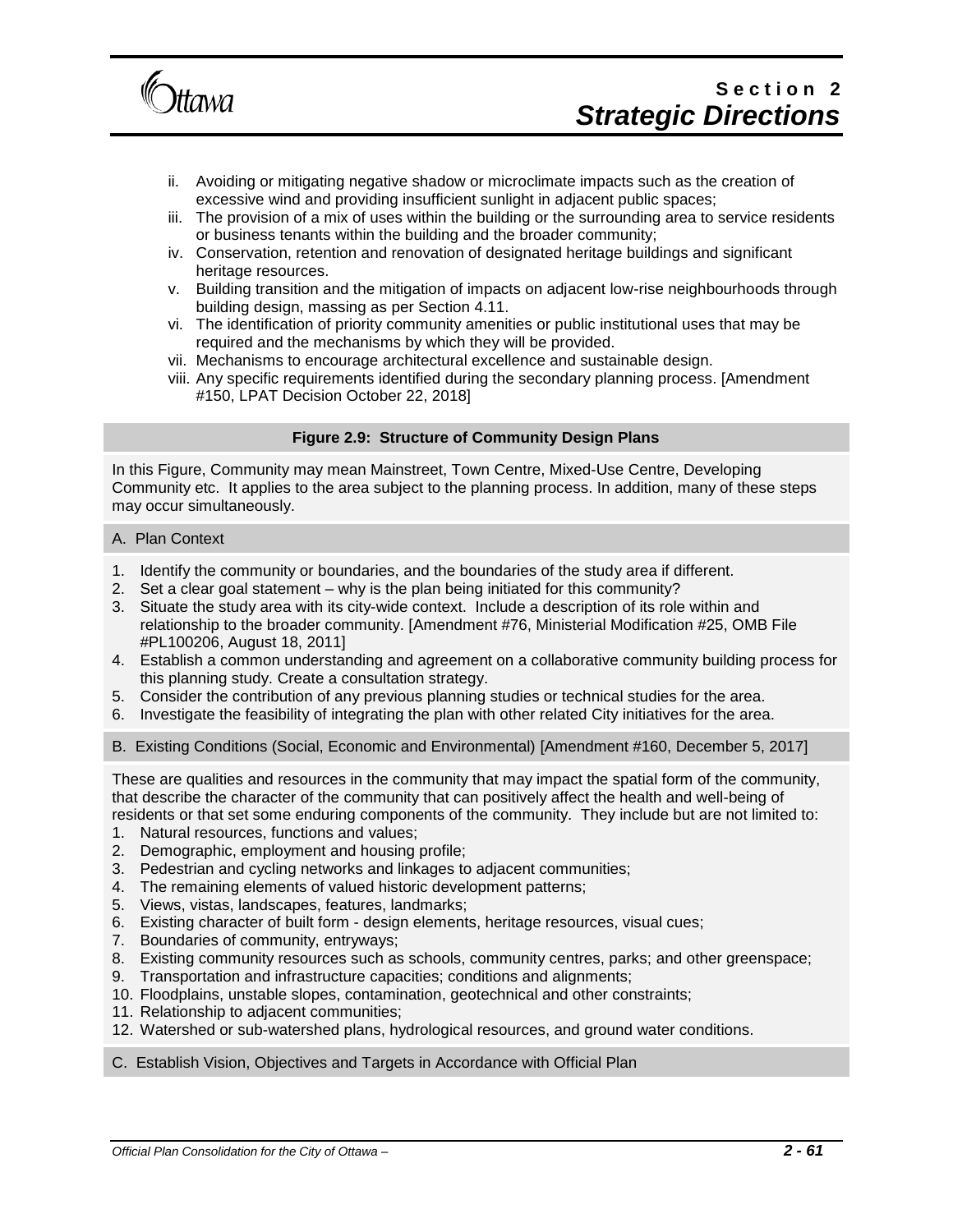

## Section<sub>2</sub> *Strategic Directions*

#### **Figure 2.9: Structure of Community Design Plans**

- 1. These may be targets/objectives for such matters as a mix of housing types; housing affordability and special needs housing; the amount and distribution of greenspace; the protection of natural areas; onsite stormwater retention; protection of built heritage resources; transit ridership and so on. [Amendment 45, September 27, 2006]
- 2. These could address issues arising out of unique circumstances of the area. Some issues may be in technical studies prepared to describe existing conditions.
- 3. These must address Official Plan policies unique to that designation as set out in Section 3.
- 4. Assessment of what is needed to take into account, enhance the sense of 'place'.
- D. Constraints and Opportunities
- 1. Shortfalls/deficiencies in existing conditions relative to objectives/targets;
- 5. Opportunities arising from a review of existing conditions;
- 6. Impact assessment where required by this Plan to evaluate the impact of development on cultural heritage resources, natural resources, and impact assessments required to evaluate the potential impact on transportation or other infrastructure including private individual services.

E. Key Spatial Components of Plan

- 1. The location of various land uses;
- 2. Pedestrian and cycling facilities, transit routes, the location of collector and arterial roads and collector and local watermains, storm and sanitary sewers, public utilities other infrastructure;
- 3. The location of greenspaces, and potential or actual connections to an identified Greenspace Network, natural features, views and vistas and other elements of the open space structure; [Amendment 45, September 27, 2006, in appeal period]
- 4. Community focal points and centres of activity.
- F. Key Policy Components of the Plan
- 1. Policies and Strategies to explicitly address the requirements of the Official Plan, Volume 1.
- 2. Policies and Strategies to address the unique or important objectives of the community as identified above.
- 3. Guidelines for evaluating development applications in terms of whether they conform to the Community Design Plan;
- 4. Measures to mitigate the impact of the proposed development on adjacent communities;
- 5. An identification of required transportation, public utilities, sewer and water infrastructure and stormwater management and/or on-site retention facilities;
- 6. Guidelines for determining when and how a plan may need to be modified with or without Council approval.